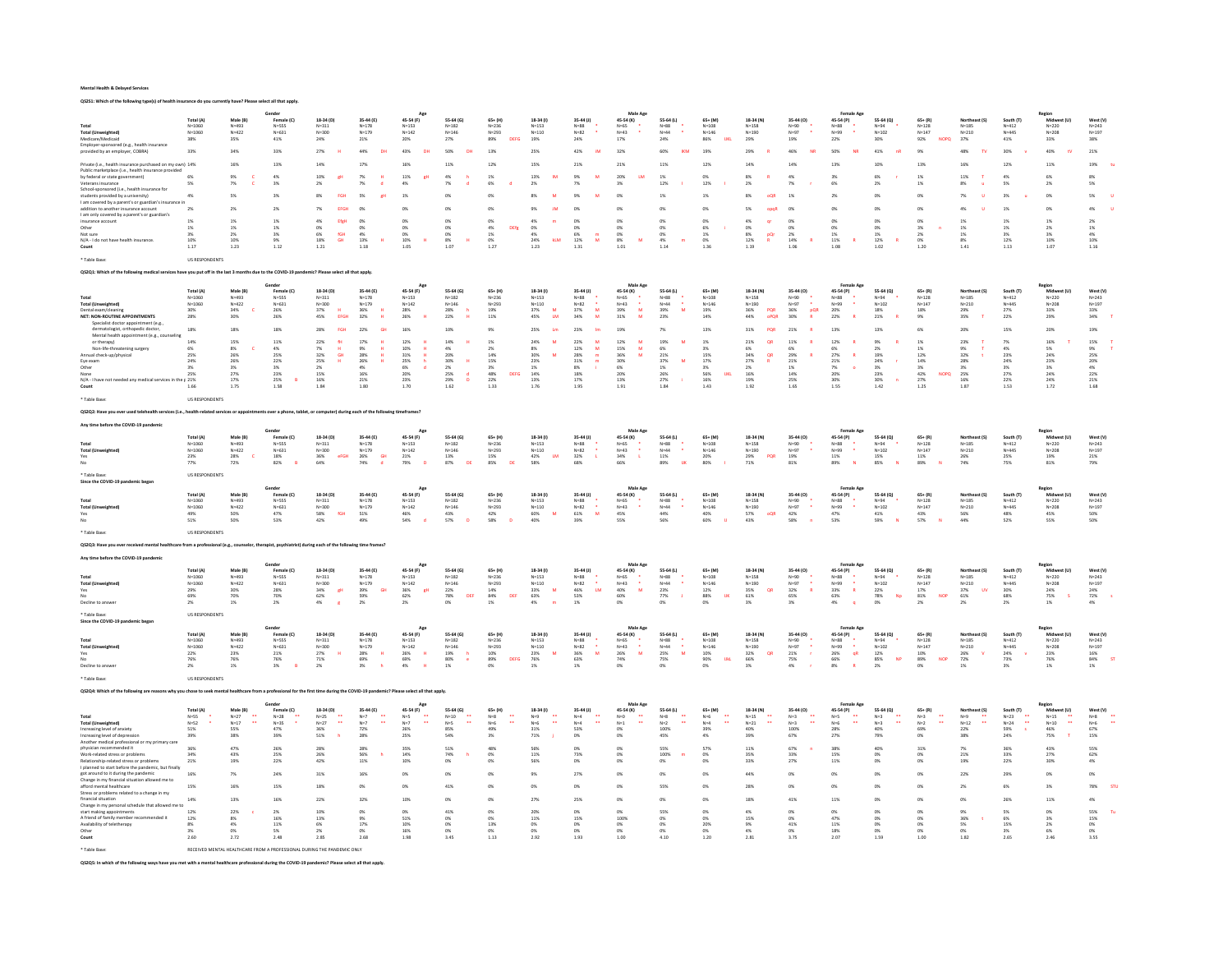|                                                                                                                                                                                                                                | Gender<br>Age |                                                                    |            |           |           |           |                                |               |           | Male Age    |                                  |           |            |           | Female Age |            |                                |           |               | Region    |             |          |
|--------------------------------------------------------------------------------------------------------------------------------------------------------------------------------------------------------------------------------|---------------|--------------------------------------------------------------------|------------|-----------|-----------|-----------|--------------------------------|---------------|-----------|-------------|----------------------------------|-----------|------------|-----------|------------|------------|--------------------------------|-----------|---------------|-----------|-------------|----------|
|                                                                                                                                                                                                                                | Total (A)     | Male (B)                                                           | Female (C  | 18-34 (D) | 35-44 (E) | 45-54 (F) | 55-64 (G)                      | $65 + (H)$    | 18-34 (f) | $35-44$ (J) | 45-54 (K)                        | 55-64 (L) | $65 + (M)$ | 18-34 (N) | 35-44 (0)  | 45-54 (P)  | 55-64 (Q)                      | $65+ (R)$ | Northeast (S) | South (T) | Midwest (U  | West (V) |
| Total                                                                                                                                                                                                                          | $N = 234$     | $N = 116$                                                          | $N = 116$  | $N = 85$  | $N = 51$  | $N = 40$  | $N = 34$                       | $N = 24$<br>. | $N = 35$  | $N=32$      | $N = 17$<br>$\ddot{\phantom{0}}$ | $N = 22$  | $N=11$<br> | $N = 50$  | $N=19$     | $N=23$     | $N=12$<br>. .                  | $N = 13$  | $N = 49$      | $N = 97$  | $N = 50$    | $N = 38$ |
| <b>Total (Unweighted)</b>                                                                                                                                                                                                      | $N = 239$     | $N = 94$                                                           | $N = 143$  | $N = 95$  | $N=56$    | $N = 39$  | $N=22$<br>$\ddot{\phantom{0}}$ | $N=27$        | $N=28$    | $N=31$      | $N = 14$                         | $N = 10$  | $N = 12$   | $N = 67$  | $N=25$     | $N = 25$   | $N=12$<br>$\ddot{\phantom{0}}$ | $N = 15$  | $N=60$        | $N = 100$ | $N = 44$    | $N = 35$ |
| Over a video call (on any device)                                                                                                                                                                                              | 58%           | 59%                                                                | 55%        | 67%       | 56%       | 62%       | 55%                            | 27%           | 66%       | 61%         | 76%                              | 48%       | 34%        | 67%       | 47%        | 52%        | 68%                            | 21%       | 73%           | 51%       | 62%         | 51%      |
| In person                                                                                                                                                                                                                      | 53%           | 52%                                                                | 53%        | 43%       | 57%       | 58%       | 64%                            | 52%           | 33%       | 50%         | 62%                              | 70%       | 63%        | 49%       | 70%        | 55%        | 53%                            | 44%       | 40%           | 54%       | 56%         | 60%      |
| Over an audio call (e.g., over the phone)                                                                                                                                                                                      | 40%           | 36%                                                                | 45%        | 46%       | 49%       | 37%       | 17%                            | 38%           | 33%       | 56%         | 39%                              | 16%       | 26%        | 56%       | 38%        | 36%        | 19%                            | 47%       | 54%           | 38%       | 37%         | 33%      |
| Other                                                                                                                                                                                                                          | 1%            | 1%                                                                 | 1%         | 0%        | 0%        | 0%        | 0%                             | 5%            | 0%        | 0%          | 0%                               | 0%        | 6%         | 0%        | m          | 0%         | 0%                             | 5%        | 0%            | 1%        | 0%          | 0%       |
| Count                                                                                                                                                                                                                          | 1.51          | 1.49                                                               | 1.54       | 1.56      | 1.62      | 1.57      | 1.36                           | 1.22          | 1.32      | 1.66        | 1.77                             | 1.35      | 1.29       | 1.72      | 1.55       | 1.43       | 1.40                           | 1.17      | 1.67          | 1.44      | 1.55        | 1.44     |
|                                                                                                                                                                                                                                |               |                                                                    |            |           |           |           |                                |               |           |             |                                  |           |            |           |            |            |                                |           |               |           |             |          |
| * Table Base:                                                                                                                                                                                                                  |               | RECEIVED MENTAL HEALTHCARE FROM A PROFESSIONAL DURING THE PANDEMIC |            |           |           |           |                                |               |           |             |                                  |           |            |           |            |            |                                |           |               |           |             |          |
| QS2Q6: Which of the following best describes how the mental healthcare you received during the COVID-19 pandemic was paid for? If you paid using more than one of the following means, please select the one you used most oft |               |                                                                    |            |           |           |           |                                |               |           |             |                                  |           |            |           |            |            |                                |           |               |           |             |          |
|                                                                                                                                                                                                                                |               |                                                                    | Gender     |           |           | Age       |                                |               |           |             | Male Age                         |           |            |           |            | Female Age |                                |           |               |           | Region      |          |
|                                                                                                                                                                                                                                | Total (A)     | Male (B)                                                           | Female (C  | 18-34 (D) | 35-44 (E) | 45-54 (F) | 55-64 (G)                      | $65 + (H)$    | 18-34 (f) | $35-44$ (J) | 45-54 (K)                        | 55-64 (L) | $65 + (M)$ | 18-34 (N) | 35-44 (0)  | 45-54 (P)  | 55-64 (Q)                      | $65+ (R)$ | Northeast (S) | South (T) | Midwest (U  | West (V) |
| Total                                                                                                                                                                                                                          | $N = 234$     | $N = 116$                                                          | $N = 116$  | $N = 85$  | $N = 51$  | $N = 40$  | $N = 34$                       | $N = 24$      | $N = 35$  | $N=32$      | $N = 17$<br>. .                  | $N=22$    | $N=11$     | $N=50$    | $N=19$     | $N=23$     | $N=12$<br>$\ddot{\phantom{0}}$ | $N = 13$  | $N = 49$      | $N=97$    | $N = 50$    | $N = 38$ |
| <b>Total (Unweighted)</b>                                                                                                                                                                                                      | $N = 239$     | $N = 94$                                                           | $N = 143$  | $N = 95$  | $N=56$    | $N = 39$  | $N=22$<br>                     | $N=27$        | $N=28$    | $N=31$      | $N = 14$<br>$\ddot{\phantom{0}}$ | $N = 10$  | $N = 12$   | $N = 67$  | $N=25$     | $N=25$<br> | $N=12$<br>$\ddot{\phantom{0}}$ | $N = 15$  | $N = 60$      | $N = 100$ | $N = 44$    | $N = 35$ |
| Insurance covered the cost in full                                                                                                                                                                                             | 44%           | 44%                                                                | 43%        | 36%       | 31%       | 57%       | 64%                            | 46%           | 34%       | 31%         | 73%                              | 65%       | 34%        | 38%       | 31%        | 45%        | 62%                            | 56%       | 54%           | 45%       | 44%         | 28%      |
| Insurance covered some or most of the cost, and I                                                                                                                                                                              |               |                                                                    |            |           |           |           |                                |               |           |             |                                  |           |            |           |            |            |                                |           |               |           |             |          |
| had to pay a copay/coinsurance                                                                                                                                                                                                 | 28%           | 32%                                                                | 25%        | 33%       | 35%       | 18%       | 10%                            | 39%           | 41%       | 35%         | 16%                              | 13%       | 51%        | 28%       | 36%        | 20%        | 4%                             | 29%       | 23%           | 28%       | 36%         | 26%      |
| Completely out of pocket (insurance covered                                                                                                                                                                                    |               |                                                                    |            |           |           |           |                                |               |           |             |                                  |           |            |           |            |            |                                |           |               |           |             |          |
| nothing)                                                                                                                                                                                                                       | 10%           | 9%                                                                 | 11%        | 11%       | 10%       | 7%        | 15%                            | 2%            | 8%        | 10%         | 0%                               | 19%       | 0%         | 13%       | 10%        | 12%        | 9%                             | 3%        | 10%           | 7%        | 12%         | 14%      |
| Sliding scale fee (i.e., pay what you can afford                                                                                                                                                                               | 9%            | 8%                                                                 | 10%        | 8%        | 18%       | 9%        | 6%                             | 0%            | 12%       | 16%         | 0%                               | 0%        | ON         | 5%        | 20%        | 16%        | 16%                            | 0%        | 8%            | 11%       | 2%          | 14%      |
| Nothing, it was free                                                                                                                                                                                                           | 8%            | 7%                                                                 | 10%        | 11%       | 6%        | 9%        | 5%                             | 9%            | 5%        | 8%          | 12%                              | 2%        | 5%         | 14%       | 3%         | 8%         | 9%                             | 12%       | 4%            | 8%        | 5%          | 19%      |
| Other                                                                                                                                                                                                                          | 1%            | 1%                                                                 | 1%         | 1%        | ms        | 0%        | 0%                             | 5%            | ON        | O%          | n%                               | 0%        | 10%        | 1%        | m          | 0%         | 0%                             | 0%        | 0%            | 1%        | 1%          | 0%       |
|                                                                                                                                                                                                                                |               |                                                                    |            |           |           |           |                                |               |           |             |                                  |           |            |           |            |            |                                |           |               |           |             |          |
| * Table Base:                                                                                                                                                                                                                  |               | RECEIVED MENTAL HEALTHCARE FROM A PROFESSIONAL DURING THE PANDEMIC |            |           |           |           |                                |               |           |             |                                  |           |            |           |            |            |                                |           |               |           |             |          |
| Q\$2Q7: Do you plan to continue receiving mental healthcare from a professional after the COVID-19 pandemic has ended?                                                                                                         |               |                                                                    |            |           |           |           |                                |               |           |             |                                  |           |            |           |            |            |                                |           |               |           |             |          |
|                                                                                                                                                                                                                                |               |                                                                    | Gender     |           |           | Age       |                                |               |           |             | Male Age                         |           |            |           |            | Female Age |                                |           |               |           | Region      |          |
|                                                                                                                                                                                                                                | Total (A)     | Male (B)                                                           | Female (C) | 18-34 (D) | 35-44 (E) | 45-54 (F) | 55-64 (G)                      | $65 + (H)$    | 18-34 (f) | $35-44$ (J) | 45-54 (K)                        | 55-64 (L) | $65 + (M)$ | 18-34 (N) | 35-44 (0)  | 45-54 (P)  | 55-64 (Q)                      | $65+ (R)$ | Northeast (S) | South (T) | Midwest (U) | West (V) |
| Total                                                                                                                                                                                                                          | $N = 234$     | $N = 116$                                                          | $N = 116$  | $N = 85$  | $N = 51$  | $N = 40$  | $N = 34$                       | $N = 24$      | $N = 35$  | $N = 32$    | $N = 17$<br>$\ddot{\phantom{1}}$ | $N = 22$  | $N=11$     | $N = 50$  | $N=19$     | $N=23$     | $N=12$<br>$\ddot{\phantom{0}}$ | $N = 13$  | $N = 49$      | $N = 97$  | $N = 50$    | $N = 38$ |
| <b>Total (Unweighted</b>                                                                                                                                                                                                       | $N = 239$     | $N = 94$                                                           | $N = 143$  | $N = 95$  | $N=56$    | $N = 39$  | $N=22$                         | $N=27$        | $N=28$    | $N = 31$    | $N = 14$                         | $N = 10$  | $N = 12$   | $N = 67$  | $N=25$     | $N=25$     | $N=12$                         | $N = 15$  | $N = 60$      | $N = 100$ | $N = 44$    | $N = 35$ |
| Yes                                                                                                                                                                                                                            | 80%           | 75%                                                                | 84%        | 79%       | 86%       | 85%       | 78%                            | 63%           | 76%       | 85%         | 74%                              | 80%       | 40%        | 81%       | 87%        | 93%        | 75%                            | 82%       | 90%           | 77%       | 76%         | 78%      |
| No                                                                                                                                                                                                                             | 14%           | 17%                                                                | 12%        | 17%       | 13%       | 3%        | 16%                            | 24%           | 21%       | 14%         | 4%                               | 15%       | 36%        | 14%       | 13%        | 3%         | 16%                            | 15%       | 10%           | 14%       | 18%         | 18%      |
| Not sure                                                                                                                                                                                                                       | 6%            | 8%                                                                 | 4%         | 4%        | 1%        | 11%       | 6%                             | 12%           | 3%        | 1%          | 22%                              | 5%        | 24%        | 5%        | 0%         | 4%         | 8%                             | 3%        | 0%            | 9%        | 6%          | 4%       |
|                                                                                                                                                                                                                                |               |                                                                    |            |           |           |           |                                |               |           |             |                                  |           |            |           |            |            |                                |           |               |           |             |          |
| * Table Base:                                                                                                                                                                                                                  |               | RECEIVED MENTAL HEALTHCARE FROM A PROFESSIONAL DURING THE PANDEMIC |            |           |           |           |                                |               |           |             |                                  |           |            |           |            |            |                                |           |               |           |             |          |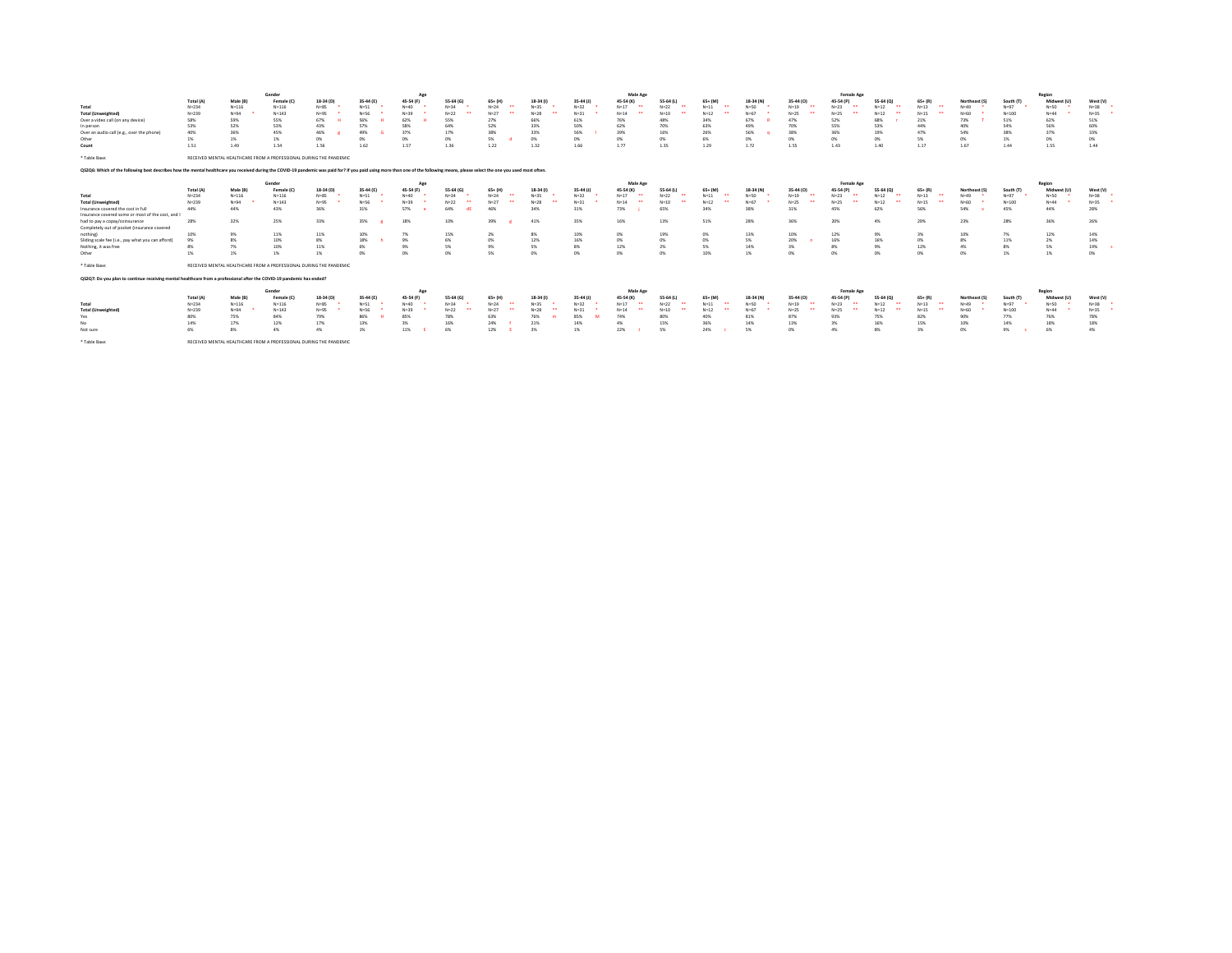QS2S1: Which of the following type(s) of health insurance do you currently have? Please select all that apply.

|                                                                                                                                                                                      |                                               |                                  | Gende                                                                 |                                               |                      |                                                 |                    |                           |                                                 |                                         | Male Ap                                                                                                                  |                                         |                                                       |                         |                                         | Female Ag                                     |                               |                                               |                                           |                                                                          | Region<br>Midw                                  |                                             |
|--------------------------------------------------------------------------------------------------------------------------------------------------------------------------------------|-----------------------------------------------|----------------------------------|-----------------------------------------------------------------------|-----------------------------------------------|----------------------|-------------------------------------------------|--------------------|---------------------------|-------------------------------------------------|-----------------------------------------|--------------------------------------------------------------------------------------------------------------------------|-----------------------------------------|-------------------------------------------------------|-------------------------|-----------------------------------------|-----------------------------------------------|-------------------------------|-----------------------------------------------|-------------------------------------------|--------------------------------------------------------------------------|-------------------------------------------------|---------------------------------------------|
|                                                                                                                                                                                      | Total (A)                                     | Male (B)                         | Female (C)                                                            | 18-34 (D)                                     | 35-44 (E)            | 45-54 (F)                                       | 55-64 (G)          | $65+ (H)$                 | 18-34 (1)                                       | $35-44$ (J)                             | 45-54 (K)                                                                                                                | 55-64 (L)                               | $65 + (M)$                                            | 18-34 (N)               | 35-44 (O)                               | 45-54 (P)                                     | 55-64 (Q)                     | $65 + (R)$                                    | Northeast (S)                             | South (T)                                                                |                                                 | West (V)                                    |
| <b>Total (Unweighted</b>                                                                                                                                                             | $\begin{array}{c} 1,060 \\ 1,060 \end{array}$ | 493<br>422                       | 555<br>631                                                            | 311<br>300                                    | 178<br>179           | $\begin{array}{c} 153 \\ 142 \end{array}$       | 182<br>146         | 236<br>293                | $\begin{array}{c} 153 \\ 110 \end{array}$       | $\begin{array}{c} 88 \\ 82 \end{array}$ | $\begin{array}{c} 65 \\ 43 \end{array}$<br>÷.                                                                            | $\frac{88}{44}$                         | $\frac{108}{146}$                                     | 158<br>190              | 90<br>97                                | 88<br>99<br>$\Delta$                          | $\frac{94}{102}$              | $\begin{array}{c} 128 \\ 147 \end{array}$     | $\frac{185}{210}$                         | $\frac{412}{445}$                                                        | 220<br>208                                      | 243<br>197                                  |
| Medicare/Medicaid<br>Employer-sponsored (e.g., health insurance                                                                                                                      | 403                                           | $173\,$                          | 226                                                                   | 75                                            | 38                   | $_{\rm 31}$                                     | 49                 | 210                       | 29                                              | $\bf 21$                                | $11\,$                                                                                                                   | 21                                      | 93                                                    | 46                      | 17                                      | 19                                            | 28                            | 117                                           | 68                                        | 171                                                                      | 72                                              | 92                                          |
| provided by an employer, COBRA)                                                                                                                                                      | 349                                           | 168                              | 181                                                                   | ò,                                            | 78                   | 65                                              | 91                 | 31                        | 38                                              | 37                                      | $\bf 21$                                                                                                                 | 53                                      | 20                                                    |                         | 41                                      | $44\,$                                        | 39                            | $\overline{\mathbf{11}}$                      |                                           | $122\,$                                                                  | 87                                              | ${\sf s}_1$                                 |
|                                                                                                                                                                                      |                                               |                                  |                                                                       |                                               |                      |                                                 |                    |                           |                                                 | 18                                      |                                                                                                                          | 10                                      |                                                       |                         |                                         |                                               |                               |                                               |                                           |                                                                          |                                                 |                                             |
| Private (i.e., health insurance purchased on my own) 148<br>Public marketplace (i.e., health insurance provided                                                                      |                                               |                                  |                                                                       |                                               | 31                   | 25                                              | 15                 |                           | 22                                              |                                         | 13                                                                                                                       |                                         | $\overline{12}$                                       |                         |                                         | $\overline{12}$                               |                               |                                               |                                           |                                                                          | $\overline{23}$                                 |                                             |
| by federal or state government)                                                                                                                                                      | 69                                            |                                  |                                                                       |                                               | $12\,$               | 16                                              |                    |                           | 21                                              |                                         | 13                                                                                                                       |                                         |                                                       | 12                      |                                         |                                               |                               |                                               |                                           |                                                                          | 13                                              | 19                                          |
| Veterans insurance<br>School-sponsored (i.e., health insurance for                                                                                                                   |                                               | 36                               | 18                                                                    |                                               | 12                   |                                                 | 13                 |                           |                                                 |                                         |                                                                                                                          | 11                                      | 13                                                    |                         |                                         |                                               |                               |                                               | 15                                        | 22                                                                       |                                                 | 11                                          |
| students provided by a university)                                                                                                                                                   | 39                                            | 23                               | 16                                                                    | 26                                            |                      | $\rightarrow$                                   |                    |                           | 13                                              |                                         |                                                                                                                          |                                         |                                                       | 13                      |                                         |                                               |                               |                                               | 13                                        | 14                                                                       |                                                 | 12                                          |
| I am covered by a parent's or guardian's insurance in<br>addition to another insurance account                                                                                       | 22                                            | 12                               |                                                                       | $\overline{\mathbf{z}}$                       |                      |                                                 |                    |                           | 13                                              |                                         |                                                                                                                          |                                         |                                                       |                         |                                         |                                               |                               |                                               |                                           |                                                                          |                                                 |                                             |
| I am only covered by a parent's or guardian's                                                                                                                                        |                                               |                                  |                                                                       |                                               |                      |                                                 |                    |                           |                                                 |                                         |                                                                                                                          |                                         |                                                       |                         |                                         |                                               |                               |                                               |                                           |                                                                          |                                                 |                                             |
| insurance account                                                                                                                                                                    | 13                                            |                                  |                                                                       | 13                                            |                      |                                                 |                    |                           |                                                 |                                         |                                                                                                                          |                                         |                                                       |                         |                                         |                                               |                               |                                               |                                           |                                                                          |                                                 |                                             |
| Other                                                                                                                                                                                | 10<br>30                                      | $11$                             | 18                                                                    |                                               |                      |                                                 |                    | 10                        | $\Omega$                                        |                                         |                                                                                                                          |                                         |                                                       | 12                      |                                         |                                               |                               |                                               |                                           |                                                                          |                                                 |                                             |
| Not sure<br>N/A - I do not have health insurance.                                                                                                                                    | 108                                           | 51                               | 50                                                                    | 55                                            | 23                   | 15                                              | 15                 |                           |                                                 | 11                                      |                                                                                                                          |                                         |                                                       | 19                      | 13                                      | 10                                            | 11                            |                                               | 14                                        | 48                                                                       | 22                                              | 23                                          |
| $_{\text{Count}}$                                                                                                                                                                    | $1.17\,$                                      | $1.23\,$                         | $1.12\,$                                                              | 1.21                                          | $1.18\,$             | 1.05                                            | 1.07               | $1.27\,$                  | $1.23\,$                                        | 1.31                                    | 1.01                                                                                                                     | 1.14                                    | 1.36                                                  | 1.19                    | 1.06                                    | 1.08                                          | 1.02                          | 1.20                                          | $1.41\,$                                  | $1.13\,$                                                                 | 1.07                                            | 1.16                                        |
| * Table Base:                                                                                                                                                                        | US RESPONDENTS                                |                                  |                                                                       |                                               |                      |                                                 |                    |                           |                                                 |                                         |                                                                                                                          |                                         |                                                       |                         |                                         |                                               |                               |                                               |                                           |                                                                          |                                                 |                                             |
| Q\$2Q1: Which of the following medical services have you put off in the last 3 months due to the COVID-19 pandemic? Please select all that apply.                                    |                                               |                                  |                                                                       |                                               |                      |                                                 |                    |                           |                                                 |                                         |                                                                                                                          |                                         |                                                       |                         |                                         |                                               |                               |                                               |                                           |                                                                          |                                                 |                                             |
|                                                                                                                                                                                      |                                               |                                  |                                                                       |                                               |                      |                                                 |                    |                           |                                                 |                                         |                                                                                                                          |                                         |                                                       |                         |                                         |                                               |                               |                                               |                                           |                                                                          |                                                 |                                             |
|                                                                                                                                                                                      |                                               |                                  | Gende                                                                 |                                               |                      | App                                             |                    |                           |                                                 |                                         | Male Age                                                                                                                 |                                         |                                                       |                         |                                         | Female Age                                    |                               |                                               |                                           |                                                                          |                                                 |                                             |
| Total                                                                                                                                                                                | Total (A)<br>1,060                            | Male (B)<br>493                  | Femal<br>555                                                          | 18-34 (D)<br>311                              | 35-44 (E)<br>178     | 45-54 (F)<br>153                                | 55-64 (G)<br>182   | $65+ (H)$<br>236          | 18-34 (1)<br>153                                | 35-44 (J)<br>88                         | 45-54 (K)<br>65                                                                                                          | 55-64 (L)<br>88                         | $65 + (M)$<br>108                                     | 18-34 (N)<br>158        | 35-44 (O)<br>90                         | 45-54 (P)<br>88                               | 55-64 (Q)<br>94               | $\begin{array}{c} 65+ (R) \\ 128 \end{array}$ | 185                                       | South (T) $412$                                                          | Region<br>Mid:<br>220                           | West (V) $_{243}$                           |
| <b>Total (Unweighted)</b>                                                                                                                                                            | 1,060                                         | 422                              | $631\,$                                                               | 300                                           | 179                  | $142\,$                                         | 146                | 293                       | $110\,$                                         | $\bf 82$                                | 43                                                                                                                       | $44\,$                                  | 146                                                   | 190                     | q <sub>7</sub>                          | 99                                            | 102                           | 147                                           | 210                                       | 445                                                                      | 208                                             | 197                                         |
| Dental exam/cleaning<br><b>NET: NON-ROUTINE APPOINTMENTS</b>                                                                                                                         | 317<br>$301\,$                                | 168<br>147                       | 145<br>$145\,$                                                        | 115<br>139                                    | 65<br>${\sf S7}$     | 43<br>$40\,$                                    | 52<br>40           | 44<br>26                  | 57<br>69                                        | 33<br>30                                | 25<br>$20\,$                                                                                                             | 34<br>$20$                              | 21<br>15                                              | 58<br>70                | 32<br>$27\,$                            | 17<br>$20\,$                                  | 17<br>$\bf{20}$               | 23<br>$\overline{\mathbf{1}}$                 | 54<br>64                                  | 111<br>91                                                                | 72<br>64                                        | 80<br>$^{\rm 82}$                           |
| Specialist doctor appointment (e.g.,                                                                                                                                                 |                                               |                                  |                                                                       |                                               |                      |                                                 |                    |                           |                                                 |                                         |                                                                                                                          |                                         |                                                       |                         |                                         |                                               |                               |                                               |                                           |                                                                          |                                                 |                                             |
| dermatologist, orthopedic doctor,                                                                                                                                                    | 191                                           | 90                               | 100                                                                   | 88                                            | 40                   | 24                                              | 18                 | 21                        | 38                                              | $_{21}$                                 | 12                                                                                                                       |                                         | 14                                                    |                         | 19                                      | 12                                            | 12                            |                                               | 37                                        | 63                                                                       | 45                                              | 46                                          |
| Mental health appointment (e.g., counseling<br>or therapy)                                                                                                                           | $14\mathrm{S}$                                | 74                               | 62                                                                    | 70                                            | 29                   | 18                                              | 25                 |                           | 37                                              | 19                                      | 8                                                                                                                        | 17                                      |                                                       | 33                      |                                         | 10                                            |                               |                                               | 43                                        | 31                                                                       | 35                                              | 36                                          |
| Non-life-threatening surgery                                                                                                                                                         | $\frac{64}{267}$                              | 41                               | 22                                                                    | 22                                            | 16                   | 15                                              |                    |                           | 13                                              | 10                                      | 10 <sub>10</sub>                                                                                                         |                                         |                                                       |                         |                                         |                                               |                               |                                               | 17                                        | 14                                                                       | 10                                              | $\bf 21$                                    |
| Annual check-up/physical                                                                                                                                                             |                                               | 126                              | 137                                                                   | 100<br>78                                     | 51<br>AC.            | 47<br>38                                        | 37<br>\$S          | 32                        | 35                                              | 24<br>$\overline{27}$                   | 23<br>20                                                                                                                 | 19<br>32                                | 16<br>18                                              | 54<br>43                |                                         | 24                                            | 18                            | 16<br>$17$                                    | 60<br>52                                  | 95                                                                       | 52<br>51                                        | 60                                          |
| Eye exam<br>Other                                                                                                                                                                    | 253<br>34                                     | 130<br>15                        | $121\,$<br>16                                                         |                                               | $\mathbf{x}$         | 10                                              | 4                  |                           |                                                 |                                         | $\Delta$                                                                                                                 |                                         |                                                       |                         |                                         | 19                                            | 23                            |                                               |                                           | $101\,$<br>11                                                            | $\mathbf{R}$                                    | $50\,$<br>11                                |
| None                                                                                                                                                                                 | 264                                           | 133                              | 130                                                                   |                                               | 28                   | 31                                              | 45                 | 114                       | 22                                              |                                         | $13\,$                                                                                                                   | 23                                      |                                                       | 25                      |                                         | 18                                            | $_{22}$                       | 53                                            |                                           | $113\,$                                                                  | 53                                              | 53                                          |
| N/A - I have not needed any medical services in the p 226<br>Count                                                                                                                   | 1.66                                          | 84<br>$1.75\,$                   | 141<br>$1.58\,$                                                       | 49<br>1.84                                    | 37<br>$1.80\,$       | 35<br>1.70                                      | 52<br>1.62         | 52<br>$1.33\,$            | 20<br>$1.76\,$                                  | 15<br>1.95                              | 1.91                                                                                                                     | 24<br>$_{\rm 1.84}$                     | 17<br>1.43                                            | 29<br>1.92              | $\overline{22}$<br>1.65                 | 26<br>$1.55\,$                                | 29<br>1.42                    | 35<br>1.25                                    | 30 <sub>2</sub><br>$1.87\,$               | 92<br>$1.53\,$                                                           | 52<br>$1.72\,$                                  | 51<br>1.68                                  |
|                                                                                                                                                                                      |                                               |                                  |                                                                       |                                               |                      |                                                 |                    |                           |                                                 |                                         |                                                                                                                          |                                         |                                                       |                         |                                         |                                               |                               |                                               |                                           |                                                                          |                                                 |                                             |
| * Table Base:                                                                                                                                                                        | <b>US RESPONDENTS</b>                         |                                  |                                                                       |                                               |                      |                                                 |                    |                           |                                                 |                                         |                                                                                                                          |                                         |                                                       |                         |                                         |                                               |                               |                                               |                                           |                                                                          |                                                 |                                             |
| Q\$2Q2: Have you ever used telehealth services (i.e., health-related services or appointments over a phone, tablet, or computer) during each of the following timeframes?            |                                               |                                  |                                                                       |                                               |                      |                                                 |                    |                           |                                                 |                                         |                                                                                                                          |                                         |                                                       |                         |                                         |                                               |                               |                                               |                                           |                                                                          |                                                 |                                             |
|                                                                                                                                                                                      |                                               |                                  |                                                                       |                                               |                      |                                                 |                    |                           |                                                 |                                         |                                                                                                                          |                                         |                                                       |                         |                                         |                                               |                               |                                               |                                           |                                                                          |                                                 |                                             |
| Any time before the COVID-19 pandemi                                                                                                                                                 |                                               |                                  |                                                                       |                                               |                      |                                                 |                    |                           |                                                 |                                         |                                                                                                                          |                                         |                                                       |                         |                                         |                                               |                               |                                               |                                           |                                                                          | Region                                          |                                             |
|                                                                                                                                                                                      | Total (A)                                     | Male (B)                         | Female (C)                                                            | 18-34 (D)                                     | 35-44 (E)            | 45-54 (F)                                       | 55-64 (G)          | $65+$ (H)                 | 18-34 (f)                                       | $35-44$ (J)                             | 45-54 (K)                                                                                                                | 55-64 (L)                               | $65 + (M)$                                            | 18-34 (N)               | 35-44 (0)                               | 45-54 (P)                                     | 55-64 (Q)                     | $65 + (R)$                                    | Northeast (S)                             | South (T)                                                                | Midwest (U)                                     | West (V)                                    |
| <b>Total (Unweighted)</b>                                                                                                                                                            | $1,060$<br>$1,060$                            | 493<br>422                       | $555$<br>$631$                                                        | $\frac{311}{300}$                             | 178<br>179           | $\begin{array}{c} 153 \\ 142 \\ 32 \end{array}$ | $\frac{182}{146}$  | 236<br>293                | $\begin{array}{c} 153 \\ 110 \end{array}$       | $\begin{array}{c} 88 \\ 82 \end{array}$ | 65<br>43                                                                                                                 | $\begin{array}{c} 88 \\ 44 \end{array}$ | $\frac{108}{146}$                                     | 158<br>190              | $\begin{array}{c} 90 \\ 97 \end{array}$ | $\begin{array}{c} 88 \\ 99 \\ 10 \end{array}$ | $\frac{94}{102}$              | $\begin{array}{c} 128 \\ 147 \end{array}$     | $\begin{array}{c} 185 \\ 210 \end{array}$ | $412$<br>$445$                                                           | 220<br>208<br>42<br>42<br>177                   | 243<br>197<br>52<br>192                     |
| $\gamma_{\mbox{\scriptsize{ES}}}$                                                                                                                                                    | 247                                           | 138                              | $101\,$                                                               | $_{111}$                                      | $45\,$               |                                                 | $^{24}$            | 35                        | $65\,$                                          | $_{\rm 28}$                             | $\bf{22}$                                                                                                                | $10\,$                                  | $\bf{21}$                                             | 46                      | $17\,$                                  |                                               | $_{\rm 14}$                   | $\frac{1}{4}$                                 | 49                                        | $104\,$                                                                  |                                                 |                                             |
| No                                                                                                                                                                                   | 813                                           | 355                              | 454                                                                   | 200                                           | 132                  | 121                                             | 158                | 201                       | 88                                              | 60                                      | 43                                                                                                                       | 78                                      | 86                                                    | 112                     | 72                                      | 78                                            | 80                            | 114                                           | 136                                       | 308                                                                      |                                                 |                                             |
| * Table Rase:                                                                                                                                                                        | <b>US RESPONDENTS</b>                         |                                  |                                                                       |                                               |                      |                                                 |                    |                           |                                                 |                                         |                                                                                                                          |                                         |                                                       |                         |                                         |                                               |                               |                                               |                                           |                                                                          |                                                 |                                             |
|                                                                                                                                                                                      |                                               |                                  |                                                                       |                                               |                      |                                                 |                    |                           |                                                 |                                         |                                                                                                                          |                                         |                                                       |                         |                                         |                                               |                               |                                               |                                           |                                                                          |                                                 |                                             |
| Since the COVID-19 pandemic began                                                                                                                                                    |                                               |                                  |                                                                       |                                               |                      |                                                 |                    |                           |                                                 |                                         |                                                                                                                          |                                         |                                                       |                         |                                         |                                               |                               |                                               |                                           |                                                                          |                                                 |                                             |
|                                                                                                                                                                                      |                                               |                                  |                                                                       |                                               |                      |                                                 |                    |                           |                                                 |                                         |                                                                                                                          |                                         |                                                       |                         |                                         |                                               |                               |                                               |                                           |                                                                          |                                                 |                                             |
| Total                                                                                                                                                                                | Total (A)                                     | Male (B)                         | Female (C)                                                            | 18-34 (D)                                     | 35-44 (E)            | 45-54 (F)                                       | 55-64 (G)          | $65+ (H)$                 | 18-34 (f)                                       |                                         | 45-54 (K)                                                                                                                | 55-64 (L)                               | $65+$ (M)                                             | 18-34 (N)               |                                         | 45-54 (P)                                     | 55-64 (Q)                     | $65 + (R)$                                    | Northeast (S)                             | South (T)                                                                | Region<br>Midwest (U)                           | West (V)                                    |
| <b>Total (Unweighted</b>                                                                                                                                                             | 1,060<br>1,060                                | 493<br>422                       | $555$<br>$631$                                                        | $\frac{311}{300}$                             | $\frac{178}{179}$    | $\frac{153}{142}$                               | $\frac{182}{146}$  | $\frac{236}{293}$         | $\frac{153}{110}$                               | 35-44 (J)<br>88<br>82                   | $65$<br>$43$<br>à,                                                                                                       | $\begin{array}{c} 88 \\ 44 \end{array}$ | $\frac{108}{146}$                                     | $\frac{158}{190}$       | 35-44 (O)<br>90<br>97                   | $88$<br>99                                    | $\frac{94}{102}$              | $\frac{128}{147}$                             | $\frac{185}{210}$                         | $\frac{412}{445}$                                                        | $\frac{220}{208}$                               |                                             |
| $\mathsf{Yes}$                                                                                                                                                                       | 520                                           | $_{\rm 248}$                     | ${\bf 262}$                                                           | 182                                           | $\mathsf{91}$        | $71\,$                                          | ${\bf 78}$         | 98                        | 91                                              | 54                                      | 29                                                                                                                       | 39                                      | 43                                                    | $90\,$                  | 38                                      | $42\,$                                        | 39                            | ${\sf s} {\sf s}$                             | $103\,$                                   | 197                                                                      | 99                                              |                                             |
| No                                                                                                                                                                                   | 540                                           | 245                              | 293                                                                   | 129                                           | 86                   | 82                                              | 104                | 137                       | 61                                              | 34                                      | 36                                                                                                                       | 49                                      | 64                                                    | 68                      | 52                                      | 46                                            | <sub>55</sub>                 | 73                                            | 82                                        | 215                                                                      | 120                                             | 243<br>197<br>121<br>123                    |
| * Table Base:                                                                                                                                                                        | <b>US RESPONDENTS</b>                         |                                  |                                                                       |                                               |                      |                                                 |                    |                           |                                                 |                                         |                                                                                                                          |                                         |                                                       |                         |                                         |                                               |                               |                                               |                                           |                                                                          |                                                 |                                             |
|                                                                                                                                                                                      |                                               |                                  |                                                                       |                                               |                      |                                                 |                    |                           |                                                 |                                         |                                                                                                                          |                                         |                                                       |                         |                                         |                                               |                               |                                               |                                           |                                                                          |                                                 |                                             |
| QS2Q3: Have you eve                                                                                                                                                                  | from a pro                                    | al (e.g., cou                    |                                                                       | ychiatrist) during each of the foll           |                      |                                                 |                    |                           |                                                 |                                         |                                                                                                                          |                                         |                                                       |                         |                                         |                                               |                               |                                               |                                           |                                                                          |                                                 |                                             |
| Any time before the COVID-19 pandemi                                                                                                                                                 |                                               |                                  |                                                                       |                                               |                      |                                                 |                    |                           |                                                 |                                         |                                                                                                                          |                                         |                                                       |                         |                                         |                                               |                               |                                               |                                           |                                                                          |                                                 |                                             |
|                                                                                                                                                                                      |                                               | Male (B)                         | Gende                                                                 |                                               |                      |                                                 |                    |                           |                                                 |                                         | Male Age                                                                                                                 | 55-64 (L)                               | 65+ (M)                                               |                         |                                         | Female Ago<br>45-54 (P)                       | 55-64 (Q)                     |                                               |                                           |                                                                          | Region                                          |                                             |
| Total                                                                                                                                                                                | Total (A)<br>1.060                            | 493                              | Fema<br>555                                                           | 18-34 (D)<br>311                              | 35-44 (E)<br>178     | 45-54 (F)<br>153                                | 55-64 (G)<br>182   | $65+ (H)$<br>236          | 18-34 (1)<br>153                                | 35-44 (J)                               | 45-54 (K)<br>65                                                                                                          |                                         | 108                                                   | 18-34 (N)               | 35-44 (O)                               | 88                                            |                               | $65 + (R)$<br>128                             | 185                                       |                                                                          | Mid<br>220                                      |                                             |
| <b>Total (Unweigh</b>                                                                                                                                                                | 1,060                                         | 422                              | 631                                                                   | 300                                           | 179                  | $142\,$                                         | 146                | 293                       | $110\,$                                         | $\begin{array}{c} 88 \\ 82 \end{array}$ | $43\,$                                                                                                                   | $\begin{array}{c} 88 \\ 44 \end{array}$ | $_{\rm 146}$                                          | 158<br>190              | $\begin{array}{c} 90 \\ 97 \end{array}$ | 99                                            | 94<br>102                     | $147\,$                                       | $_{\rm 210}$                              | South (T)<br>412<br>445                                                  |                                                 |                                             |
| $\gamma_{\rm CS}$                                                                                                                                                                    | 304<br>733                                    | 146<br>344                       | 154<br>389                                                            | 106<br>193                                    | 69<br>105            | 55<br>95                                        | 40<br>142          | 34<br>199                 | $\begin{array}{c} 50 \\ 96 \end{array}$         | 40<br>$46$                              | $\frac{26}{39}$                                                                                                          | $\begin{array}{c} 20 \\ 68 \end{array}$ | $13\,$<br>95                                          | 56<br>97                | $\frac{28}{58}$                         | 29<br>55                                      | $\frac{20}{74}$               |                                               | 68<br>113                                 | $\begin{array}{c} 125 \\ 281 \end{array}$                                | $\begin{array}{r} 208 \\ 52 \\ 165 \end{array}$ |                                             |
| Decline to answe                                                                                                                                                                     | $\bf{22}$                                     |                                  | $13\,$                                                                | $12\,$                                        | $\ddot{\phantom{a}}$ |                                                 |                    | $\,$ 3                    |                                                 | $\mathbf{1}$                            | $\theta$                                                                                                                 |                                         | $\mathbf{0}$                                          |                         |                                         |                                               | $\circ$                       | $\begin{array}{c} 21 \\ 104 \end{array}$      |                                           |                                                                          |                                                 | West (V)<br>243<br>197<br>59<br>174<br>$10$ |
| * Table Rase                                                                                                                                                                         | <b>US RESPONDENTS</b>                         |                                  |                                                                       |                                               |                      |                                                 |                    |                           |                                                 |                                         |                                                                                                                          |                                         |                                                       |                         |                                         |                                               |                               |                                               |                                           |                                                                          |                                                 |                                             |
| Since the COVID-19 pandemic began                                                                                                                                                    |                                               |                                  |                                                                       |                                               |                      |                                                 |                    |                           |                                                 |                                         |                                                                                                                          |                                         |                                                       |                         |                                         |                                               |                               |                                               |                                           |                                                                          |                                                 |                                             |
|                                                                                                                                                                                      | Total (A)                                     | Male (B)                         | Female (C)                                                            | 18-34 (D)                                     | 35-44 (E)            | 45-54 (F)                                       | 55-64 (G)          | $65+ (H)$                 | 18-34 (1)                                       | $35-44$ (J)                             | 45-54 (K)                                                                                                                | 55-64 (L)                               | $65 + (M)$                                            | 18-34 (N)               | 35-44 (0)                               | 45-54 (P)                                     | 55-64 (Q)                     | $65 + (R)$                                    | Northeast (S)                             | South (T)                                                                | Midwest (U)                                     | West (V)                                    |
|                                                                                                                                                                                      | 1,060                                         | 493                              | $555\,$                                                               | $311\,$                                       | 178                  | $153\,$                                         | 182                | 236                       | $153\,$                                         |                                         |                                                                                                                          |                                         |                                                       |                         |                                         | 88                                            |                               | 128                                           | $185\,$                                   | $\bf 412$                                                                | 220                                             |                                             |
| <b>Total (Unweighted)</b>                                                                                                                                                            | 1.060                                         | 422                              | 631                                                                   | 300                                           | 179                  |                                                 | 146                | 293                       |                                                 | $\frac{88}{82}$                         |                                                                                                                          |                                         |                                                       |                         | $\begin{array}{c} 90 \\ 97 \end{array}$ |                                               |                               | 147                                           | 210                                       |                                                                          |                                                 |                                             |
| Yes<br>No.                                                                                                                                                                           | $\begin{array}{c} 234 \\ 806 \end{array}$     | $_{\rm 116}$<br>374              | $116\,$<br>421                                                        | 85<br>220                                     |                      | $\begin{array}{c} 142 \\ 40 \\ 106 \end{array}$ | 34<br>146          | $\frac{24}{211}$          |                                                 | 32<br>SS.                               | $\begin{array}{c} 65 \\ 43 \\ 17 \end{array}$<br>48                                                                      |                                         |                                                       |                         | $\frac{19}{67}$                         |                                               |                               | $\begin{array}{c} 13 \\ 114 \end{array}$      | $\frac{49}{134}$                          | 445<br>97<br>301                                                         | 208<br>50<br>167                                |                                             |
| Decline to answer                                                                                                                                                                    | $_{20}$                                       |                                  |                                                                       |                                               | $\frac{51}{122}$     |                                                 |                    |                           | $\begin{array}{c} 110 \\ 35 \\ 116 \end{array}$ |                                         |                                                                                                                          | $88$<br>$44$<br>$22$<br>$65$            | $\begin{array}{c} 108 \\ 146 \\ 11 \\ 97 \end{array}$ | 158<br>190<br>50<br>104 |                                         | 99<br>23<br>58                                | $94$<br>$102$<br>$12$<br>$81$ |                                               |                                           | 14                                                                       |                                                 | 243<br>197<br>38<br>204<br>$\,$ 1 $\,$      |
|                                                                                                                                                                                      | <b>US RESPONDENTS</b>                         |                                  |                                                                       |                                               |                      |                                                 |                    |                           |                                                 |                                         |                                                                                                                          |                                         |                                                       |                         |                                         |                                               |                               |                                               |                                           |                                                                          |                                                 |                                             |
| ' Table Base:                                                                                                                                                                        |                                               |                                  |                                                                       |                                               |                      |                                                 |                    |                           |                                                 |                                         |                                                                                                                          |                                         |                                                       |                         |                                         |                                               |                               |                                               |                                           |                                                                          |                                                 |                                             |
| Q\$2Q4: Which of the following are reasons why you chose to seek mental healthcare from a professional for the first time during the COVID-19 pandemic? Please select all that apply |                                               |                                  |                                                                       |                                               |                      |                                                 |                    |                           |                                                 |                                         |                                                                                                                          |                                         |                                                       |                         |                                         |                                               |                               |                                               |                                           |                                                                          |                                                 |                                             |
|                                                                                                                                                                                      |                                               |                                  | Gende                                                                 |                                               |                      |                                                 |                    |                           |                                                 |                                         | Male Age                                                                                                                 |                                         |                                                       |                         |                                         | Female Ag                                     |                               |                                               |                                           |                                                                          | Region                                          |                                             |
| Total                                                                                                                                                                                | Total (A)                                     | Male (B)                         | Fem<br>: (C)                                                          | 18-34 (D)                                     | 35-44 (E)            |                                                 | 55-64 (G)<br>ä,    | $65+ (H)$<br>$\mathbf{R}$ | 18-34 (1)                                       | 35-44 (J)<br>4                          |                                                                                                                          | 55-64 (L)                               | $65 + (M)$                                            | 18-34 (N)               | 35-44 (O)                               | 45-54 (P)<br>$\bullet\bullet$                 | 55-64 (Q)<br>ă,               | $65 + (R)$<br>÷,                              | st (S)<br>* * *                           |                                                                          | .<br>Mic                                        |                                             |
| <b>Total (Unweighted)</b>                                                                                                                                                            |                                               | 27<br>$17\,$<br>$\bullet\bullet$ | 28<br>35                                                              | ÷,<br>$\frac{25}{27}$<br>$\ddot{\phantom{1}}$ | $\bullet\bullet$     | 45-54 (F)<br>$\bullet\bullet$                   | 10<br>$\mathbf{r}$ |                           |                                                 | $\mathbf{a}$                            | $\begin{array}{c} \mathbf{b}_{\mathbf{b}\mathbf{a}} \\ \mathbf{45\cdot 54} \ (\mathbf{K}) \\ \bullet\bullet \end{array}$ |                                         |                                                       | 15<br>$\mathbf{a}$      |                                         |                                               |                               | $\ddot{\phantom{0}}$                          | $12\,$                                    | South (T) $_{23}$<br>$\ddot{\phantom{1}}$<br>$^{24}$<br>$\bullet\bullet$ | 15<br>10                                        |                                             |
| Increasing level of anxiety                                                                                                                                                          | 55<br>52<br>28                                | 15                               | 13                                                                    |                                               |                      |                                                 |                    |                           |                                                 |                                         |                                                                                                                          |                                         |                                                       |                         |                                         |                                               |                               |                                               |                                           | 14                                                                       |                                                 |                                             |
| Increasing level of depression<br>Another medical professional or my primary care                                                                                                    | 21                                            | 10                               | $11$                                                                  | 13                                            |                      |                                                 |                    |                           |                                                 |                                         |                                                                                                                          |                                         |                                                       |                         |                                         |                                               |                               |                                               |                                           |                                                                          | $11\,$                                          |                                             |
| physician recommended it                                                                                                                                                             |                                               | 13                               |                                                                       |                                               |                      |                                                 |                    |                           |                                                 |                                         |                                                                                                                          |                                         |                                                       |                         |                                         |                                               |                               |                                               |                                           |                                                                          |                                                 |                                             |
| Work-related stress or problems                                                                                                                                                      |                                               |                                  |                                                                       |                                               |                      |                                                 |                    |                           |                                                 |                                         |                                                                                                                          |                                         |                                                       |                         |                                         |                                               |                               |                                               |                                           |                                                                          |                                                 |                                             |
| Relationship-related stress or problems                                                                                                                                              |                                               |                                  |                                                                       |                                               |                      |                                                 |                    |                           |                                                 |                                         |                                                                                                                          |                                         |                                                       |                         |                                         |                                               |                               |                                               |                                           |                                                                          |                                                 |                                             |
| I planned to start before the pandemic, but finally<br>got around to it during the pandemic                                                                                          |                                               |                                  |                                                                       |                                               |                      |                                                 |                    |                           |                                                 |                                         |                                                                                                                          |                                         |                                                       |                         |                                         |                                               |                               |                                               |                                           |                                                                          |                                                 |                                             |
| Change in my financial situation allowed me to                                                                                                                                       |                                               |                                  |                                                                       |                                               |                      |                                                 |                    |                           |                                                 |                                         |                                                                                                                          |                                         |                                                       |                         |                                         |                                               |                               |                                               |                                           |                                                                          |                                                 |                                             |
| afford mental healthcare<br>Stress or problems related to a change in my                                                                                                             |                                               |                                  |                                                                       |                                               |                      |                                                 |                    |                           |                                                 |                                         |                                                                                                                          |                                         |                                                       |                         |                                         |                                               |                               |                                               |                                           |                                                                          |                                                 |                                             |
| financial situation                                                                                                                                                                  |                                               |                                  |                                                                       |                                               |                      |                                                 |                    |                           |                                                 |                                         |                                                                                                                          |                                         |                                                       |                         |                                         |                                               |                               |                                               |                                           |                                                                          |                                                 |                                             |
| Change in my personal schedule that allowed me to<br>start making appointments                                                                                                       |                                               |                                  |                                                                       |                                               |                      |                                                 |                    |                           |                                                 |                                         |                                                                                                                          |                                         |                                                       |                         |                                         | $\Omega$                                      |                               |                                               |                                           |                                                                          |                                                 |                                             |
| A friend of family member recommended it                                                                                                                                             |                                               |                                  |                                                                       |                                               |                      |                                                 |                    |                           |                                                 |                                         |                                                                                                                          |                                         |                                                       |                         |                                         |                                               |                               |                                               |                                           |                                                                          |                                                 |                                             |
| Availability of teletherapy                                                                                                                                                          |                                               |                                  |                                                                       |                                               |                      |                                                 |                    |                           |                                                 |                                         |                                                                                                                          |                                         |                                                       |                         |                                         |                                               |                               |                                               |                                           |                                                                          |                                                 |                                             |
| Other<br>Count                                                                                                                                                                       | 2.60                                          | 2.72                             | 2.48                                                                  | 2.85                                          | 2.68                 |                                                 | 3.45               | 1.13                      | 2.92                                            | 1.93                                    |                                                                                                                          | 4.10                                    | 1.20                                                  | 2.81                    | 3.75                                    | 2.07                                          | 1.59                          | 1.00                                          | 1.82                                      | 2.65                                                                     | 2.46                                            | 3.55                                        |
| * Table Base:                                                                                                                                                                        |                                               |                                  | RECEIVED MENTAL HEALTHCARE FROM A PROFESSIONAL DURING THE PANDEMIC ON |                                               |                      |                                                 |                    |                           |                                                 |                                         |                                                                                                                          |                                         |                                                       |                         |                                         |                                               |                               |                                               |                                           |                                                                          |                                                 |                                             |

QS2Q5: In which of the following ways have you met with a mental healthcare professional during the COVID-19 pandemic? Please select all that apply.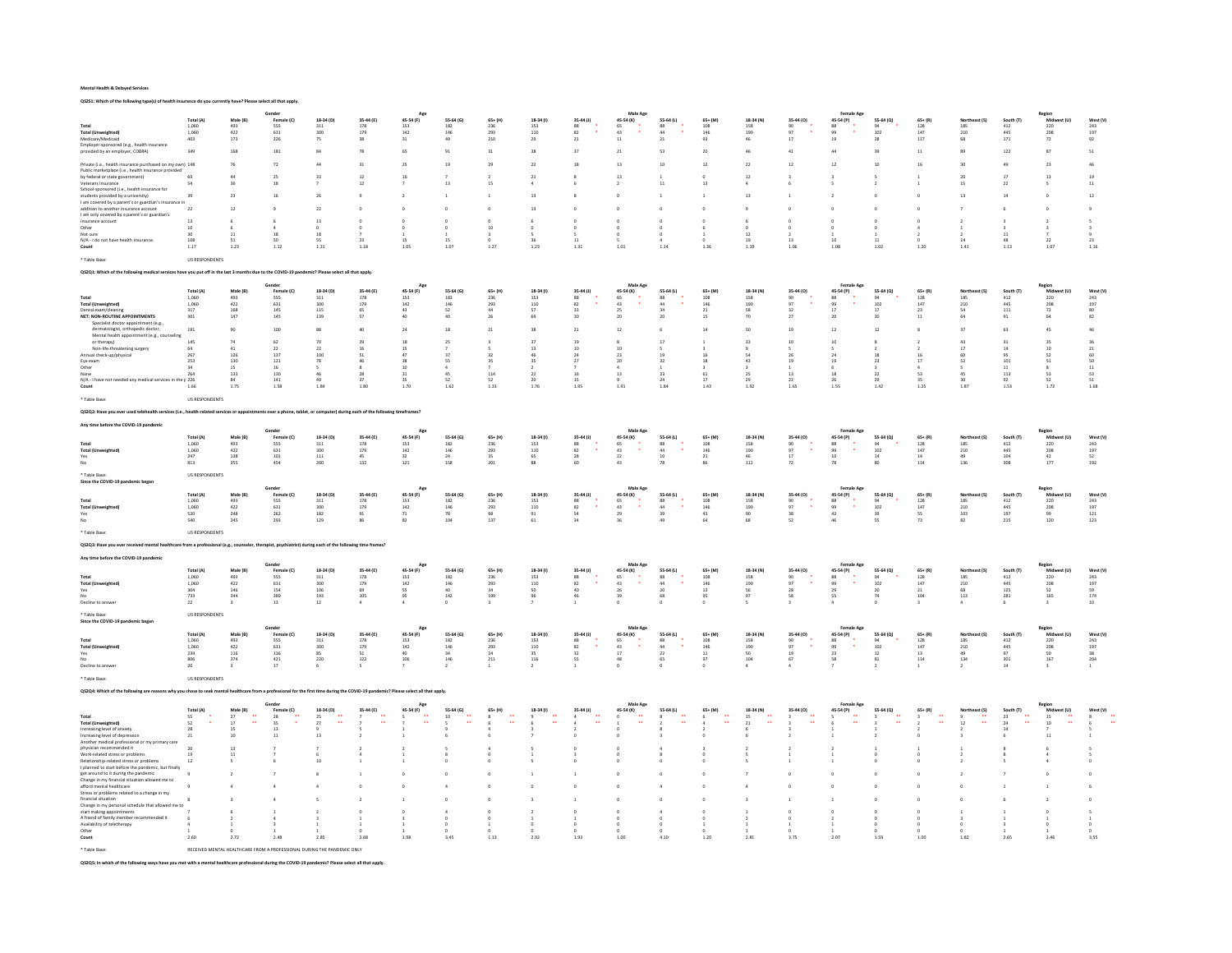|                                                                                                                                                                                                                                 |           |                 | Gender                                                             |           |                | Ap        |                            |                                |                |           | Male Age                       |                                |                                |            |                | Female Age             |                            |                            |               |           | Region         |          |
|---------------------------------------------------------------------------------------------------------------------------------------------------------------------------------------------------------------------------------|-----------|-----------------|--------------------------------------------------------------------|-----------|----------------|-----------|----------------------------|--------------------------------|----------------|-----------|--------------------------------|--------------------------------|--------------------------------|------------|----------------|------------------------|----------------------------|----------------------------|---------------|-----------|----------------|----------|
|                                                                                                                                                                                                                                 | Total (A) | Male (B)        | Female (                                                           | 18-34 (D) | 35-44 (E)      | 45-54 (F) | 55-64 (G)                  | $65 + (H)$                     | 18-34 (1       | 35-44 (J  | 45-54 (K)                      | 55-64 (L)                      | $65 + (M)$                     | 18-34 (N)  | 35.441         | 45-54 (F               | 55-64 (Q)                  | $65 + (R)$                 | Northeast (S) | South (T) | <b>Midwest</b> | West (V) |
| Total                                                                                                                                                                                                                           | 234       | 116             | 116                                                                | 85        | 51             | 40        | $\mathcal{U}$              |                                |                | 32        | 17<br>$\overline{\phantom{a}}$ | 22<br>$\overline{\phantom{a}}$ | 11<br>                         | S0         |                | 23                     | $\ddot{\phantom{0}}$<br>12 | 13<br>$\ddot{\phantom{1}}$ |               | Q         | 50             |          |
| <b>Total (Unweighted)</b>                                                                                                                                                                                                       | 239       |                 | 143                                                                | 95        | <b>CO</b>      | 39        | 22<br>$\ddot{\phantom{0}}$ | 27                             | $\cdots$       |           | 14<br>$\ddot{\phantom{0}}$     | 10                             | 12                             |            |                |                        | $\ddot{\phantom{0}}$       | $\overline{\phantom{a}}$   |               | 100       | 44             |          |
| Over a video call (on any device)                                                                                                                                                                                               | 135       | 69              |                                                                    |           |                | 25        | 19                         |                                |                |           | 13                             |                                |                                |            |                | 12                     |                            |                            |               | 49        | 31             |          |
| In person                                                                                                                                                                                                                       | 123       |                 | 62                                                                 |           | $\overline{2}$ | 23        | 22                         |                                |                |           | 11                             |                                |                                | 25         |                | 13                     |                            |                            |               | 53        | 28             |          |
| Over an audio call (e.g., over the phone)                                                                                                                                                                                       | 94        |                 | 52                                                                 |           | 25             | 15        |                            |                                |                | 18        |                                |                                |                                | 28         |                |                        |                            |                            |               | $^{27}$   | 19             |          |
| Other                                                                                                                                                                                                                           |           |                 |                                                                    |           |                |           |                            |                                | $\theta$       |           |                                | n                              |                                | $^{\circ}$ |                |                        |                            |                            |               |           |                |          |
| Count                                                                                                                                                                                                                           | 1.51      | 1.49            | 1.54                                                               | 1.56      | 1.62           | 1.57      | 1.36                       | 1.22                           | 1.32           | 1.66      | 1.77                           | 1.35                           | 1.29                           | 1.72       | 1.55           | 1.43                   | 1.40                       | 1.17                       | 1.67          | 1.44      | 1.55           | 1.44     |
|                                                                                                                                                                                                                                 |           |                 |                                                                    |           |                |           |                            |                                |                |           |                                |                                |                                |            |                |                        |                            |                            |               |           |                |          |
| * Table Base:                                                                                                                                                                                                                   |           |                 | RECEIVED MENTAL HEALTHCARE FROM A PROFESSIONAL DURING THE PANDEMIC |           |                |           |                            |                                |                |           |                                |                                |                                |            |                |                        |                            |                            |               |           |                |          |
| Q\$2Q6: Which of the following best describes how the mental healthcare you received during the COVID-19 pandemic was paid for? If you paid using more than one of the following means, please select the one you used most oft |           |                 |                                                                    |           |                |           |                            |                                |                |           |                                |                                |                                |            |                |                        |                            |                            |               |           |                |          |
|                                                                                                                                                                                                                                 |           |                 | Gender                                                             |           |                | Age       |                            |                                |                |           | Male Age                       |                                |                                |            |                | Female Age             |                            |                            |               |           | Region         |          |
|                                                                                                                                                                                                                                 | Total (A) | Male (B)        | Female (C                                                          | 18-34 (D) | 35-44 (E)      | 45-54 (F) | 55-64 (G)                  | $65+ (H)$                      | 18-34 (1)      | 35-44 (J) | 45-54 (K)                      | 55-64 (L)                      | $65+ (M)$                      | 18-34 (N)  | 35-44 (C)      | 45-54 (P)              | 55-64 (Q)                  | $65+ (R)$                  | Northeast (S) | South (T) | Midwest (U)    | West (V) |
| Total                                                                                                                                                                                                                           | 234       | 116             | 116                                                                | 85        | 51             | 40        | $\mathcal{U}$              | $\ddot{\phantom{1}}$           |                | 32        | 17<br>$\ddot{\phantom{0}}$     | 22<br>$\ddot{\phantom{1}}$     | 11<br>$\ddot{\phantom{1}}$     | S0         |                |                        | 12<br>$\ddot{\phantom{0}}$ | 13<br>$\ddot{\phantom{1}}$ |               | o1        |                |          |
| <b>Total (Unweighted)</b>                                                                                                                                                                                                       | 239       | 94              | 143                                                                | 95        | 56             | 39        | 22<br>$\ddot{\phantom{1}}$ | 27<br>$\overline{\phantom{a}}$ | $\overline{a}$ | 31        | 14<br>$\overline{\phantom{a}}$ | 10<br>$\cdots$                 | 12<br>$\overline{\phantom{a}}$ | 67         | $\overline{a}$ | 25<br>$\bullet\bullet$ | 12<br>$\overline{a}$       | $\overline{a}$<br>15       | 60            | 100       |                | 35       |
| Insurance covered the cost in full                                                                                                                                                                                              | 102       | 51              | 50                                                                 |           | 16             | 23        | 22                         | 11                             |                | 10        | 12                             |                                |                                | 19         |                | 10                     |                            |                            |               | 43        | 22             |          |
| Insurance covered some or most of the cost, and                                                                                                                                                                                 |           |                 |                                                                    |           |                |           |                            |                                |                |           |                                |                                |                                |            |                |                        |                            |                            |               |           |                |          |
| had to pay a copay/coinsurance                                                                                                                                                                                                  | 66        | 37              | 29                                                                 | 28        | 18             |           |                            | 10                             | 14             | 11        |                                |                                |                                | 14         |                |                        |                            |                            | 11            | 28        | 18             | 10       |
| Completely out of pocket (insurance covered                                                                                                                                                                                     |           |                 |                                                                    |           |                |           |                            |                                |                |           |                                |                                |                                |            |                |                        |                            |                            |               |           |                |          |
| nothing)                                                                                                                                                                                                                        | 23        | 10 <sup>1</sup> | 13                                                                 |           |                |           |                            |                                |                |           |                                |                                |                                |            |                |                        |                            |                            |               |           |                |          |
| Sliding scale fee (i.e., pay what you can afford)                                                                                                                                                                               | 21        |                 | 12                                                                 |           |                |           |                            |                                |                |           |                                |                                |                                |            |                | $\Delta$               |                            |                            |               | 11        |                |          |
| Nothing, it was free                                                                                                                                                                                                            | 20        |                 | 12                                                                 |           |                |           |                            |                                |                |           |                                |                                |                                |            |                |                        |                            |                            |               |           |                |          |
| Other                                                                                                                                                                                                                           |           |                 |                                                                    |           |                |           |                            |                                |                |           |                                |                                |                                |            |                |                        |                            |                            |               |           |                |          |
| * Table Base:                                                                                                                                                                                                                   |           |                 | RECEIVED MENTAL HEALTHCARE FROM A PROFESSIONAL DURING THE PANDEMIC |           |                |           |                            |                                |                |           |                                |                                |                                |            |                |                        |                            |                            |               |           |                |          |
| Q\$2Q7: Do you plan to continue receiving mental healthcare from a professional after the COVID-19 pandemic has ended?                                                                                                          |           |                 |                                                                    |           |                |           |                            |                                |                |           |                                |                                |                                |            |                |                        |                            |                            |               |           |                |          |
|                                                                                                                                                                                                                                 |           |                 | Gender                                                             |           |                | Age       |                            |                                |                |           | Male Age                       |                                |                                |            |                | Female Age             |                            |                            |               |           | Region         |          |
|                                                                                                                                                                                                                                 | Total (A) | Male (B)        | Female (C                                                          | 18-34 (D) | 35-44 (E)      | 45-54 (F) | 55-64 (G)                  | $65+ (H)$                      | 18-34          | 35-44 (J) | 45-54 (K)                      | 55-64 (L)                      | 65+ (M)                        | 18-34 (N)  | 35-44 (0)      | 45-54 (P)              | 55-64 (Q)                  | $65+ (R)$                  | Northeast     | South (T) | Midwest (U)    | West (V) |
| Total                                                                                                                                                                                                                           | 234       | 116             | 116                                                                | 85        | 51             | 40        | $\mathcal{U}$              |                                |                |           | 17<br>$\ddot{\phantom{0}}$     | $\overline{\phantom{a}}$       | 11<br>. .                      | 50         |                |                        | 12<br>$\ddot{\phantom{0}}$ | 13<br>$\ddot{\phantom{1}}$ |               | o1        | 50             |          |
| <b>Total (Unweighted</b>                                                                                                                                                                                                        | 239       | 94              | 143                                                                | 95        | SS             | 39        | 22                         |                                |                |           |                                |                                |                                |            |                | 25                     |                            |                            |               | 100       |                |          |
| Yes                                                                                                                                                                                                                             | 186       | 87              | Q                                                                  | 67        | 43             | 34        | 26                         | 15                             |                | 27        | 13                             | 18                             |                                | 41         |                | 21                     |                            | 11                         |               | 75        | 28             |          |
| No                                                                                                                                                                                                                              | 34        |                 | 14                                                                 | 14        |                |           |                            |                                |                |           |                                |                                |                                |            |                |                        |                            |                            |               | 13        |                |          |
| Not sure                                                                                                                                                                                                                        | 14        |                 |                                                                    |           |                |           |                            |                                |                |           |                                |                                |                                |            |                |                        |                            |                            |               |           |                |          |
|                                                                                                                                                                                                                                 |           |                 |                                                                    |           |                |           |                            |                                |                |           |                                |                                |                                |            |                |                        |                            |                            |               |           |                |          |
| * Table Base:                                                                                                                                                                                                                   |           |                 | RECEIVED MENTAL HEALTHCARE FROM A PROFESSIONAL DURING THE PANDEMIC |           |                |           |                            |                                |                |           |                                |                                |                                |            |                |                        |                            |                            |               |           |                |          |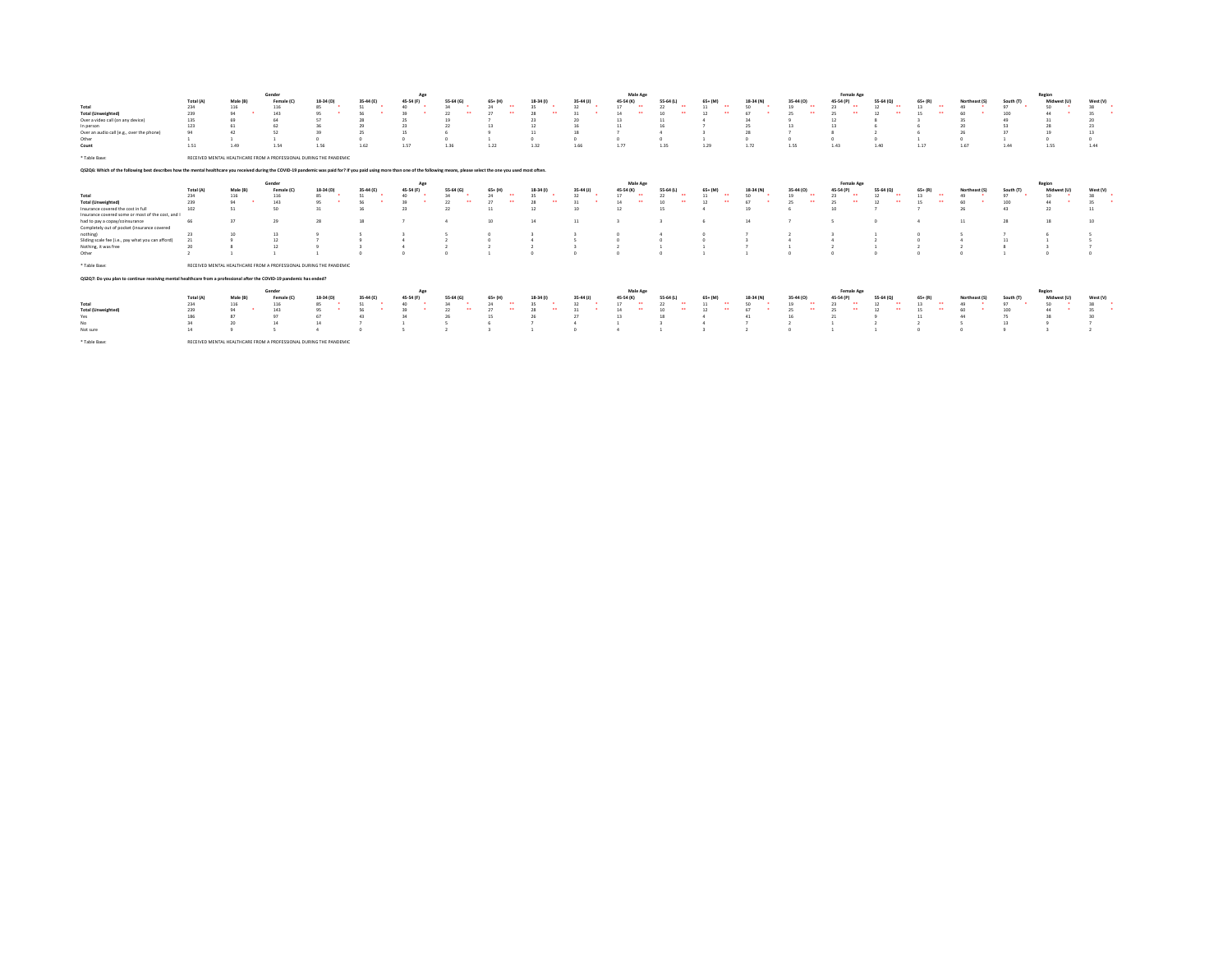#### Mental Health & Delayed Services .<br>following type(s) of health insurance do you currently have? Please select all that apply.

|                                                                                                                                                                                  |                                                                      | Less th:<br>N=299<br>N=459<br>54%                                       |                                                                                                                                                                                                                                                                                                                                                                                                                            | $\begin{array}{ll} 575K - 599.9K \ (0) \\ N-137 \\ N-132 \\ 37\% \qquad \qquad \epsilon \end{array}$                                                                       | \$100K+<br>N=399<br>N=196<br>24%                                                                                          |                                                                                           |                                                                                                                                                |                                                                                                               | Yes (1)<br>N=607<br>N=548<br>23%                                                                                                                                                                                                |                                                                                  | Yes (K)<br>N=376<br>N=348<br>26%                                                                                                                                                                                    | No (L)<br>$N=684$<br>$N=712$<br>$45%$                                                     |                                                                                                                                                                      | No (N)<br>N=730<br>N=752<br>43%                                                                                       | nameo<br>N=758<br>N=707<br>37%                                                             | Renter<br>$N=257$<br>$N=314$<br>$41\%$                                                       |                                                                                               | Not ma<br>N=560<br>N=557<br>40%                                                     |                                                                        |                                                                                                                                                                                                                                                     |                                                                                                               |                                                                                                |                                                                                                                               |                                                                                                                                                                                        |                                                                                                                                                                                                                                                                                                                                                                                                                                                                                                             | $N=52$<br>$N=52$<br>$34%$                                                                        | $N=406$<br>$N=307$<br>$28%$                                                                      |
|----------------------------------------------------------------------------------------------------------------------------------------------------------------------------------|----------------------------------------------------------------------|-------------------------------------------------------------------------|----------------------------------------------------------------------------------------------------------------------------------------------------------------------------------------------------------------------------------------------------------------------------------------------------------------------------------------------------------------------------------------------------------------------------|----------------------------------------------------------------------------------------------------------------------------------------------------------------------------|---------------------------------------------------------------------------------------------------------------------------|-------------------------------------------------------------------------------------------|------------------------------------------------------------------------------------------------------------------------------------------------|---------------------------------------------------------------------------------------------------------------|---------------------------------------------------------------------------------------------------------------------------------------------------------------------------------------------------------------------------------|----------------------------------------------------------------------------------|---------------------------------------------------------------------------------------------------------------------------------------------------------------------------------------------------------------------|-------------------------------------------------------------------------------------------|----------------------------------------------------------------------------------------------------------------------------------------------------------------------|-----------------------------------------------------------------------------------------------------------------------|--------------------------------------------------------------------------------------------|----------------------------------------------------------------------------------------------|-----------------------------------------------------------------------------------------------|-------------------------------------------------------------------------------------|------------------------------------------------------------------------|-----------------------------------------------------------------------------------------------------------------------------------------------------------------------------------------------------------------------------------------------------|---------------------------------------------------------------------------------------------------------------|------------------------------------------------------------------------------------------------|-------------------------------------------------------------------------------------------------------------------------------|----------------------------------------------------------------------------------------------------------------------------------------------------------------------------------------|-------------------------------------------------------------------------------------------------------------------------------------------------------------------------------------------------------------------------------------------------------------------------------------------------------------------------------------------------------------------------------------------------------------------------------------------------------------------------------------------------------------|--------------------------------------------------------------------------------------------------|--------------------------------------------------------------------------------------------------|
|                                                                                                                                                                                  |                                                                      |                                                                         |                                                                                                                                                                                                                                                                                                                                                                                                                            |                                                                                                                                                                            |                                                                                                                           |                                                                                           |                                                                                                                                                |                                                                                                               |                                                                                                                                                                                                                                 |                                                                                  |                                                                                                                                                                                                                     |                                                                                           |                                                                                                                                                                      |                                                                                                                       |                                                                                            |                                                                                              |                                                                                               |                                                                                     |                                                                        |                                                                                                                                                                                                                                                     |                                                                                                               |                                                                                                |                                                                                                                               |                                                                                                                                                                                        |                                                                                                                                                                                                                                                                                                                                                                                                                                                                                                             |                                                                                                  |                                                                                                  |
|                                                                                                                                                                                  |                                                                      |                                                                         |                                                                                                                                                                                                                                                                                                                                                                                                                            |                                                                                                                                                                            |                                                                                                                           |                                                                                           |                                                                                                                                                |                                                                                                               |                                                                                                                                                                                                                                 |                                                                                  | 37%                                                                                                                                                                                                                 |                                                                                           |                                                                                                                                                                      |                                                                                                                       |                                                                                            |                                                                                              |                                                                                               |                                                                                     |                                                                        |                                                                                                                                                                                                                                                     |                                                                                                               |                                                                                                |                                                                                                                               |                                                                                                                                                                                        |                                                                                                                                                                                                                                                                                                                                                                                                                                                                                                             |                                                                                                  |                                                                                                  |
|                                                                                                                                                                                  |                                                                      |                                                                         |                                                                                                                                                                                                                                                                                                                                                                                                                            |                                                                                                                                                                            |                                                                                                                           |                                                                                           |                                                                                                                                                |                                                                                                               |                                                                                                                                                                                                                                 |                                                                                  |                                                                                                                                                                                                                     | 11%                                                                                       |                                                                                                                                                                      |                                                                                                                       |                                                                                            |                                                                                              |                                                                                               | $12\%$                                                                              | 13%                                                                    | 12%                                                                                                                                                                                                                                                 |                                                                                                               |                                                                                                |                                                                                                                               |                                                                                                                                                                                        |                                                                                                                                                                                                                                                                                                                                                                                                                                                                                                             |                                                                                                  |                                                                                                  |
|                                                                                                                                                                                  |                                                                      |                                                                         |                                                                                                                                                                                                                                                                                                                                                                                                                            |                                                                                                                                                                            |                                                                                                                           |                                                                                           |                                                                                                                                                |                                                                                                               |                                                                                                                                                                                                                                 |                                                                                  |                                                                                                                                                                                                                     |                                                                                           |                                                                                                                                                                      |                                                                                                                       |                                                                                            |                                                                                              |                                                                                               |                                                                                     |                                                                        |                                                                                                                                                                                                                                                     |                                                                                                               |                                                                                                |                                                                                                                               |                                                                                                                                                                                        |                                                                                                                                                                                                                                                                                                                                                                                                                                                                                                             |                                                                                                  |                                                                                                  |
|                                                                                                                                                                                  |                                                                      |                                                                         |                                                                                                                                                                                                                                                                                                                                                                                                                            |                                                                                                                                                                            |                                                                                                                           |                                                                                           |                                                                                                                                                |                                                                                                               |                                                                                                                                                                                                                                 |                                                                                  |                                                                                                                                                                                                                     |                                                                                           |                                                                                                                                                                      |                                                                                                                       |                                                                                            | 11%<br>6%                                                                                    |                                                                                               |                                                                                     |                                                                        | $^\mathrm{11\%}_\mathrm{5\%}$                                                                                                                                                                                                                       |                                                                                                               |                                                                                                |                                                                                                                               |                                                                                                                                                                                        |                                                                                                                                                                                                                                                                                                                                                                                                                                                                                                             |                                                                                                  |                                                                                                  |
|                                                                                                                                                                                  |                                                                      |                                                                         |                                                                                                                                                                                                                                                                                                                                                                                                                            |                                                                                                                                                                            |                                                                                                                           |                                                                                           |                                                                                                                                                |                                                                                                               |                                                                                                                                                                                                                                 |                                                                                  |                                                                                                                                                                                                                     |                                                                                           |                                                                                                                                                                      |                                                                                                                       |                                                                                            |                                                                                              |                                                                                               |                                                                                     |                                                                        |                                                                                                                                                                                                                                                     |                                                                                                               |                                                                                                |                                                                                                                               |                                                                                                                                                                                        |                                                                                                                                                                                                                                                                                                                                                                                                                                                                                                             |                                                                                                  |                                                                                                  |
|                                                                                                                                                                                  |                                                                      |                                                                         |                                                                                                                                                                                                                                                                                                                                                                                                                            |                                                                                                                                                                            |                                                                                                                           |                                                                                           |                                                                                                                                                |                                                                                                               |                                                                                                                                                                                                                                 |                                                                                  |                                                                                                                                                                                                                     |                                                                                           |                                                                                                                                                                      |                                                                                                                       |                                                                                            |                                                                                              |                                                                                               |                                                                                     |                                                                        |                                                                                                                                                                                                                                                     |                                                                                                               |                                                                                                |                                                                                                                               |                                                                                                                                                                                        |                                                                                                                                                                                                                                                                                                                                                                                                                                                                                                             |                                                                                                  |                                                                                                  |
|                                                                                                                                                                                  |                                                                      |                                                                         |                                                                                                                                                                                                                                                                                                                                                                                                                            |                                                                                                                                                                            |                                                                                                                           |                                                                                           |                                                                                                                                                |                                                                                                               |                                                                                                                                                                                                                                 |                                                                                  |                                                                                                                                                                                                                     |                                                                                           |                                                                                                                                                                      |                                                                                                                       |                                                                                            |                                                                                              |                                                                                               |                                                                                     |                                                                        |                                                                                                                                                                                                                                                     |                                                                                                               |                                                                                                |                                                                                                                               |                                                                                                                                                                                        |                                                                                                                                                                                                                                                                                                                                                                                                                                                                                                             |                                                                                                  |                                                                                                  |
|                                                                                                                                                                                  |                                                                      | $\begin{array}{r} 1\% \\ 1\% \\ 5\% \\ 1\% \\ 1\% \\ 1\ 11 \end{array}$ | $\begin{array}{r} 3\% \\ 1\% \\ 2\% \\ 8\% \\ 1.14 \end{array}$                                                                                                                                                                                                                                                                                                                                                            | $\begin{array}{r} 0\% \\ 2\% \\ 1\% \\ 4\% \\ 1.16 \end{array}$                                                                                                            |                                                                                                                           | $\begin{array}{r} 2\% \\ 0\% \\ 7\% \\ 16\% \\ 1.13 \end{array}$                          | $\begin{array}{l} 1\% \\ 1\% \\ 1\% \\ 11\% \\ 11\% \\ 1.12 \end{array}$                                                                       | 0%<br>2%<br>1%<br>5%<br>118                                                                                   | $\begin{array}{r} 1\% \\ 0\% \\ 1\% \\ 7\% \\ 1.21 \end{array}$                                                                                                                                                                 | $\begin{array}{r} 2\% \\ 2\% \\ 5\% \\ 15\% \\ 1.13 \end{array}$                 | $\begin{array}{r} 1\% \\ 0\% \\ 5\% \\ 1\% \\ 1\% \\ \end{array}$                                                                                                                                                   | $\begin{array}{l} 1\% \\ 1\% \\ 2\% \\ 2\% \\ 1.13 \end{array}$                           |                                                                                                                                                                      |                                                                                                                       |                                                                                            |                                                                                              |                                                                                               | $\begin{array}{l} 2\% \\ 1\% \\ 5\% \\ 16\% \\ 1.13 \end{array}$                    | $\begin{array}{l} 1\% \\ 1\% \\ 1\% \\ 2\% \\ 7\% \\ 1.18 \end{array}$ | $\begin{array}{r} 1\% \\ 1\% \\ 5\% \\ 19\% \\ 1.21 \end{array}$                                                                                                                                                                                    | $\begin{array}{r} 1\% \\ 0\% \\ 8\% \\ 1\% \\ 1\% \\ 1\% \end{array}$                                         | $\begin{array}{l} 1\text{N} \\ 1\text{N} \\ 1\text{N} \\ 2\text{N} \\ 1.1\text{m} \end{array}$ | $\begin{array}{r} 1\% \\ 0\% \\ 8\% \\ 13\% \\ 13\% \\ 1.19 \end{array}$                                                      | $\begin{array}{r} 1\% \\ 1\% \\ 5\% \\ 19\% \\ 1.21 \end{array}$                                                                                                                       | $0\%$<br>$3\%$<br>$3\%$<br>$12\%$<br>$1.00$                                                                                                                                                                                                                                                                                                                                                                                                                                                                 | 6%<br>0%<br>5%<br>12%<br>114                                                                     | $\begin{array}{ccc} 2\% & & & \\ 0\% & & & \\ 6\% & & & \\ 14\% & & & \\ 1.16 & & & \end{array}$ |
|                                                                                                                                                                                  |                                                                      | $\frac{\epsilon}{\rm{cde}}$                                             |                                                                                                                                                                                                                                                                                                                                                                                                                            |                                                                                                                                                                            |                                                                                                                           |                                                                                           |                                                                                                                                                |                                                                                                               |                                                                                                                                                                                                                                 |                                                                                  |                                                                                                                                                                                                                     |                                                                                           |                                                                                                                                                                      |                                                                                                                       |                                                                                            |                                                                                              |                                                                                               |                                                                                     |                                                                        |                                                                                                                                                                                                                                                     |                                                                                                               |                                                                                                |                                                                                                                               |                                                                                                                                                                                        |                                                                                                                                                                                                                                                                                                                                                                                                                                                                                                             |                                                                                                  |                                                                                                  |
|                                                                                                                                                                                  |                                                                      |                                                                         |                                                                                                                                                                                                                                                                                                                                                                                                                            |                                                                                                                                                                            |                                                                                                                           |                                                                                           |                                                                                                                                                |                                                                                                               |                                                                                                                                                                                                                                 |                                                                                  |                                                                                                                                                                                                                     |                                                                                           |                                                                                                                                                                      |                                                                                                                       |                                                                                            |                                                                                              |                                                                                               |                                                                                     |                                                                        |                                                                                                                                                                                                                                                     |                                                                                                               |                                                                                                |                                                                                                                               |                                                                                                                                                                                        |                                                                                                                                                                                                                                                                                                                                                                                                                                                                                                             |                                                                                                  |                                                                                                  |
|                                                                                                                                                                                  |                                                                      |                                                                         |                                                                                                                                                                                                                                                                                                                                                                                                                            |                                                                                                                                                                            |                                                                                                                           |                                                                                           |                                                                                                                                                |                                                                                                               |                                                                                                                                                                                                                                 |                                                                                  |                                                                                                                                                                                                                     |                                                                                           |                                                                                                                                                                      |                                                                                                                       |                                                                                            |                                                                                              |                                                                                               |                                                                                     |                                                                        |                                                                                                                                                                                                                                                     |                                                                                                               |                                                                                                |                                                                                                                               |                                                                                                                                                                                        |                                                                                                                                                                                                                                                                                                                                                                                                                                                                                                             |                                                                                                  |                                                                                                  |
|                                                                                                                                                                                  |                                                                      |                                                                         |                                                                                                                                                                                                                                                                                                                                                                                                                            |                                                                                                                                                                            |                                                                                                                           |                                                                                           |                                                                                                                                                |                                                                                                               |                                                                                                                                                                                                                                 |                                                                                  |                                                                                                                                                                                                                     |                                                                                           |                                                                                                                                                                      |                                                                                                                       |                                                                                            |                                                                                              |                                                                                               |                                                                                     |                                                                        |                                                                                                                                                                                                                                                     |                                                                                                               |                                                                                                |                                                                                                                               |                                                                                                                                                                                        |                                                                                                                                                                                                                                                                                                                                                                                                                                                                                                             |                                                                                                  |                                                                                                  |
|                                                                                                                                                                                  |                                                                      |                                                                         |                                                                                                                                                                                                                                                                                                                                                                                                                            |                                                                                                                                                                            |                                                                                                                           |                                                                                           |                                                                                                                                                |                                                                                                               |                                                                                                                                                                                                                                 |                                                                                  |                                                                                                                                                                                                                     | Children in HH<br>No (L)<br>N=584<br>N=712<br>27%<br>22%                                  |                                                                                                                                                                      |                                                                                                                       |                                                                                            |                                                                                              |                                                                                               |                                                                                     |                                                                        |                                                                                                                                                                                                                                                     |                                                                                                               |                                                                                                |                                                                                                                               |                                                                                                                                                                                        |                                                                                                                                                                                                                                                                                                                                                                                                                                                                                                             |                                                                                                  |                                                                                                  |
|                                                                                                                                                                                  | Total (A)<br>N=1060<br>N=1060<br>30%<br>28%                          |                                                                         | \$50K - \$74.9K (C)<br>N=167<br>N=216<br>32%<br>30%                                                                                                                                                                                                                                                                                                                                                                        |                                                                                                                                                                            | $5100K*{2}$ N=399<br>N=399<br>N=196<br>31%<br>33%                                                                         | HS or Less (F)<br>N=322<br>N=315<br>25%<br>28%                                            |                                                                                                                                                | College Grad+<br>N=240<br>N=258<br>37% #<br>29%                                                               |                                                                                                                                                                                                                                 | nployed<br>No (J)<br>N=512<br>N=512<br>20%<br>15%                                | Yes (K)<br>N=376<br>N=348<br>35%<br>35%                                                                                                                                                                             |                                                                                           | Yes (M)<br>N=330<br>N=308<br>36%<br>44%                                                                                                                              |                                                                                                                       |                                                                                            | Nemetary<br>Renter (P<br>N=314<br>27%<br>30%                                                 |                                                                                               | Not mar<br>N=560<br>N=557<br>31%<br>29%                                             | White (5)<br>N=654<br>N=753<br>27%<br>22%                              | Next<br>AA (T)<br>N=125<br>N=107<br>28%<br>37%                                                                                                                                                                                                      |                                                                                                               |                                                                                                |                                                                                                                               |                                                                                                                                                                                        |                                                                                                                                                                                                                                                                                                                                                                                                                                                                                                             |                                                                                                  |                                                                                                  |
|                                                                                                                                                                                  |                                                                      | Less than \$501<br>N=299<br>N=459<br>29%<br>24%                         |                                                                                                                                                                                                                                                                                                                                                                                                                            | $575K - 1\nN = 137\nN = 132\n27%\n27%$                                                                                                                                     |                                                                                                                           |                                                                                           | Some College (G)<br>N=363<br>N=356<br>31%<br>26%                                                                                               |                                                                                                               | Yes (1)<br>N=607<br>N=548<br>37%<br>38%                                                                                                                                                                                         |                                                                                  |                                                                                                                                                                                                                     |                                                                                           |                                                                                                                                                                      | No (N)<br>N=730<br>N=752<br>27%<br>22%                                                                                | Homeo<br>N=758<br>N=707<br>32%<br>29%                                                      |                                                                                              | Married<br>N=500<br>N=503<br>29%<br>29%                                                       |                                                                                     |                                                                        |                                                                                                                                                                                                                                                     | Mispanic (U)<br>N=161<br>N=107<br>S6%<br>44% S                                                                | White Onl<br>N=554<br>N=753<br>27%<br>27%                                                      | $N=161$<br>$N=107$<br>$36\%$<br>$44\%$                                                                                        | $\begin{array}{l} N=125 \\ N=107 \\ 28\% \\ 37\% \end{array}$                                                                                                                          | a Asian Or $N = 67$<br>$N = 41$<br>$41\%$<br>$38\%$                                                                                                                                                                                                                                                                                                                                                                                                                                                         | a All Othe<br>N=52<br>N=52<br>34%<br>29%                                                         |                                                                                                  |
|                                                                                                                                                                                  |                                                                      |                                                                         |                                                                                                                                                                                                                                                                                                                                                                                                                            |                                                                                                                                                                            |                                                                                                                           |                                                                                           |                                                                                                                                                |                                                                                                               |                                                                                                                                                                                                                                 |                                                                                  |                                                                                                                                                                                                                     |                                                                                           |                                                                                                                                                                      |                                                                                                                       |                                                                                            |                                                                                              |                                                                                               |                                                                                     |                                                                        |                                                                                                                                                                                                                                                     |                                                                                                               |                                                                                                |                                                                                                                               |                                                                                                                                                                                        |                                                                                                                                                                                                                                                                                                                                                                                                                                                                                                             |                                                                                                  |                                                                                                  |
|                                                                                                                                                                                  |                                                                      |                                                                         |                                                                                                                                                                                                                                                                                                                                                                                                                            | 11%                                                                                                                                                                        | 23%                                                                                                                       |                                                                                           | $14\%$                                                                                                                                         | $_{20\%}$                                                                                                     |                                                                                                                                                                                                                                 |                                                                                  | 26%                                                                                                                                                                                                                 |                                                                                           |                                                                                                                                                                      |                                                                                                                       | 19%                                                                                        | $16\%$                                                                                       | 17%                                                                                           |                                                                                     | $15\%$                                                                 | $13\%$                                                                                                                                                                                                                                              |                                                                                                               | 15%                                                                                            | $_{\rm 29\%}$                                                                                                                 | $13\%$                                                                                                                                                                                 | $_{\rm 25\%}$                                                                                                                                                                                                                                                                                                                                                                                                                                                                                               |                                                                                                  |                                                                                                  |
|                                                                                                                                                                                  |                                                                      |                                                                         |                                                                                                                                                                                                                                                                                                                                                                                                                            |                                                                                                                                                                            |                                                                                                                           |                                                                                           |                                                                                                                                                |                                                                                                               |                                                                                                                                                                                                                                 |                                                                                  |                                                                                                                                                                                                                     |                                                                                           |                                                                                                                                                                      |                                                                                                                       |                                                                                            |                                                                                              |                                                                                               |                                                                                     |                                                                        |                                                                                                                                                                                                                                                     |                                                                                                               |                                                                                                |                                                                                                                               |                                                                                                                                                                                        |                                                                                                                                                                                                                                                                                                                                                                                                                                                                                                             |                                                                                                  |                                                                                                  |
| or therapy)<br>Non-life-threatening surgery                                                                                                                                      |                                                                      |                                                                         |                                                                                                                                                                                                                                                                                                                                                                                                                            | $\begin{array}{r} 17\% \\ 8\% \\ 24\% \\ 25\% \\ 3\% \\ 3\% \\ 24\% \\ 19\% \\ 19\% \\ 15\% \end{array}$                                                                   | 15%<br>9%<br>27%<br>25%<br>4%<br>24%<br>19%<br>1.77                                                                       | $\begin{array}{r} 12\% \\ 5\% \\ 19\% \\ 18\% \\ 3\% \\ 24\% \\ 26\% \\ 1.47 \end{array}$ | $\begin{array}{r} 15\% \\ 3\% \\ 28\% \\ 25\% \\ 6\% \\ 23\% \\ 21\% \\ 1.66 \end{array}$                                                      | $\begin{array}{r} 15\% \\ 9\% \\ 26\% \\ 30\% \\ 15\% \\ 18\% \\ 18\% \\ 18\% \\ 180 \end{array}$             | $\begin{array}{r} 19\% \\ 9\% \\ 31\% \\ 30\% \\ 2\% \\ 17\% \\ 17\% \\ 17\% \\ 187 \end{array}$                                                                                                                                | 7%<br>2%<br>18%<br>15%<br>4%<br>36%<br>27%<br>139                                | $\begin{array}{r} 21\% \\ 9\% \\ 34\% \\ 28\% \\ 3\% \\ 14\% \\ 20\% \\ 1.89 \end{array}$                                                                                                                           | $\begin{array}{r} 10\% \\ 4\% \\ 20\% \\ 22\% \\ 4\% \\ 31\% \\ 22\% \\ 1.53 \end{array}$ | $\begin{array}{r} 23\% \\ 10\% \\ 36\% \\ 32\% \\ 4\% \\ 12\% \\ 18\% \\ 18\% \\ 1.98 \end{array}$                                                                   | $\begin{array}{r} 9\% \\ 4\% \\ 20\% \\ 20\% \\ 3\% \\ 3\% \\ 3\% \\ 23\% \\ 1.52 \end{array}$                        | $\begin{array}{r} 13\% \\ 27\% \\ 22\% \\ 25\% \\ 25\% \\ 26\% \\ 19\% \\ 171 \end{array}$ | $\begin{array}{r} 15\% \\ 5\% \\ 22\% \\ 22\% \\ 5\% \\ 21\% \\ 23\% \\ 23\% \\ \end{array}$ | $\begin{array}{r} 12\% \\ 8\% \\ 24\% \\ 25\% \\ 25\% \\ 27\% \\ 21\% \\ 21\% \\ \end{array}$ | 15%<br>5%<br>26%<br>23%<br>4%<br>23%<br>21%<br>167                                  | 10%<br>4%<br>21%<br>21%<br>21%<br>29%<br>24%                           | $\begin{array}{r} 27\% \\ 5\% \\ 31\% \\ 19\% \\ 19\% \\ 19\% \\ 17\% \\ 17\% \\ 1.61 \end{array}$                                                                                                                                                  | $\begin{array}{r} 18\% \\ 11\% \\ 34\% \\ 37\% \\ 5\% \\ 17\% \\ 11\% \\ 11\% \\ 11\% \\ 11\% \\ \end{array}$ | 10%<br>4%<br>21%<br>21%<br>24%<br>24%<br>24%                                                   | $\begin{array}{r} 18\% \\ 11\% \\ 34\% \\ 37\% \\ 5\% \\ 17\% \\ 11\% \\ 11\% \\ 1.98 \end{array}$                            | $\begin{array}{r} 2\,7\% \\ 5\,\% \\ 3\,1\% \\ 1\,9\% \\ 1\% \\ 1\% \\ 1\% \\ 1\% \end{array}$                                                                                         | $\begin{array}{r} 12\% \\ 13\% \\ 37\% \\ 34\% \\ 7\% \\ 15\% \\ 20\% \\ 20\% \\ 2.0\% \end{array}$                                                                                                                                                                                                                                                                                                                                                                                                         | $\begin{array}{r} 22\% \\ 6\% \\ 19\% \\ 17\% \\ 5\% \\ 31\% \\ 25\% \\ 25\% \\ 178 \end{array}$ |                                                                                                  |
|                                                                                                                                                                                  |                                                                      | 4% 22% 21% 3% 22% 1.55                                                  | 4% 27% 28% 23% 18% 1.67                                                                                                                                                                                                                                                                                                                                                                                                    |                                                                                                                                                                            |                                                                                                                           |                                                                                           |                                                                                                                                                |                                                                                                               |                                                                                                                                                                                                                                 |                                                                                  |                                                                                                                                                                                                                     |                                                                                           |                                                                                                                                                                      |                                                                                                                       |                                                                                            |                                                                                              |                                                                                               |                                                                                     |                                                                        |                                                                                                                                                                                                                                                     |                                                                                                               |                                                                                                | $\frac{1}{m}$                                                                                                                 |                                                                                                                                                                                        |                                                                                                                                                                                                                                                                                                                                                                                                                                                                                                             |                                                                                                  |                                                                                                  |
|                                                                                                                                                                                  |                                                                      |                                                                         |                                                                                                                                                                                                                                                                                                                                                                                                                            |                                                                                                                                                                            |                                                                                                                           |                                                                                           |                                                                                                                                                |                                                                                                               |                                                                                                                                                                                                                                 |                                                                                  |                                                                                                                                                                                                                     |                                                                                           |                                                                                                                                                                      |                                                                                                                       |                                                                                            |                                                                                              |                                                                                               |                                                                                     |                                                                        |                                                                                                                                                                                                                                                     |                                                                                                               |                                                                                                |                                                                                                                               |                                                                                                                                                                                        |                                                                                                                                                                                                                                                                                                                                                                                                                                                                                                             |                                                                                                  |                                                                                                  |
|                                                                                                                                                                                  |                                                                      |                                                                         |                                                                                                                                                                                                                                                                                                                                                                                                                            |                                                                                                                                                                            |                                                                                                                           |                                                                                           |                                                                                                                                                |                                                                                                               |                                                                                                                                                                                                                                 |                                                                                  |                                                                                                                                                                                                                     |                                                                                           |                                                                                                                                                                      |                                                                                                                       |                                                                                            |                                                                                              |                                                                                               |                                                                                     |                                                                        |                                                                                                                                                                                                                                                     |                                                                                                               |                                                                                                |                                                                                                                               |                                                                                                                                                                                        |                                                                                                                                                                                                                                                                                                                                                                                                                                                                                                             |                                                                                                  |                                                                                                  |
|                                                                                                                                                                                  |                                                                      |                                                                         |                                                                                                                                                                                                                                                                                                                                                                                                                            |                                                                                                                                                                            |                                                                                                                           |                                                                                           |                                                                                                                                                |                                                                                                               |                                                                                                                                                                                                                                 |                                                                                  |                                                                                                                                                                                                                     |                                                                                           |                                                                                                                                                                      |                                                                                                                       |                                                                                            |                                                                                              |                                                                                               |                                                                                     |                                                                        |                                                                                                                                                                                                                                                     |                                                                                                               |                                                                                                |                                                                                                                               |                                                                                                                                                                                        |                                                                                                                                                                                                                                                                                                                                                                                                                                                                                                             |                                                                                                  |                                                                                                  |
|                                                                                                                                                                                  |                                                                      |                                                                         |                                                                                                                                                                                                                                                                                                                                                                                                                            |                                                                                                                                                                            |                                                                                                                           |                                                                                           |                                                                                                                                                |                                                                                                               |                                                                                                                                                                                                                                 |                                                                                  |                                                                                                                                                                                                                     |                                                                                           |                                                                                                                                                                      |                                                                                                                       |                                                                                            |                                                                                              |                                                                                               |                                                                                     |                                                                        |                                                                                                                                                                                                                                                     |                                                                                                               |                                                                                                |                                                                                                                               |                                                                                                                                                                                        |                                                                                                                                                                                                                                                                                                                                                                                                                                                                                                             |                                                                                                  |                                                                                                  |
|                                                                                                                                                                                  |                                                                      |                                                                         |                                                                                                                                                                                                                                                                                                                                                                                                                            |                                                                                                                                                                            |                                                                                                                           |                                                                                           |                                                                                                                                                |                                                                                                               |                                                                                                                                                                                                                                 |                                                                                  |                                                                                                                                                                                                                     |                                                                                           |                                                                                                                                                                      |                                                                                                                       |                                                                                            |                                                                                              |                                                                                               |                                                                                     |                                                                        |                                                                                                                                                                                                                                                     |                                                                                                               |                                                                                                |                                                                                                                               |                                                                                                                                                                                        |                                                                                                                                                                                                                                                                                                                                                                                                                                                                                                             |                                                                                                  |                                                                                                  |
|                                                                                                                                                                                  |                                                                      |                                                                         |                                                                                                                                                                                                                                                                                                                                                                                                                            |                                                                                                                                                                            |                                                                                                                           |                                                                                           |                                                                                                                                                |                                                                                                               |                                                                                                                                                                                                                                 |                                                                                  |                                                                                                                                                                                                                     |                                                                                           |                                                                                                                                                                      |                                                                                                                       |                                                                                            |                                                                                              |                                                                                               |                                                                                     |                                                                        |                                                                                                                                                                                                                                                     |                                                                                                               |                                                                                                |                                                                                                                               |                                                                                                                                                                                        |                                                                                                                                                                                                                                                                                                                                                                                                                                                                                                             |                                                                                                  |                                                                                                  |
|                                                                                                                                                                                  |                                                                      |                                                                         |                                                                                                                                                                                                                                                                                                                                                                                                                            |                                                                                                                                                                            | (D) $$100K+ (k)\nN=390\nN=196\n28% D\n72%$                                                                                |                                                                                           |                                                                                                                                                |                                                                                                               |                                                                                                                                                                                                                                 | Employed<br>No (J)<br>N=653<br>N=512<br>16%<br>84%                               |                                                                                                                                                                                                                     | Children in HH<br>No (L)<br>N=584<br>N=712<br>17%<br>83%                                  |                                                                                                                                                                      |                                                                                                                       |                                                                                            |                                                                                              |                                                                                               | erital Status<br>Mot married (N)<br>N=560<br>N=557<br>23%<br>77%                    |                                                                        |                                                                                                                                                                                                                                                     |                                                                                                               |                                                                                                |                                                                                                                               |                                                                                                                                                                                        |                                                                                                                                                                                                                                                                                                                                                                                                                                                                                                             |                                                                                                  |                                                                                                  |
|                                                                                                                                                                                  |                                                                      |                                                                         |                                                                                                                                                                                                                                                                                                                                                                                                                            |                                                                                                                                                                            |                                                                                                                           | HS or Less (F)<br>N=322<br>N=315<br>18%<br>82% H                                          |                                                                                                                                                | Exame Collage (G) Collage Grad+ (M)<br>N-363 N-240<br>N-355 N-258<br>22% 29% P<br>78% 29% F                   | $\begin{array}{l} \textbf{Yes}\left( \textbf{0} \right) \\ \textbf{N=607} \\ \textbf{N=548} \\ \textbf{29\%} \\ \textbf{72\%} \end{array}$                                                                                      |                                                                                  | $\begin{array}{l} \textbf{Yes (K)}\\ N=376\\ N=348\\ 35\%\\ 65\% \end{array}$                                                                                                                                       |                                                                                           |                                                                                                                                                                      | Parent of Child Under 18<br>Yes (M) Mo (M)<br>N-330 N-750<br>N-308 N-752<br>36% N 18%<br>64% 82% M                    | Home Ownership<br>Homeowner (O) Merter (P)<br>N=758 N=707<br>24% 22% 22%<br>76% 78%        |                                                                                              | Married (Q)<br>N=500<br>N=503<br>24%<br>24%                                                   |                                                                                     | White (\$)<br>N=654<br>N=753<br>19%<br>81% TU                          | Race/Ethnicity<br>AA (T)<br>N-125<br>N-107<br>35% \$                                                                                                                                                                                                | Hispanic (U)<br>N=161<br>N=107<br>35% \$<br>65% \$                                                            |                                                                                                | White Only (Not Hiss Hispanic (G)<br>$N=654$<br>$N=753$<br>$N=67$<br>$N=707$<br>$35\%$<br>$81\%$<br>$\frac{GeV}{N}$<br>$65\%$ |                                                                                                                                                                                        | $\begin{tabular}{l c c c c} \hline \textbf{B} \textbf{block D} \textbf{c} \textbf{block} \textbf{block} \textbf{P} \textbf{L} \textbf{value} \textbf{node} \textbf{D} \textbf{block} \textbf{block} \textbf{D} \textbf{block} \textbf{block} \textbf{D} \textbf{block} \textbf{D} \textbf{block} \textbf{D} \textbf{block} \textbf{block} \textbf{block} \textbf{block} \textbf{block} \textbf{D} \textbf{block} \textbf{block} \textbf{block} \textbf{D} \textbf{block} \textbf{block} \textbf{int} \text$ |                                                                                                  |                                                                                                  |
|                                                                                                                                                                                  |                                                                      |                                                                         |                                                                                                                                                                                                                                                                                                                                                                                                                            |                                                                                                                                                                            |                                                                                                                           |                                                                                           |                                                                                                                                                |                                                                                                               |                                                                                                                                                                                                                                 |                                                                                  |                                                                                                                                                                                                                     |                                                                                           |                                                                                                                                                                      |                                                                                                                       |                                                                                            |                                                                                              |                                                                                               |                                                                                     |                                                                        |                                                                                                                                                                                                                                                     |                                                                                                               |                                                                                                |                                                                                                                               |                                                                                                                                                                                        |                                                                                                                                                                                                                                                                                                                                                                                                                                                                                                             |                                                                                                  |                                                                                                  |
|                                                                                                                                                                                  |                                                                      |                                                                         |                                                                                                                                                                                                                                                                                                                                                                                                                            |                                                                                                                                                                            |                                                                                                                           |                                                                                           |                                                                                                                                                |                                                                                                               |                                                                                                                                                                                                                                 |                                                                                  |                                                                                                                                                                                                                     |                                                                                           |                                                                                                                                                                      |                                                                                                                       |                                                                                            |                                                                                              |                                                                                               |                                                                                     |                                                                        |                                                                                                                                                                                                                                                     |                                                                                                               |                                                                                                |                                                                                                                               |                                                                                                                                                                                        |                                                                                                                                                                                                                                                                                                                                                                                                                                                                                                             |                                                                                                  |                                                                                                  |
|                                                                                                                                                                                  |                                                                      |                                                                         |                                                                                                                                                                                                                                                                                                                                                                                                                            |                                                                                                                                                                            |                                                                                                                           |                                                                                           |                                                                                                                                                |                                                                                                               |                                                                                                                                                                                                                                 |                                                                                  |                                                                                                                                                                                                                     |                                                                                           |                                                                                                                                                                      |                                                                                                                       |                                                                                            |                                                                                              |                                                                                               |                                                                                     |                                                                        |                                                                                                                                                                                                                                                     |                                                                                                               |                                                                                                |                                                                                                                               |                                                                                                                                                                                        |                                                                                                                                                                                                                                                                                                                                                                                                                                                                                                             |                                                                                                  |                                                                                                  |
|                                                                                                                                                                                  |                                                                      |                                                                         |                                                                                                                                                                                                                                                                                                                                                                                                                            |                                                                                                                                                                            |                                                                                                                           |                                                                                           |                                                                                                                                                |                                                                                                               |                                                                                                                                                                                                                                 |                                                                                  |                                                                                                                                                                                                                     | Children in HH<br>No (L)<br>N=684<br>N=712<br>44%<br>S6%                                  |                                                                                                                                                                      |                                                                                                                       |                                                                                            |                                                                                              |                                                                                               |                                                                                     |                                                                        |                                                                                                                                                                                                                                                     |                                                                                                               |                                                                                                |                                                                                                                               | ${\bf Ricce/Etb.}$ $N=125$ $N=1257$<br>$N=107$<br>$52\%$ $48\%$                                                                                                                        |                                                                                                                                                                                                                                                                                                                                                                                                                                                                                                             |                                                                                                  |                                                                                                  |
|                                                                                                                                                                                  |                                                                      |                                                                         | Less than 530K (B) 530K - 574.9K (C) 575K - 599.9K (D)<br>N-199 N-167 - N-1137<br>N-459 N-1167 - N-1132<br>45% 56% - 51% 8<br>48% C - 44% - 85%                                                                                                                                                                                                                                                                            |                                                                                                                                                                            | K (D) \$100K+ (E)<br>N=399<br>N=196<br>\$1%<br>49%                                                                        | HS or Less (F)<br>N=322<br>N=315<br>37%<br>63% GH                                         |                                                                                                                                                | Couceston<br>College (G) College Grad+ (M) Yes (I)<br>N=363 N=240 N=597<br>49% F 55% F 53%<br>49% F 55% F 53% |                                                                                                                                                                                                                                 | mployed<br>Mo (J)<br>N=512<br>N=512<br>43%<br>57%                                | $\begin{array}{l} \mathsf{Yes}\;(\mathsf{K})\\ N=3.76\\ N=3.48\\ 5.8\%\\ 4.2\% \end{array}$                                                                                                                         |                                                                                           |                                                                                                                                                                      | Parent or Union Union 1<br>N=330 N=730<br>N=330 N=730<br>59% N 44%<br>59% M<br>41% 56% M                              | <b>Homeowne</b><br>N=758<br>N=707<br>S0%<br>S0%                                            | Home Ownership<br>ser (O) Renter (P)<br>$N=25.7$<br>$N=314$<br>$4.7\%$<br>$5.3\%$            | Married (Q)<br>N=500<br>N=503<br>S0%<br>S0%                                                   |                                                                                     | White (5)<br>N=654<br>N=753<br>47%<br>47%                              | Race/1<br>AA (T)<br>N=125<br>N=107<br>52%<br>48%                                                                                                                                                                                                    | Hispanic (U)<br>N=161<br>N=107<br>60% \$<br>40% \$                                                            |                                                                                                | White Only (Not His Hispanic (C)<br>$N=654$<br>$N=753$<br>$N=107$<br>$47\%$<br>$60\%$<br>$40\%$                               |                                                                                                                                                                                        | $\begin{array}{l} \text{ . -spanded)} \\ \text{ . any Aailar Oely (Not: } \\ \mathbb{N}{=}6? \end{array}$<br>$\begin{array}{l} \mathbb{N}{=}6? \end{array}$<br>$46\%\end{array}$                                                                                                                                                                                                                                                                                                                            |                                                                                                  |                                                                                                  |
|                                                                                                                                                                                  |                                                                      |                                                                         |                                                                                                                                                                                                                                                                                                                                                                                                                            |                                                                                                                                                                            |                                                                                                                           |                                                                                           |                                                                                                                                                |                                                                                                               |                                                                                                                                                                                                                                 |                                                                                  |                                                                                                                                                                                                                     |                                                                                           |                                                                                                                                                                      |                                                                                                                       |                                                                                            |                                                                                              |                                                                                               |                                                                                     |                                                                        |                                                                                                                                                                                                                                                     |                                                                                                               |                                                                                                |                                                                                                                               |                                                                                                                                                                                        |                                                                                                                                                                                                                                                                                                                                                                                                                                                                                                             | 38 All Olives (No. 1994)<br>$N=52$<br>$N=62$<br>$N=425$<br>$53%$<br>$g$<br>$47%$                 |                                                                                                  |
| Total<br>Total (Unweighted)<br>Yes<br>No                                                                                                                                         | $N=1060$<br>$N=1060$<br>$49\%$<br>$51\%$                             |                                                                         |                                                                                                                                                                                                                                                                                                                                                                                                                            |                                                                                                                                                                            |                                                                                                                           |                                                                                           |                                                                                                                                                |                                                                                                               |                                                                                                                                                                                                                                 |                                                                                  |                                                                                                                                                                                                                     |                                                                                           |                                                                                                                                                                      |                                                                                                                       |                                                                                            |                                                                                              |                                                                                               |                                                                                     |                                                                        |                                                                                                                                                                                                                                                     |                                                                                                               |                                                                                                |                                                                                                                               |                                                                                                                                                                                        |                                                                                                                                                                                                                                                                                                                                                                                                                                                                                                             |                                                                                                  |                                                                                                  |
|                                                                                                                                                                                  |                                                                      |                                                                         |                                                                                                                                                                                                                                                                                                                                                                                                                            |                                                                                                                                                                            |                                                                                                                           |                                                                                           |                                                                                                                                                |                                                                                                               |                                                                                                                                                                                                                                 |                                                                                  |                                                                                                                                                                                                                     |                                                                                           |                                                                                                                                                                      |                                                                                                                       |                                                                                            |                                                                                              |                                                                                               |                                                                                     |                                                                        |                                                                                                                                                                                                                                                     |                                                                                                               |                                                                                                |                                                                                                                               |                                                                                                                                                                                        |                                                                                                                                                                                                                                                                                                                                                                                                                                                                                                             |                                                                                                  |                                                                                                  |
|                                                                                                                                                                                  |                                                                      |                                                                         |                                                                                                                                                                                                                                                                                                                                                                                                                            |                                                                                                                                                                            |                                                                                                                           |                                                                                           |                                                                                                                                                |                                                                                                               |                                                                                                                                                                                                                                 |                                                                                  |                                                                                                                                                                                                                     |                                                                                           |                                                                                                                                                                      |                                                                                                                       |                                                                                            |                                                                                              |                                                                                               |                                                                                     |                                                                        |                                                                                                                                                                                                                                                     |                                                                                                               |                                                                                                |                                                                                                                               |                                                                                                                                                                                        |                                                                                                                                                                                                                                                                                                                                                                                                                                                                                                             |                                                                                                  |                                                                                                  |
|                                                                                                                                                                                  |                                                                      |                                                                         |                                                                                                                                                                                                                                                                                                                                                                                                                            |                                                                                                                                                                            |                                                                                                                           |                                                                                           |                                                                                                                                                |                                                                                                               |                                                                                                                                                                                                                                 |                                                                                  |                                                                                                                                                                                                                     |                                                                                           |                                                                                                                                                                      |                                                                                                                       |                                                                                            |                                                                                              |                                                                                               |                                                                                     |                                                                        |                                                                                                                                                                                                                                                     |                                                                                                               |                                                                                                |                                                                                                                               |                                                                                                                                                                                        |                                                                                                                                                                                                                                                                                                                                                                                                                                                                                                             |                                                                                                  |                                                                                                  |
|                                                                                                                                                                                  |                                                                      |                                                                         |                                                                                                                                                                                                                                                                                                                                                                                                                            |                                                                                                                                                                            |                                                                                                                           |                                                                                           |                                                                                                                                                |                                                                                                               |                                                                                                                                                                                                                                 |                                                                                  |                                                                                                                                                                                                                     |                                                                                           |                                                                                                                                                                      |                                                                                                                       |                                                                                            |                                                                                              |                                                                                               |                                                                                     |                                                                        |                                                                                                                                                                                                                                                     |                                                                                                               |                                                                                                |                                                                                                                               |                                                                                                                                                                                        |                                                                                                                                                                                                                                                                                                                                                                                                                                                                                                             |                                                                                                  |                                                                                                  |
|                                                                                                                                                                                  | Total (A)<br>N=1060<br>N=1060<br>29%<br>29%<br>69%                   |                                                                         | Less than \$3.0K (8) \$3.0K - \$Household Into care<br>N-1.299 N-1.67 N-1.57 N-1.37<br>N-4.59 N-1.57 N-1.32<br>N-4.59 N-1.57 N-1.32<br>2.9% 2.9% 2.7%<br>6.% C 0% 1.%                                                                                                                                                                                                                                                      |                                                                                                                                                                            | $\begin{array}{rl} 9.100K* & (\mathbb{E}) \\ N-399 \\ N-196 \\ N-196 \\ 30\% \\ 69\% \\ 1\% \end{array}$                  | HS or Less (F)<br>N=322<br>N=315<br>23%<br>24%<br>24%<br>3%                               |                                                                                                                                                | ED ventures (C)<br>Some College (C) College Grad+ (M)<br>N=363 N=258<br>31% f 31% f<br>66% 68%<br>35% h 0%    | $\begin{array}{ll} -q & \texttt{Yes} \ (0) \\ & \texttt{N=607} \\ & \texttt{N=548} \\ & \texttt{3356} \\ & \texttt{6866} \\ & \texttt{196} \\ & \texttt{196} \end{array}$                                                       | Employed<br>No (J)<br>N=453<br>N=512<br>24%<br>24%<br>24%                        | $\begin{array}{l} \textbf{Yes (K)}\\ \textbf{N=376}\\ \textbf{N=348}\\ \textbf{38N} \qquad \textbf{L}\\ \textbf{59N} \\ \textbf{38N} \qquad \textbf{L}\\ \textbf{59N} \\ \textbf{3N} \qquad \textbf{I} \end{array}$ | Children in HH<br>No (L)<br>N=684<br>N=712<br>24%<br>75%<br>75%                           |                                                                                                                                                                      | Perent of Child Under 18<br>Yes (M)<br>N=330<br>N=303<br>N=303<br>N=303<br>N=25%<br>S7%<br>35%<br>25%<br>N=26%<br>25% |                                                                                            |                                                                                              | Married (Q)<br>N-500<br>N-503<br>26%<br>26%<br>23% R                                          | Maribal Status<br>Mot married (R)<br>N-560<br>N-557<br>31%<br>66%<br>4%<br>Q        | White (5)<br>N=654<br>N=753<br>28%<br>71%<br>71%                       | $A = (1)$<br>$N = 125$<br>$N = 107$<br>$37\%$<br>$62\%$<br>$1\%$                                                                                                                                                                                    | Mispanic (U)<br>N=161<br>N=107<br>SO%<br>66%<br>66%                                                           | White Only<br>N=554<br>N=753<br>28%<br>71%<br>71%                                              | Miss Mispanic (G)<br>N=161<br>N=107<br>30%<br>66%<br>66%                                                                      |                                                                                                                                                                                        | Mark Color (Capamacus) (2010)<br>2014 - Eliza Color (Mark Color Music Color Mark Color Mark Color Mark Color (2011)<br>21916 - 21916 - 21916 - 21916 - 21916<br>21916 - 21916 - 21916 - 21916 - 21916 - 21916 - 21916 - 21916 - 219                                                                                                                                                                                                                                                                         |                                                                                                  |                                                                                                  |
|                                                                                                                                                                                  |                                                                      |                                                                         |                                                                                                                                                                                                                                                                                                                                                                                                                            |                                                                                                                                                                            |                                                                                                                           |                                                                                           |                                                                                                                                                |                                                                                                               |                                                                                                                                                                                                                                 |                                                                                  |                                                                                                                                                                                                                     |                                                                                           |                                                                                                                                                                      |                                                                                                                       |                                                                                            |                                                                                              |                                                                                               |                                                                                     |                                                                        |                                                                                                                                                                                                                                                     |                                                                                                               |                                                                                                |                                                                                                                               |                                                                                                                                                                                        |                                                                                                                                                                                                                                                                                                                                                                                                                                                                                                             |                                                                                                  |                                                                                                  |
| Total<br>Total (Umweight<br>Yes<br>No<br>Decline to answe                                                                                                                        |                                                                      |                                                                         |                                                                                                                                                                                                                                                                                                                                                                                                                            |                                                                                                                                                                            |                                                                                                                           |                                                                                           |                                                                                                                                                |                                                                                                               |                                                                                                                                                                                                                                 |                                                                                  |                                                                                                                                                                                                                     |                                                                                           |                                                                                                                                                                      |                                                                                                                       |                                                                                            |                                                                                              |                                                                                               |                                                                                     |                                                                        |                                                                                                                                                                                                                                                     |                                                                                                               |                                                                                                |                                                                                                                               |                                                                                                                                                                                        |                                                                                                                                                                                                                                                                                                                                                                                                                                                                                                             |                                                                                                  |                                                                                                  |
|                                                                                                                                                                                  |                                                                      |                                                                         |                                                                                                                                                                                                                                                                                                                                                                                                                            |                                                                                                                                                                            |                                                                                                                           |                                                                                           |                                                                                                                                                |                                                                                                               |                                                                                                                                                                                                                                 |                                                                                  |                                                                                                                                                                                                                     |                                                                                           |                                                                                                                                                                      |                                                                                                                       |                                                                                            |                                                                                              |                                                                                               |                                                                                     |                                                                        |                                                                                                                                                                                                                                                     |                                                                                                               |                                                                                                |                                                                                                                               |                                                                                                                                                                                        |                                                                                                                                                                                                                                                                                                                                                                                                                                                                                                             |                                                                                                  |                                                                                                  |
|                                                                                                                                                                                  |                                                                      |                                                                         |                                                                                                                                                                                                                                                                                                                                                                                                                            |                                                                                                                                                                            |                                                                                                                           |                                                                                           |                                                                                                                                                |                                                                                                               |                                                                                                                                                                                                                                 |                                                                                  |                                                                                                                                                                                                                     |                                                                                           |                                                                                                                                                                      |                                                                                                                       |                                                                                            |                                                                                              |                                                                                               |                                                                                     |                                                                        |                                                                                                                                                                                                                                                     |                                                                                                               |                                                                                                |                                                                                                                               |                                                                                                                                                                                        |                                                                                                                                                                                                                                                                                                                                                                                                                                                                                                             |                                                                                                  |                                                                                                  |
|                                                                                                                                                                                  |                                                                      |                                                                         |                                                                                                                                                                                                                                                                                                                                                                                                                            |                                                                                                                                                                            |                                                                                                                           |                                                                                           |                                                                                                                                                |                                                                                                               |                                                                                                                                                                                                                                 |                                                                                  |                                                                                                                                                                                                                     |                                                                                           |                                                                                                                                                                      |                                                                                                                       |                                                                                            |                                                                                              |                                                                                               |                                                                                     |                                                                        |                                                                                                                                                                                                                                                     |                                                                                                               |                                                                                                |                                                                                                                               |                                                                                                                                                                                        |                                                                                                                                                                                                                                                                                                                                                                                                                                                                                                             |                                                                                                  |                                                                                                  |
|                                                                                                                                                                                  |                                                                      |                                                                         |                                                                                                                                                                                                                                                                                                                                                                                                                            |                                                                                                                                                                            |                                                                                                                           |                                                                                           |                                                                                                                                                |                                                                                                               |                                                                                                                                                                                                                                 |                                                                                  |                                                                                                                                                                                                                     |                                                                                           |                                                                                                                                                                      |                                                                                                                       |                                                                                            |                                                                                              |                                                                                               |                                                                                     |                                                                        |                                                                                                                                                                                                                                                     |                                                                                                               |                                                                                                |                                                                                                                               |                                                                                                                                                                                        |                                                                                                                                                                                                                                                                                                                                                                                                                                                                                                             |                                                                                                  |                                                                                                  |
|                                                                                                                                                                                  |                                                                      |                                                                         |                                                                                                                                                                                                                                                                                                                                                                                                                            |                                                                                                                                                                            |                                                                                                                           |                                                                                           |                                                                                                                                                |                                                                                                               |                                                                                                                                                                                                                                 |                                                                                  |                                                                                                                                                                                                                     |                                                                                           |                                                                                                                                                                      |                                                                                                                       |                                                                                            |                                                                                              |                                                                                               |                                                                                     |                                                                        |                                                                                                                                                                                                                                                     |                                                                                                               |                                                                                                |                                                                                                                               |                                                                                                                                                                                        |                                                                                                                                                                                                                                                                                                                                                                                                                                                                                                             |                                                                                                  |                                                                                                  |
|                                                                                                                                                                                  |                                                                      |                                                                         |                                                                                                                                                                                                                                                                                                                                                                                                                            |                                                                                                                                                                            |                                                                                                                           |                                                                                           |                                                                                                                                                |                                                                                                               |                                                                                                                                                                                                                                 |                                                                                  |                                                                                                                                                                                                                     |                                                                                           |                                                                                                                                                                      |                                                                                                                       |                                                                                            |                                                                                              |                                                                                               |                                                                                     |                                                                        |                                                                                                                                                                                                                                                     |                                                                                                               |                                                                                                |                                                                                                                               |                                                                                                                                                                                        |                                                                                                                                                                                                                                                                                                                                                                                                                                                                                                             |                                                                                                  |                                                                                                  |
|                                                                                                                                                                                  |                                                                      |                                                                         |                                                                                                                                                                                                                                                                                                                                                                                                                            |                                                                                                                                                                            |                                                                                                                           |                                                                                           |                                                                                                                                                |                                                                                                               |                                                                                                                                                                                                                                 |                                                                                  |                                                                                                                                                                                                                     |                                                                                           |                                                                                                                                                                      |                                                                                                                       |                                                                                            |                                                                                              |                                                                                               |                                                                                     |                                                                        |                                                                                                                                                                                                                                                     |                                                                                                               |                                                                                                |                                                                                                                               |                                                                                                                                                                                        |                                                                                                                                                                                                                                                                                                                                                                                                                                                                                                             |                                                                                                  |                                                                                                  |
| Total<br>Total (Umweighted)<br>Yes<br>No<br>Decline to answer                                                                                                                    | Total (A)<br>N=1060<br>N=1060<br>22%<br>76%<br>76%                   |                                                                         | $[12.508 - 574.98(10) \text{ Incorone} \label{eq:2.1} \text{Meumann} \begin{minipage}{0.9cm} \text{N=167} & \text{578} & \text{578} & \text{578} \\ \text{N=167} & \text{N=137} & \text{N=138} \\ \text{N=216} & \text{N=332} & \text{N=328} \\ \text{19\%} & \text{2.286} & \text{77\%} \\ \text{8135} & \text{77\%} & \text{66} & \text{66} \\ \text{678} & \text{67$                                                    |                                                                                                                                                                            | $5100K + (0)$ $N-399$ $N-196$ $24\%$ $75\%$ $1\%$                                                                         | HS or Less (F)<br>N=322<br>N=315<br>17%<br>29%<br>P9%<br>4% H                             | Some College (G)<br>N=363<br>N=356<br>24%<br>75%                                                                                               | College Grad+ (M)<br>N=240<br>N=258<br>24%<br>26%<br>76%                                                      | $\begin{array}{l} \textbf{Yes} \left( 0 \right) \\ \textbf{N-607} \\ \textbf{N-548} \\ \textbf{268} \\ \textbf{288} \\ \textbf{7396} \\ \textbf{04} \\ \textbf{05} \end{array}$                                                 | Employed<br>No (J)<br>N=453<br>N=512<br>16%<br>80%<br>80%                        | $\begin{array}{l} \textbf{Yes (K)}\\ N=376\\ N=348\\ 3.2\%\\ 65\%\\ 65\%\\ \end{array}$                                                                                                                             | Children in HH<br>Mo (k)<br>N=684<br>N=712<br>17%<br>12%<br>182%<br>K                     |                                                                                                                                                                      | Nearst of Child Under 18<br>$Na(N)$<br>$N-750$<br>$N-752$<br>$178$<br>$81\%$<br>$21\%$                                | Homeow<br>N=758<br>N=707<br>22%<br>22%<br>77%                                              |                                                                                              | Married (Q)<br>N=500<br>N=503<br>22%<br>28%<br>78%                                            | larital Status<br>Mot married (R)<br>N=560<br>N=557<br>22%<br>75%<br>75%<br>3%<br>0 | White (S)<br>N=654<br>N=753<br>21%<br>21% t<br>1%                      | Race/Ethni<br>AA (T)<br>N=125<br>N=107<br>31%<br>57%<br>67%<br>2%                                                                                                                                                                                   | Hispanic (U)<br>N=161<br>N=107<br>19%<br>79%<br>79%                                                           | White Only (Not H<br>N=554<br>N=753<br>21%<br>28% h                                            | is Mispanic (<br>N=161<br>N=107<br>19%<br>29%<br>29%                                                                          | Black Only (Not 1)<br>N=125<br>N=107<br>31% f<br>67%                                                                                                                                   | isp Asian Only (Not His<br>$N=67$<br>$N=41$<br>22%<br>69%<br>9%<br>9%<br>Fg                                                                                                                                                                                                                                                                                                                                                                                                                                 | isa All Other (Not Hi<br>N=52<br>N=52<br>25%<br>23%<br>22%                                       | n People of Color (1<br>N=405<br>N=307<br>24%<br>23%<br>23% f                                    |
|                                                                                                                                                                                  |                                                                      |                                                                         |                                                                                                                                                                                                                                                                                                                                                                                                                            |                                                                                                                                                                            |                                                                                                                           |                                                                                           |                                                                                                                                                |                                                                                                               |                                                                                                                                                                                                                                 |                                                                                  |                                                                                                                                                                                                                     |                                                                                           |                                                                                                                                                                      |                                                                                                                       |                                                                                            |                                                                                              |                                                                                               |                                                                                     |                                                                        |                                                                                                                                                                                                                                                     |                                                                                                               |                                                                                                |                                                                                                                               |                                                                                                                                                                                        |                                                                                                                                                                                                                                                                                                                                                                                                                                                                                                             |                                                                                                  |                                                                                                  |
|                                                                                                                                                                                  |                                                                      |                                                                         |                                                                                                                                                                                                                                                                                                                                                                                                                            |                                                                                                                                                                            |                                                                                                                           |                                                                                           |                                                                                                                                                |                                                                                                               |                                                                                                                                                                                                                                 |                                                                                  |                                                                                                                                                                                                                     |                                                                                           |                                                                                                                                                                      |                                                                                                                       |                                                                                            |                                                                                              |                                                                                               |                                                                                     |                                                                        |                                                                                                                                                                                                                                                     |                                                                                                               |                                                                                                |                                                                                                                               |                                                                                                                                                                                        |                                                                                                                                                                                                                                                                                                                                                                                                                                                                                                             |                                                                                                  |                                                                                                  |
|                                                                                                                                                                                  |                                                                      |                                                                         |                                                                                                                                                                                                                                                                                                                                                                                                                            |                                                                                                                                                                            |                                                                                                                           |                                                                                           |                                                                                                                                                |                                                                                                               |                                                                                                                                                                                                                                 |                                                                                  |                                                                                                                                                                                                                     |                                                                                           |                                                                                                                                                                      |                                                                                                                       |                                                                                            |                                                                                              |                                                                                               |                                                                                     |                                                                        |                                                                                                                                                                                                                                                     |                                                                                                               |                                                                                                |                                                                                                                               |                                                                                                                                                                                        |                                                                                                                                                                                                                                                                                                                                                                                                                                                                                                             |                                                                                                  |                                                                                                  |
|                                                                                                                                                                                  |                                                                      |                                                                         |                                                                                                                                                                                                                                                                                                                                                                                                                            |                                                                                                                                                                            |                                                                                                                           |                                                                                           |                                                                                                                                                |                                                                                                               |                                                                                                                                                                                                                                 |                                                                                  |                                                                                                                                                                                                                     |                                                                                           |                                                                                                                                                                      |                                                                                                                       |                                                                                            |                                                                                              |                                                                                               |                                                                                     |                                                                        |                                                                                                                                                                                                                                                     |                                                                                                               |                                                                                                |                                                                                                                               |                                                                                                                                                                                        |                                                                                                                                                                                                                                                                                                                                                                                                                                                                                                             |                                                                                                  |                                                                                                  |
|                                                                                                                                                                                  |                                                                      |                                                                         |                                                                                                                                                                                                                                                                                                                                                                                                                            |                                                                                                                                                                            |                                                                                                                           |                                                                                           |                                                                                                                                                |                                                                                                               |                                                                                                                                                                                                                                 |                                                                                  |                                                                                                                                                                                                                     |                                                                                           |                                                                                                                                                                      |                                                                                                                       |                                                                                            |                                                                                              |                                                                                               |                                                                                     |                                                                        |                                                                                                                                                                                                                                                     |                                                                                                               |                                                                                                |                                                                                                                               |                                                                                                                                                                                        |                                                                                                                                                                                                                                                                                                                                                                                                                                                                                                             |                                                                                                  |                                                                                                  |
| <b>Total (Unweighted)</b><br>Increasing level of anxiet                                                                                                                          |                                                                      |                                                                         |                                                                                                                                                                                                                                                                                                                                                                                                                            |                                                                                                                                                                            |                                                                                                                           |                                                                                           |                                                                                                                                                |                                                                                                               |                                                                                                                                                                                                                                 |                                                                                  |                                                                                                                                                                                                                     |                                                                                           |                                                                                                                                                                      |                                                                                                                       |                                                                                            |                                                                                              |                                                                                               |                                                                                     |                                                                        |                                                                                                                                                                                                                                                     |                                                                                                               |                                                                                                |                                                                                                                               |                                                                                                                                                                                        |                                                                                                                                                                                                                                                                                                                                                                                                                                                                                                             |                                                                                                  |                                                                                                  |
|                                                                                                                                                                                  | Total (A)<br>N=55<br>N=52<br>S1%<br>S1%                              | Less than \$50K (8)<br>N=14 **<br>N=20 **<br>67% c<br>45% **            | motournout motor<br>N=5 **<br>N=1 ** N=4<br>30% ** 12%<br>44% 12%                                                                                                                                                                                                                                                                                                                                                          |                                                                                                                                                                            | $\begin{array}{l} 5100\mathrm{K*}\ ( \mathrm{E} ) \\ \mathrm{N=27} \\ \mathrm{N=15} \\ 44\% \\ \mathrm{44\%} \end{array}$ | HS or Less (F)<br>N=13<br>N=15<br>21%<br>19%                                              | Some College (G)<br>$N=19$<br>$N=16$<br>$64\%$<br>$64\%$<br>$f$<br>$61\%$<br>$f$                                                               | College<br>$N=13$<br>$N=13$<br>$78%$<br>$48%$                                                                 | Yes (1)<br>N=40<br>N=38<br>S1%<br>44%                                                                                                                                                                                           | played<br>No (J)<br>N=15<br>N=14<br>S0%<br>26%                                   | Yes (K)<br>N=25<br>N=28<br>38%<br>45%                                                                                                                                                                               | No (L)<br>N=31<br>N=24<br>60%<br>34%                                                      | Yes (M)<br>N=20<br>N=23<br>38%<br>48%                                                                                                                                | No (N)<br>N=35<br>N=29<br>S8%<br>S8%                                                                                  | Hamed<br>N=41<br>N=36<br>S5%<br>41%                                                        | Rente<br>N=12<br>N=15<br>44%<br>38%                                                          | Marrie<br>N=32<br>N=27<br>S1%<br>S1%                                                          | Not married $(R)$<br>$N=24$<br>$N=25$<br>$50\%$<br>$30\%$                           | White (5)<br>N=34<br>N=33<br>SO%<br>45%                                | AA (T)<br>$N=8$<br>$N=8$<br>$33\%$<br>$24\%$                                                                                                                                                                                                        | Hispa<br>N=7<br>N=6<br>29%<br>34%                                                                             | White Only<br>N=34<br>N=33<br>S0%<br>45%                                                       | Miss Mispa<br>N=7<br>N=6<br>29%<br>34%                                                                                        | Black<br>N=8<br>N=8<br>33%<br>24%                                                                                                                                                      | $N=5$<br>$N=3$<br>$100%$<br>$21%$                                                                                                                                                                                                                                                                                                                                                                                                                                                                           | N-1<br>N-2<br>100%<br>78%                                                                        | $\begin{array}{r} N{=}21\\ N{=}19\\ S2\%\\ 29\% \end{array}$                                     |
|                                                                                                                                                                                  |                                                                      |                                                                         |                                                                                                                                                                                                                                                                                                                                                                                                                            |                                                                                                                                                                            |                                                                                                                           |                                                                                           |                                                                                                                                                |                                                                                                               |                                                                                                                                                                                                                                 |                                                                                  |                                                                                                                                                                                                                     |                                                                                           |                                                                                                                                                                      |                                                                                                                       |                                                                                            |                                                                                              |                                                                                               |                                                                                     |                                                                        |                                                                                                                                                                                                                                                     |                                                                                                               |                                                                                                |                                                                                                                               |                                                                                                                                                                                        |                                                                                                                                                                                                                                                                                                                                                                                                                                                                                                             |                                                                                                  |                                                                                                  |
|                                                                                                                                                                                  |                                                                      | 34%<br>26%<br>33%                                                       | 45%<br>32%<br>23%                                                                                                                                                                                                                                                                                                                                                                                                          |                                                                                                                                                                            | $\begin{array}{c} 27\% \\ 31\% \\ 21\% \end{array}$                                                                       | $\begin{array}{c} 28\% \\ 40\% \\ 23\% \end{array}$                                       | $\begin{array}{c} 44\% \\ 27\% \\ 43\% \end{array}$                                                                                            | $\begin{array}{r} 47 \% \\ 38 \% \\ 6 \% \end{array}$                                                         | $\begin{array}{r} 33\% \\ 43\% \\ 21\% \end{array}$                                                                                                                                                                             | $\begin{array}{r} 44\% \\ 10\% \\ 22\% \end{array}$                              | 34%<br>33%<br>30%                                                                                                                                                                                                   | $\begin{array}{c} 37\% \\ 34\% \\ 13\% \end{array}$                                       | 38%<br>35%<br>30%                                                                                                                                                    | $\begin{array}{l} 35\% \\ 33\% \\ 15\% \end{array}$                                                                   | 37%<br>38%<br>22%                                                                          | $\begin{array}{c} 37\% \\ 23\% \\ 23\% \end{array}$                                          | $\begin{array}{c} 3\,6\% \\ 2\,7\% \\ 1\,8\% \end{array}$                                     | 36%<br>43%<br>25%                                                                   | 39%<br>26%<br>19%                                                      | $\begin{array}{r} 21\% \\ 52\% \\ 40\% \end{array}$                                                                                                                                                                                                 | $\begin{array}{c} 11\% \\ 11\% \\ 23\% \end{array}$                                                           | $\begin{array}{c} 39\% \\ 26\% \\ 19\% \end{array}$                                            | $\begin{array}{r} 11\% \\ 11\% \\ 23\% \end{array}$                                                                           | $\begin{array}{c} 21\% \\ 52\% \\ 40\% \end{array}$                                                                                                                                    |                                                                                                                                                                                                                                                                                                                                                                                                                                                                                                             |                                                                                                  |                                                                                                  |
|                                                                                                                                                                                  |                                                                      |                                                                         |                                                                                                                                                                                                                                                                                                                                                                                                                            |                                                                                                                                                                            | $19\%$                                                                                                                    | 27%                                                                                       | $4\%$                                                                                                                                          | $8\%$                                                                                                         | $20\%$                                                                                                                                                                                                                          |                                                                                  |                                                                                                                                                                                                                     | $12\%$                                                                                    | $22\%$                                                                                                                                                               | $12\%$                                                                                                                | $14\%$                                                                                     | $_{24\%}$                                                                                    |                                                                                               | $21\%$                                                                              |                                                                        | $67\%$ $  S$                                                                                                                                                                                                                                        |                                                                                                               | $_{\rm SN}$                                                                                    |                                                                                                                               |                                                                                                                                                                                        |                                                                                                                                                                                                                                                                                                                                                                                                                                                                                                             |                                                                                                  | $\begin{array}{r} 31\% \\ 46\% \\ 25\% \\ 29\% \end{array}$                                      |
|                                                                                                                                                                                  |                                                                      |                                                                         |                                                                                                                                                                                                                                                                                                                                                                                                                            |                                                                                                                                                                            |                                                                                                                           |                                                                                           | $_{\rm ON}$                                                                                                                                    |                                                                                                               |                                                                                                                                                                                                                                 |                                                                                  | $17\%$                                                                                                                                                                                                              | 14%                                                                                       | $10\%$                                                                                                                                                               |                                                                                                                       | 15%                                                                                        | $_{\rm ON}$                                                                                  |                                                                                               | $29\%$ q                                                                            |                                                                        |                                                                                                                                                                                                                                                     |                                                                                                               | $5\%$                                                                                          | 33%                                                                                                                           |                                                                                                                                                                                        |                                                                                                                                                                                                                                                                                                                                                                                                                                                                                                             |                                                                                                  |                                                                                                  |
|                                                                                                                                                                                  |                                                                      |                                                                         |                                                                                                                                                                                                                                                                                                                                                                                                                            |                                                                                                                                                                            |                                                                                                                           | 11%                                                                                       | $4\%$                                                                                                                                          | 17%                                                                                                           | $19\%$                                                                                                                                                                                                                          |                                                                                  | 23%                                                                                                                                                                                                                 | $2\%$                                                                                     | <b>28%</b>                                                                                                                                                           |                                                                                                                       | $14\%$                                                                                     | 20%                                                                                          | 17%                                                                                           | $11\%$                                                                              | $14\%$                                                                 | $41\%$                                                                                                                                                                                                                                              |                                                                                                               | $14\%$                                                                                         | $_{0\%}$                                                                                                                      | $41\%$                                                                                                                                                                                 |                                                                                                                                                                                                                                                                                                                                                                                                                                                                                                             |                                                                                                  |                                                                                                  |
|                                                                                                                                                                                  |                                                                      |                                                                         |                                                                                                                                                                                                                                                                                                                                                                                                                            |                                                                                                                                                                            |                                                                                                                           |                                                                                           |                                                                                                                                                |                                                                                                               |                                                                                                                                                                                                                                 |                                                                                  |                                                                                                                                                                                                                     |                                                                                           |                                                                                                                                                                      |                                                                                                                       |                                                                                            |                                                                                              |                                                                                               |                                                                                     |                                                                        |                                                                                                                                                                                                                                                     |                                                                                                               |                                                                                                |                                                                                                                               |                                                                                                                                                                                        |                                                                                                                                                                                                                                                                                                                                                                                                                                                                                                             |                                                                                                  |                                                                                                  |
|                                                                                                                                                                                  |                                                                      |                                                                         |                                                                                                                                                                                                                                                                                                                                                                                                                            |                                                                                                                                                                            |                                                                                                                           |                                                                                           |                                                                                                                                                |                                                                                                               |                                                                                                                                                                                                                                 |                                                                                  |                                                                                                                                                                                                                     |                                                                                           |                                                                                                                                                                      |                                                                                                                       |                                                                                            |                                                                                              |                                                                                               |                                                                                     |                                                                        |                                                                                                                                                                                                                                                     |                                                                                                               |                                                                                                |                                                                                                                               |                                                                                                                                                                                        |                                                                                                                                                                                                                                                                                                                                                                                                                                                                                                             |                                                                                                  |                                                                                                  |
|                                                                                                                                                                                  |                                                                      | $\begin{array}{r} 13\% \\ 19\% \\ 12\% \\ 0\% \end{array}$              |                                                                                                                                                                                                                                                                                                                                                                                                                            |                                                                                                                                                                            |                                                                                                                           |                                                                                           |                                                                                                                                                |                                                                                                               |                                                                                                                                                                                                                                 |                                                                                  |                                                                                                                                                                                                                     |                                                                                           |                                                                                                                                                                      |                                                                                                                       |                                                                                            |                                                                                              |                                                                                               |                                                                                     |                                                                        |                                                                                                                                                                                                                                                     |                                                                                                               |                                                                                                |                                                                                                                               |                                                                                                                                                                                        |                                                                                                                                                                                                                                                                                                                                                                                                                                                                                                             |                                                                                                  |                                                                                                  |
|                                                                                                                                                                                  |                                                                      |                                                                         | $\begin{array}{r} 12\% \\ 21\% \\ 5\% \\ 27\% \qquad \qquad \text{Be} \\ 2.45 \end{array}$                                                                                                                                                                                                                                                                                                                                 |                                                                                                                                                                            |                                                                                                                           | $\begin{array}{r} 4\% \\ 12\% \\ 11\% \\ 5\% \\ 2.21 \end{array}$                         | 4%<br>11%<br>8%<br>5%<br>5%                                                                                                                    | $\begin{array}{r} 42\% \\ 9\% \\ 10\% \\ 0\% \\ 3.40 \end{array}$                                             | $\begin{array}{r} 17\% \\ 13\% \\ 6\% \\ 2\% \\ 2.82 \end{array}$                                                                                                                                                               | 0%<br>10%<br>11%<br>4%<br>2.02                                                   | $\begin{array}{r} 8\% \\ 11\% \\ 9\% \\ 2\% \\ 2.72 \end{array}$                                                                                                                                                    | 15%<br>13%<br>6%<br>3%<br>2.50                                                            |                                                                                                                                                                      | $\begin{array}{r} 15\% \\ 14\% \\ 7\% \\ 2\% \\ 2.50 \end{array}$                                                     | 14%<br>12%<br>6%<br>0%<br>0%<br>2.69                                                       | 7%<br>11%<br>14%<br>12%<br>2.54                                                              |                                                                                               | 25%<br>22%<br>3%<br>3%<br>2.98                                                      |                                                                        |                                                                                                                                                                                                                                                     | 0%<br>33%<br>11%<br>0%<br>1.97                                                                                |                                                                                                | 0%<br>33%<br>11%<br>0%<br>1.97                                                                                                | $\begin{array}{r} 19\% \\ 21\% \\ 06 \\ 06 \\ 07 \\ 3.21 \end{array}$                                                                                                                  | 79%<br>9%<br>0%<br>0%<br>4.64                                                                                                                                                                                                                                                                                                                                                                                                                                                                               | 0%<br>0%<br>22%<br>0%<br>2.00                                                                    | $\begin{array}{r} 27\% \\ 21\% \\ 5\% \\ 6\% \\ 3.12 \end{array}$                                |
|                                                                                                                                                                                  |                                                                      |                                                                         |                                                                                                                                                                                                                                                                                                                                                                                                                            |                                                                                                                                                                            |                                                                                                                           |                                                                                           |                                                                                                                                                |                                                                                                               |                                                                                                                                                                                                                                 |                                                                                  |                                                                                                                                                                                                                     |                                                                                           |                                                                                                                                                                      |                                                                                                                       |                                                                                            |                                                                                              |                                                                                               |                                                                                     |                                                                        |                                                                                                                                                                                                                                                     |                                                                                                               |                                                                                                |                                                                                                                               |                                                                                                                                                                                        |                                                                                                                                                                                                                                                                                                                                                                                                                                                                                                             |                                                                                                  |                                                                                                  |
|                                                                                                                                                                                  |                                                                      |                                                                         |                                                                                                                                                                                                                                                                                                                                                                                                                            |                                                                                                                                                                            |                                                                                                                           |                                                                                           |                                                                                                                                                |                                                                                                               |                                                                                                                                                                                                                                 |                                                                                  |                                                                                                                                                                                                                     |                                                                                           |                                                                                                                                                                      |                                                                                                                       |                                                                                            |                                                                                              |                                                                                               |                                                                                     |                                                                        |                                                                                                                                                                                                                                                     |                                                                                                               |                                                                                                |                                                                                                                               |                                                                                                                                                                                        |                                                                                                                                                                                                                                                                                                                                                                                                                                                                                                             |                                                                                                  |                                                                                                  |
|                                                                                                                                                                                  |                                                                      |                                                                         |                                                                                                                                                                                                                                                                                                                                                                                                                            |                                                                                                                                                                            |                                                                                                                           |                                                                                           |                                                                                                                                                |                                                                                                               |                                                                                                                                                                                                                                 |                                                                                  |                                                                                                                                                                                                                     |                                                                                           |                                                                                                                                                                      |                                                                                                                       |                                                                                            |                                                                                              |                                                                                               |                                                                                     |                                                                        |                                                                                                                                                                                                                                                     |                                                                                                               |                                                                                                |                                                                                                                               |                                                                                                                                                                                        |                                                                                                                                                                                                                                                                                                                                                                                                                                                                                                             |                                                                                                  |                                                                                                  |
|                                                                                                                                                                                  |                                                                      |                                                                         |                                                                                                                                                                                                                                                                                                                                                                                                                            |                                                                                                                                                                            |                                                                                                                           |                                                                                           |                                                                                                                                                |                                                                                                               |                                                                                                                                                                                                                                 |                                                                                  |                                                                                                                                                                                                                     |                                                                                           |                                                                                                                                                                      |                                                                                                                       |                                                                                            |                                                                                              |                                                                                               |                                                                                     |                                                                        |                                                                                                                                                                                                                                                     |                                                                                                               |                                                                                                |                                                                                                                               |                                                                                                                                                                                        |                                                                                                                                                                                                                                                                                                                                                                                                                                                                                                             |                                                                                                  |                                                                                                  |
|                                                                                                                                                                                  |                                                                      |                                                                         |                                                                                                                                                                                                                                                                                                                                                                                                                            |                                                                                                                                                                            |                                                                                                                           |                                                                                           |                                                                                                                                                |                                                                                                               |                                                                                                                                                                                                                                 |                                                                                  |                                                                                                                                                                                                                     |                                                                                           |                                                                                                                                                                      |                                                                                                                       |                                                                                            |                                                                                              |                                                                                               |                                                                                     |                                                                        |                                                                                                                                                                                                                                                     |                                                                                                               |                                                                                                |                                                                                                                               |                                                                                                                                                                                        |                                                                                                                                                                                                                                                                                                                                                                                                                                                                                                             |                                                                                                  |                                                                                                  |
|                                                                                                                                                                                  |                                                                      |                                                                         |                                                                                                                                                                                                                                                                                                                                                                                                                            |                                                                                                                                                                            |                                                                                                                           |                                                                                           |                                                                                                                                                |                                                                                                               |                                                                                                                                                                                                                                 |                                                                                  |                                                                                                                                                                                                                     |                                                                                           |                                                                                                                                                                      |                                                                                                                       |                                                                                            |                                                                                              |                                                                                               |                                                                                     |                                                                        |                                                                                                                                                                                                                                                     |                                                                                                               |                                                                                                |                                                                                                                               |                                                                                                                                                                                        |                                                                                                                                                                                                                                                                                                                                                                                                                                                                                                             |                                                                                                  |                                                                                                  |
|                                                                                                                                                                                  |                                                                      |                                                                         |                                                                                                                                                                                                                                                                                                                                                                                                                            |                                                                                                                                                                            |                                                                                                                           |                                                                                           |                                                                                                                                                |                                                                                                               |                                                                                                                                                                                                                                 |                                                                                  |                                                                                                                                                                                                                     |                                                                                           |                                                                                                                                                                      |                                                                                                                       |                                                                                            |                                                                                              |                                                                                               |                                                                                     |                                                                        |                                                                                                                                                                                                                                                     |                                                                                                               |                                                                                                |                                                                                                                               |                                                                                                                                                                                        |                                                                                                                                                                                                                                                                                                                                                                                                                                                                                                             | $\begin{array}{cc} 1 \\ 0 \\ \hline 0 \\ \hline 0 \\ \end{array}$                                |                                                                                                  |
| Total<br>Total (Unweighted)<br>Over a video call (on any device)<br>In person<br>Over an audio call (e.g., over the phone)<br>Over an audio call (e.g., over the phone)<br>Court | Total (A)<br>N=234<br>N=239<br>S8%<br>S3%<br>40%<br>40%<br>1%<br>151 |                                                                         |                                                                                                                                                                                                                                                                                                                                                                                                                            |                                                                                                                                                                            | $\begin{array}{l} $100K*\left(\mathbf{E}\right) $\\ N=97\\ N=58\\ 70\%\\ 47\%\\ 45\%\\ 1\%\\ 1\%\\ 1.63\\ \end{array}$    | HS or Less (F)<br>$N=56$<br>$N=65$<br>$42\%$<br>$58\%$<br>$44\%$<br>$0\%$<br>$1.44$       |                                                                                                                                                | College<br>N=57<br>N=61<br>S5%<br>61%<br>37%<br>1%<br>1%<br>155                                               | $\begin{array}{l} \textbf{Yes}\left( 0 \right) \\ \textbf{N=160} \\ \textbf{N=156} \\ \textbf{61%} \\ \textbf{51%} \\ \textbf{61%} \\ \textbf{62%} \\ \textbf{73%} \\ \textbf{839} \\ \textbf{939} \\ \textbf{153} \end{array}$ | Employed<br>No (J)<br>N=74<br>N=83<br>S0%<br>S7%<br>S7%<br>S8%<br>1%<br>1%<br>1% | $\begin{array}{l} \textbf{Yes (K)} \\ N = 118 \\ N = 118 \\ 64\% \\ 64\% \\ 50\% \\ 4.7\% \\ 0.8 \\ 1.61 \end{array}$                                                                                               |                                                                                           | $\begin{array}{l} \textbf{Yes (M)}\\ \mathsf{N}{=}109\\ \mathsf{N}{=}110\\ \mathsf{6}{+}9\%\\ \mathsf{5}{2}\%\\ \mathsf{4}{7}\%\\ \mathsf{0}{\%}\\ 1.63 \end{array}$ | No (N)<br>N=125<br>N=129<br>S2%<br>S3%<br>S3%<br>1%<br>154                                                            | Momeon<br>N=154<br>N=156<br>S6%<br>S6%<br>S8%<br>1%<br>1%<br>1%                            | Home Ownership<br>(O) Renter (P)<br>N-58<br>60%<br>64%<br>48%<br>0%<br>1.63                  | Married (Q)<br>N-110<br>N-112<br>G8%  <br>41%  <br>43%  <br>1%                                |                                                                                     | White (\$)<br>N=137<br>N=161<br>S2%<br>S0% t<br>41% w<br>O%<br>153     | $\begin{array}{ccc} &\textbf{R} acc/Ethnicit}\\ &\textbf{AA}\ (1) & &\\ &\textbf{N=30} & \bullet \\ &\textbf{N=35} & \\ &\textbf{67\%} & \\ &\textbf{27\%} & \\ &\textbf{28\%} & \textbf{U} \\ &\textbf{24\%} & \\ &\textbf{1.48} & \\ \end{array}$ | Mispanic (U)<br>N=31<br>N=21<br>49%<br>49%<br>76%<br>T5%<br>15%<br>O%<br>1.39                                 | White Only (Not<br>N=137<br>N=161<br>62% - J<br>SO% - h<br>41% - 8<br>O% - 1.53                | Miss Mispan<br>N=31<br>N=21<br>N=5%<br>N=5%<br>15%<br>D%<br>1.39                                                              |                                                                                                                                                                                        |                                                                                                                                                                                                                                                                                                                                                                                                                                                                                                             | a All Othe<br>N=13<br>N=14<br>23%<br>73%<br>73%<br>O%<br>1.72                                    |                                                                                                  |
|                                                                                                                                                                                  |                                                                      |                                                                         | $\begin{array}{cccccc} \textbf{Lens}~\textbf{then}~\textbf{ 550K}~\textbf{(B)} & & & & \textbf{Msum}~\textbf{150m} \\ \textbf{Rens}~\textbf{148m} & & & & \textbf{Msum}~\textbf{ 158m}~\textbf{(C)} & & & \textbf{578K}~\textbf{-598.30K}~\textbf{(D)} \\ \textbf{N} \leftarrow 53 & & & \textbf{N} \leftarrow 23 & & \textbf{N} \leftarrow 13 & & \textbf{N} \leftarrow 13 & & \textbf{N} \\ \textbf{50K} & & & \textbf{$ |                                                                                                                                                                            |                                                                                                                           |                                                                                           | Education<br>Some Collage (G)<br>N-86<br>N-94<br>92%<br>S2%<br>S2%<br>1.45<br>1.45                                                             |                                                                                                               |                                                                                                                                                                                                                                 |                                                                                  |                                                                                                                                                                                                                     | Children in HH<br>Mo (k)<br>N=115<br>N=121<br>S1%<br>S5%<br>34%<br>145<br>1%<br>141       |                                                                                                                                                                      |                                                                                                                       |                                                                                            |                                                                                              |                                                                                               |                                                                                     |                                                                        |                                                                                                                                                                                                                                                     |                                                                                                               |                                                                                                |                                                                                                                               |                                                                                                                                                                                        |                                                                                                                                                                                                                                                                                                                                                                                                                                                                                                             |                                                                                                  |                                                                                                  |
|                                                                                                                                                                                  |                                                                      |                                                                         |                                                                                                                                                                                                                                                                                                                                                                                                                            |                                                                                                                                                                            |                                                                                                                           |                                                                                           |                                                                                                                                                |                                                                                                               |                                                                                                                                                                                                                                 |                                                                                  |                                                                                                                                                                                                                     |                                                                                           |                                                                                                                                                                      |                                                                                                                       |                                                                                            |                                                                                              |                                                                                               |                                                                                     |                                                                        |                                                                                                                                                                                                                                                     |                                                                                                               |                                                                                                |                                                                                                                               |                                                                                                                                                                                        |                                                                                                                                                                                                                                                                                                                                                                                                                                                                                                             |                                                                                                  |                                                                                                  |
|                                                                                                                                                                                  |                                                                      |                                                                         |                                                                                                                                                                                                                                                                                                                                                                                                                            |                                                                                                                                                                            |                                                                                                                           |                                                                                           |                                                                                                                                                |                                                                                                               |                                                                                                                                                                                                                                 |                                                                                  |                                                                                                                                                                                                                     |                                                                                           |                                                                                                                                                                      |                                                                                                                       |                                                                                            |                                                                                              |                                                                                               |                                                                                     |                                                                        |                                                                                                                                                                                                                                                     |                                                                                                               |                                                                                                |                                                                                                                               |                                                                                                                                                                                        |                                                                                                                                                                                                                                                                                                                                                                                                                                                                                                             |                                                                                                  |                                                                                                  |
|                                                                                                                                                                                  |                                                                      |                                                                         |                                                                                                                                                                                                                                                                                                                                                                                                                            |                                                                                                                                                                            |                                                                                                                           |                                                                                           |                                                                                                                                                |                                                                                                               |                                                                                                                                                                                                                                 |                                                                                  |                                                                                                                                                                                                                     |                                                                                           |                                                                                                                                                                      |                                                                                                                       |                                                                                            |                                                                                              |                                                                                               |                                                                                     |                                                                        |                                                                                                                                                                                                                                                     |                                                                                                               |                                                                                                |                                                                                                                               |                                                                                                                                                                                        |                                                                                                                                                                                                                                                                                                                                                                                                                                                                                                             |                                                                                                  |                                                                                                  |
|                                                                                                                                                                                  |                                                                      |                                                                         |                                                                                                                                                                                                                                                                                                                                                                                                                            |                                                                                                                                                                            |                                                                                                                           |                                                                                           |                                                                                                                                                |                                                                                                               |                                                                                                                                                                                                                                 |                                                                                  |                                                                                                                                                                                                                     |                                                                                           |                                                                                                                                                                      |                                                                                                                       |                                                                                            |                                                                                              |                                                                                               |                                                                                     |                                                                        |                                                                                                                                                                                                                                                     |                                                                                                               |                                                                                                |                                                                                                                               |                                                                                                                                                                                        | $\mathbb{Z}^+$                                                                                                                                                                                                                                                                                                                                                                                                                                                                                              |                                                                                                  |                                                                                                  |
|                                                                                                                                                                                  |                                                                      |                                                                         | $N=32$<br>$N=44$<br>$52%$                                                                                                                                                                                                                                                                                                                                                                                                  | $\begin{array}{ccccc} 530K-574.9K\left( \mathsf{C} \right) & 575K-599.9K\left( 0 \right) \\ N+32 & & & N+31 & * \\ N+44 & & & N+32 & * \\ 5256 & & & 4456 & & \end{array}$ | $N=97$<br>$N=58$<br>$39%$                                                                                                 | $N-56$<br>$N-65$<br>$46%$                                                                 | $\begin{array}{lll} \textbf{Some College (G)} \\ \textbf{N-86} & \bullet \\ \textbf{N-84} & \bullet \\ \textbf{53\%} & \textbf{H} \end{array}$ | College Grad+ ()<br>N=57<br>N=61<br>30%                                                                       | Yes (1)<br>N=160<br>N=156<br>SB%                                                                                                                                                                                                | No (J)<br>$N=74$<br>$N=83$<br>56%                                                | $\begin{array}{l} \text{Yes (K)} \\ \text{N-118} \\ \text{N-118} \\ \text{43\%} \end{array}$                                                                                                                        | No (L)<br>N=115<br>N=121<br>45%                                                           | Yes (M)<br>N=109<br>N=110<br>44%                                                                                                                                     | No (N)<br>N=125<br>N=129<br>44%                                                                                       | Homeov<br>N=164<br>N=156<br>38%                                                            | Renter (P)<br>N=58<br>N=73<br>S9%                                                            | Married (Q)<br>N=110<br>N=112<br>42%                                                          | Not married (R)<br>$N=123$<br>$N=127$<br>$45%$                                      | White (S)<br>N=137<br>N=161<br>43%                                     | Race/<br>AA (T)<br>N=39<br>N=35<br>42%                                                                                                                                                                                                              | Hispanic (U)<br>N=31<br>N=21<br>60%                                                                           | White Only (No<br>N=137<br>N=161<br>43%                                                        | $N=31$<br>$N=21$<br>60%                                                                                                       | $\begin{array}{lll} \text{Black Only (Not High Asian On} & \\ \text{$N$--$33$} & & \text{$N$--15} \\ \text{$N$--35$} & & \text{$N$--3$} \\ \text{$42\%$} & & \text{$4\%$} \end{array}$ |                                                                                                                                                                                                                                                                                                                                                                                                                                                                                                             | $N=13$<br>$N=14$<br>$60%$                                                                        |                                                                                                  |
|                                                                                                                                                                                  |                                                                      |                                                                         |                                                                                                                                                                                                                                                                                                                                                                                                                            |                                                                                                                                                                            |                                                                                                                           |                                                                                           |                                                                                                                                                |                                                                                                               |                                                                                                                                                                                                                                 |                                                                                  |                                                                                                                                                                                                                     |                                                                                           |                                                                                                                                                                      |                                                                                                                       |                                                                                            |                                                                                              |                                                                                               |                                                                                     |                                                                        |                                                                                                                                                                                                                                                     |                                                                                                               |                                                                                                |                                                                                                                               |                                                                                                                                                                                        |                                                                                                                                                                                                                                                                                                                                                                                                                                                                                                             |                                                                                                  |                                                                                                  |
|                                                                                                                                                                                  |                                                                      |                                                                         |                                                                                                                                                                                                                                                                                                                                                                                                                            |                                                                                                                                                                            |                                                                                                                           |                                                                                           |                                                                                                                                                |                                                                                                               |                                                                                                                                                                                                                                 |                                                                                  |                                                                                                                                                                                                                     |                                                                                           |                                                                                                                                                                      |                                                                                                                       |                                                                                            |                                                                                              |                                                                                               |                                                                                     |                                                                        |                                                                                                                                                                                                                                                     |                                                                                                               |                                                                                                |                                                                                                                               |                                                                                                                                                                                        |                                                                                                                                                                                                                                                                                                                                                                                                                                                                                                             |                                                                                                  | ar People:<br>N=37<br>A4%<br>44%<br>21%<br>12%<br>12%                                            |

Nothing, it was free 8% 15% e 5% 4% 5% 12% 5% 7% 7% 12% 6% 10% 3% 13% M 6% 9% 3% 13% Q 5% 6% 13% 5% 13% 6% 29% f 11% 13%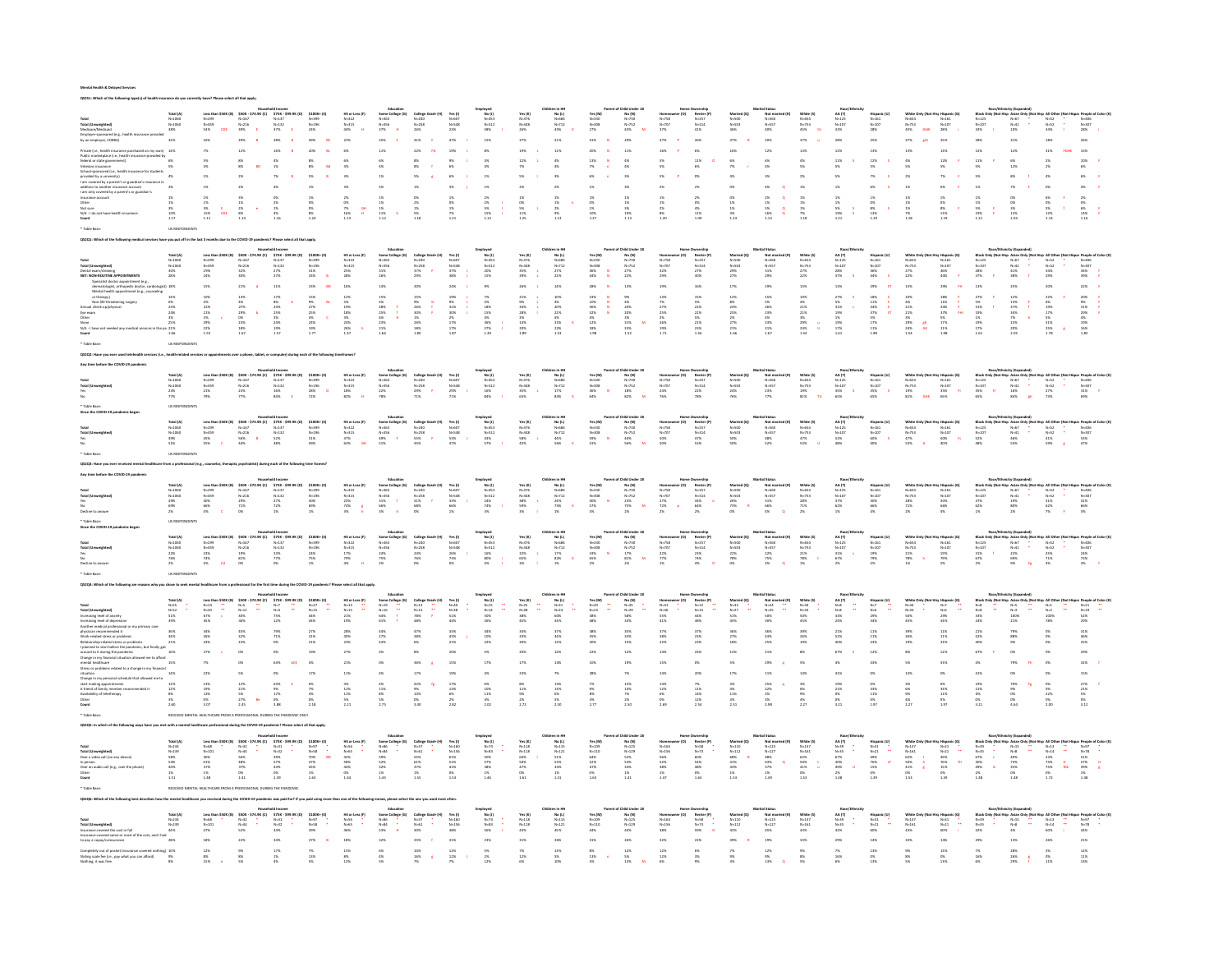| Other                                                                                                                 | 1%         | $O\%$              |                                                                    | 0%                      |            |                       | 1%        | 1%       | $0\%$     | 2%       | $1\%$     | 1%              | 1%        | 1%                       | 1%        | 1%             | 1%        |                 |           |                | - 0%   |                                  | 0%       | 0%      | O%                        | O%       | $^{0}$                                                                              |
|-----------------------------------------------------------------------------------------------------------------------|------------|--------------------|--------------------------------------------------------------------|-------------------------|------------|-----------------------|-----------|----------|-----------|----------|-----------|-----------------|-----------|--------------------------|-----------|----------------|-----------|-----------------|-----------|----------------|--------|----------------------------------|----------|---------|---------------------------|----------|-------------------------------------------------------------------------------------|
| * Table Base:                                                                                                         |            |                    | RECEIVED MENTAL HEALTHCARE FROM A PROFESSIONAL DURING THE PANDEMIC |                         |            |                       |           |          |           |          |           |                 |           |                          |           |                |           |                 |           |                |        |                                  |          |         |                           |          |                                                                                     |
| QS2Q7: Do you plan to continue receiving mental healthcare from a professional after the COVID-19 pandemic has ended? |            |                    |                                                                    |                         |            |                       |           |          |           |          |           |                 |           |                          |           |                |           |                 |           |                |        |                                  |          |         |                           |          |                                                                                     |
|                                                                                                                       |            |                    |                                                                    | <b>Household Income</b> |            |                       | Education |          |           | Employee |           | Children in Hh. |           | Parent of Child Under 18 |           | Home Ownership |           | Marital Status  |           | Race/Ethnicity |        |                                  |          |         | Race/Ethnicity (Expanded) |          |                                                                                     |
|                                                                                                                       | Total (A)  | Less than \$50K () | ssnr<br>. 574 QK (C)                                               |                         |            | <b>MS or Less (I)</b> |           |          | Yes (I    | No (J)   | Yes (K)   | No (L)          | Yes (M)   | No (N)                   |           | Renter (I      | Married I | Not married (R) | White C   |                |        | White Only (Not Hiss Hispanic I) |          |         |                           |          | Black Only (Not Hisp Asian Only (Not Hisp All Other (Not Hispar People of Color (K) |
|                                                                                                                       |            |                    |                                                                    |                         |            |                       |           |          |           |          |           |                 |           |                          |           |                |           |                 |           |                |        |                                  |          |         |                           |          |                                                                                     |
| Total                                                                                                                 | $N = 2.34$ | $N = 68$           | $N - 32$                                                           |                         | <b>Not</b> |                       | N=R6      | $N = 57$ | $N - 160$ | $N = 74$ | $N = 118$ | $N = 115$       | $N - 102$ | $N - 125$                | $N - 164$ | N=58           | $N - 110$ | $N = 123$       | $N - 137$ | N=39           |        | $N - 137$                        | $N-31$   | $N = 0$ | $N - 15$                  |          | $N = 97$                                                                            |
| <b>Total (Umweighted)</b>                                                                                             | $N = 2.39$ | $N = 101$          | $N = 44$                                                           |                         | N-S        |                       | $N = 84$  | $N = 61$ | $N - 156$ | $N - 83$ | $N = 118$ | $N = 121$       | $N - 110$ | $N - 129$                | $N - 156$ | $N - 73$       | $N = 112$ | $N = 127$       | $N - 161$ | No.35          |        | $N - 161$                        | $N = 21$ | $N-35$  | $N=8$                     | $N - 14$ | $N-78$                                                                              |
| Yes                                                                                                                   | 80%        | 81%                | 72%                                                                | 71%                     | 86%        | 73%                   | 75%       | 85%      | 82%       | 75%      | 80%       | 79%             | 85%       | 75%                      | 80%       | 82%            | 78%       | 81%             | 78%       | 78%            | 88%    | 78%                              | 88%      | 78%     | 83%                       | 82%      | 83%                                                                                 |
|                                                                                                                       | 14%        | 13%                | 19%                                                                | 16%                     | 12%        | 18%                   | 21%       | 10%      | 15%       | 13%      | 16%       | 13%             | 15%       | 14%                      | 15%       | 11%            | 16%       | 13%             | 16%       | 12%            | 12%    | 16%                              | 12%      | 12%     | 17%                       | 12%      | 13%                                                                                 |
| Not sure                                                                                                              | 6%         | 6%                 | 10%                                                                | 12%                     |            |                       | 4%        | w        | w         | 12%      |           | <b>SNL</b>      |           | 10%                      | 886       | 25<            | 6%        |                 |           | 10%            | $-175$ |                                  | 0%       | 10%     | ox                        | 6%       |                                                                                     |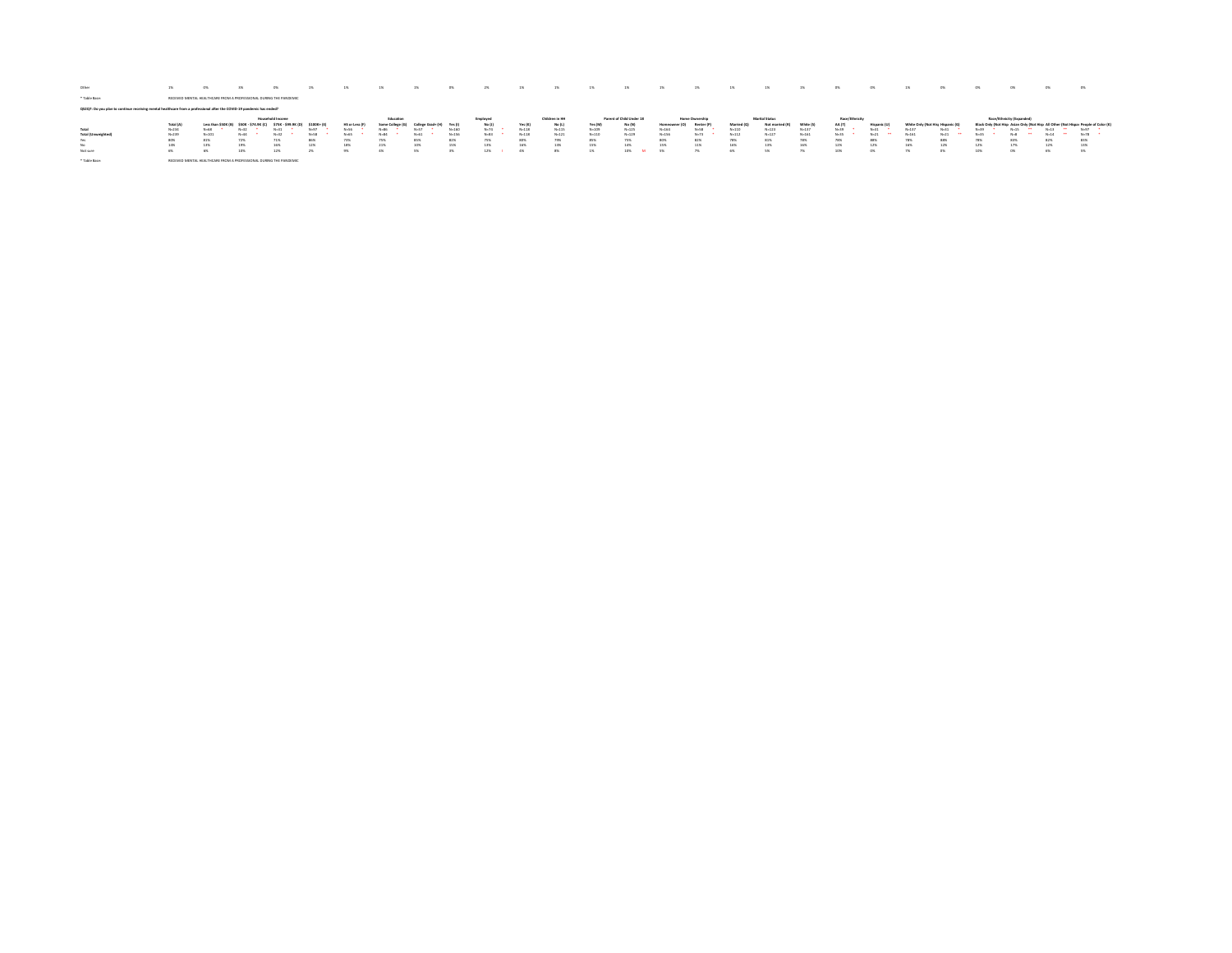QS2S1: Which of the following type(s) of health insurance do you currently have? Please select all that apply.

|                                                                                                                                                                                                                        |                                                 |                              |                                                                                                                      |                                                          |                          |                                                           |                                                        |                                                                                                                                                                                                                                                                                                                               |                                     |                                                                  |                                                                                                                                                                                                                                                                     | No (L)<br>684<br>712<br>307                                                                                                                                    |                                                                                                    | No (N)<br>730<br>752<br>314                                                               |                                                                                                                                                                                                  | Rente<br>257<br>314<br>106<br>106                                                                                                                                                                                                                                                                                                                                                                                                                                                  |                                                                           | Not m<br>560<br>557<br>221<br>221                                                                                                              | White<br>654<br>753<br>291                                                     |                                                                                                                      |                                                               |                                                                           |                                                                                                                                                                                                                                                                                                                                                                                                                                         |                                                       |                                                                                                                                                                                                                                                                                                                                                                                                                                       |                                                                                                                |
|------------------------------------------------------------------------------------------------------------------------------------------------------------------------------------------------------------------------|-------------------------------------------------|------------------------------|----------------------------------------------------------------------------------------------------------------------|----------------------------------------------------------|--------------------------|-----------------------------------------------------------|--------------------------------------------------------|-------------------------------------------------------------------------------------------------------------------------------------------------------------------------------------------------------------------------------------------------------------------------------------------------------------------------------|-------------------------------------|------------------------------------------------------------------|---------------------------------------------------------------------------------------------------------------------------------------------------------------------------------------------------------------------------------------------------------------------|----------------------------------------------------------------------------------------------------------------------------------------------------------------|----------------------------------------------------------------------------------------------------|-------------------------------------------------------------------------------------------|--------------------------------------------------------------------------------------------------------------------------------------------------------------------------------------------------|------------------------------------------------------------------------------------------------------------------------------------------------------------------------------------------------------------------------------------------------------------------------------------------------------------------------------------------------------------------------------------------------------------------------------------------------------------------------------------|---------------------------------------------------------------------------|------------------------------------------------------------------------------------------------------------------------------------------------|--------------------------------------------------------------------------------|----------------------------------------------------------------------------------------------------------------------|---------------------------------------------------------------|---------------------------------------------------------------------------|-----------------------------------------------------------------------------------------------------------------------------------------------------------------------------------------------------------------------------------------------------------------------------------------------------------------------------------------------------------------------------------------------------------------------------------------|-------------------------------------------------------|---------------------------------------------------------------------------------------------------------------------------------------------------------------------------------------------------------------------------------------------------------------------------------------------------------------------------------------------------------------------------------------------------------------------------------------|----------------------------------------------------------------------------------------------------------------|
|                                                                                                                                                                                                                        |                                                 |                              |                                                                                                                      |                                                          |                          |                                                           |                                                        | 240<br>258<br>62                                                                                                                                                                                                                                                                                                              |                                     |                                                                  |                                                                                                                                                                                                                                                                     |                                                                                                                                                                |                                                                                                    |                                                                                           | $758$ $707$ $279$                                                                                                                                                                                |                                                                                                                                                                                                                                                                                                                                                                                                                                                                                    |                                                                           |                                                                                                                                                |                                                                                |                                                                                                                      |                                                               |                                                                           |                                                                                                                                                                                                                                                                                                                                                                                                                                         |                                                       |                                                                                                                                                                                                                                                                                                                                                                                                                                       |                                                                                                                |
|                                                                                                                                                                                                                        |                                                 |                              |                                                                                                                      |                                                          |                          |                                                           | $_{\rm 127}$                                           |                                                                                                                                                                                                                                                                                                                               |                                     |                                                                  |                                                                                                                                                                                                                                                                     | $_{\rm 210}$                                                                                                                                                   | $_{\rm 134}$                                                                                       | $_{\rm 215}$                                                                              | $_{\rm 283}$                                                                                                                                                                                     |                                                                                                                                                                                                                                                                                                                                                                                                                                                                                    |                                                                           |                                                                                                                                                | $_{\rm 243}$                                                                   | $\begin{array}{c} 36 \\ 15 \end{array}$                                                                              |                                                               | $_{\rm 243}$                                                              | $\mathbf{41}$                                                                                                                                                                                                                                                                                                                                                                                                                           | $\begin{array}{c} 36 \\ 15 \end{array}$               |                                                                                                                                                                                                                                                                                                                                                                                                                                       |                                                                                                                |
|                                                                                                                                                                                                                        |                                                 |                              |                                                                                                                      |                                                          | $\boldsymbol{79}$        |                                                           | $\bf{40}$                                              | $^{\rm S3}$                                                                                                                                                                                                                                                                                                                   | $^{\rm 113}$                        |                                                                  | 70                                                                                                                                                                                                                                                                  | $\bf 78$                                                                                                                                                       | 67                                                                                                 | $^{\rm 81}$                                                                               | $124\,$                                                                                                                                                                                          | $\sim$ 16 $^\circ$                                                                                                                                                                                                                                                                                                                                                                                                                                                                 | $\bf{32}$                                                                 | $_{\rm 66}$                                                                                                                                    | $^{\rm 33}$                                                                    |                                                                                                                      |                                                               | $_{\rm{ss}}$                                                              | $\mathbf{^{21}}$                                                                                                                                                                                                                                                                                                                                                                                                                        |                                                       | $_{\rm 16}$                                                                                                                                                                                                                                                                                                                                                                                                                           |                                                                                                                |
| the (i.e., bealth insurance pure serves and any of the marketplace (i.e., bealth insurance provided by<br>$\frac{1}{2}$ in the contract provided by $69$<br>$\frac{1}{2}$<br>$\frac{1}{2}$ increases and $\frac{1}{2}$ |                                                 |                              |                                                                                                                      |                                                          |                          |                                                           |                                                        |                                                                                                                                                                                                                                                                                                                               |                                     |                                                                  |                                                                                                                                                                                                                                                                     |                                                                                                                                                                |                                                                                                    |                                                                                           |                                                                                                                                                                                                  |                                                                                                                                                                                                                                                                                                                                                                                                                                                                                    |                                                                           |                                                                                                                                                |                                                                                |                                                                                                                      |                                                               |                                                                           |                                                                                                                                                                                                                                                                                                                                                                                                                                         |                                                       |                                                                                                                                                                                                                                                                                                                                                                                                                                       |                                                                                                                |
|                                                                                                                                                                                                                        |                                                 |                              |                                                                                                                      |                                                          | $\frac{33}{30}$          |                                                           | $\frac{22}{15}$                                        |                                                                                                                                                                                                                                                                                                                               |                                     |                                                                  |                                                                                                                                                                                                                                                                     |                                                                                                                                                                |                                                                                                    |                                                                                           | $\frac{40}{38}$                                                                                                                                                                                  | $\begin{array}{c} 28 \\ 15 \end{array}$                                                                                                                                                                                                                                                                                                                                                                                                                                            |                                                                           |                                                                                                                                                |                                                                                | $$\frac{14}{6}$$                                                                                                     |                                                               |                                                                           | $_{\rm g}^{20}$                                                                                                                                                                                                                                                                                                                                                                                                                         | $_{\rm 6}^{14}$                                       |                                                                                                                                                                                                                                                                                                                                                                                                                                       |                                                                                                                |
|                                                                                                                                                                                                                        |                                                 |                              |                                                                                                                      |                                                          |                          |                                                           |                                                        |                                                                                                                                                                                                                                                                                                                               |                                     |                                                                  |                                                                                                                                                                                                                                                                     |                                                                                                                                                                |                                                                                                    |                                                                                           |                                                                                                                                                                                                  | $\,$ 1 $\,$                                                                                                                                                                                                                                                                                                                                                                                                                                                                        |                                                                           |                                                                                                                                                |                                                                                |                                                                                                                      |                                                               |                                                                           |                                                                                                                                                                                                                                                                                                                                                                                                                                         |                                                       |                                                                                                                                                                                                                                                                                                                                                                                                                                       |                                                                                                                |
|                                                                                                                                                                                                                        |                                                 |                              |                                                                                                                      |                                                          | $\,$ s $\,$              |                                                           | $_{\rm 11}$                                            |                                                                                                                                                                                                                                                                                                                               |                                     |                                                                  |                                                                                                                                                                                                                                                                     |                                                                                                                                                                |                                                                                                    | $^{\rm 19}$                                                                               | $15\,$                                                                                                                                                                                           |                                                                                                                                                                                                                                                                                                                                                                                                                                                                                    |                                                                           |                                                                                                                                                |                                                                                | $\,$ $\,$ $\,$                                                                                                       | $10\,$                                                        |                                                                           | $^{\rm 10}$                                                                                                                                                                                                                                                                                                                                                                                                                             | $\sim 2$                                              | $\,$ 0 $\,$                                                                                                                                                                                                                                                                                                                                                                                                                           |                                                                                                                |
|                                                                                                                                                                                                                        |                                                 |                              |                                                                                                                      |                                                          |                          |                                                           |                                                        |                                                                                                                                                                                                                                                                                                                               |                                     |                                                                  |                                                                                                                                                                                                                                                                     |                                                                                                                                                                |                                                                                                    |                                                                                           |                                                                                                                                                                                                  |                                                                                                                                                                                                                                                                                                                                                                                                                                                                                    |                                                                           |                                                                                                                                                |                                                                                |                                                                                                                      |                                                               |                                                                           |                                                                                                                                                                                                                                                                                                                                                                                                                                         |                                                       |                                                                                                                                                                                                                                                                                                                                                                                                                                       |                                                                                                                |
|                                                                                                                                                                                                                        |                                                 |                              |                                                                                                                      |                                                          |                          |                                                           |                                                        |                                                                                                                                                                                                                                                                                                                               |                                     |                                                                  |                                                                                                                                                                                                                                                                     |                                                                                                                                                                |                                                                                                    |                                                                                           |                                                                                                                                                                                                  |                                                                                                                                                                                                                                                                                                                                                                                                                                                                                    |                                                                           |                                                                                                                                                |                                                                                |                                                                                                                      |                                                               |                                                                           |                                                                                                                                                                                                                                                                                                                                                                                                                                         |                                                       |                                                                                                                                                                                                                                                                                                                                                                                                                                       |                                                                                                                |
|                                                                                                                                                                                                                        |                                                 |                              |                                                                                                                      |                                                          |                          |                                                           |                                                        |                                                                                                                                                                                                                                                                                                                               |                                     |                                                                  |                                                                                                                                                                                                                                                                     |                                                                                                                                                                |                                                                                                    |                                                                                           |                                                                                                                                                                                                  |                                                                                                                                                                                                                                                                                                                                                                                                                                                                                    |                                                                           |                                                                                                                                                |                                                                                |                                                                                                                      |                                                               |                                                                           | $\begin{array}{c} 2\\ 0\\ 12\\ 21\\ 1.19 \end{array}$                                                                                                                                                                                                                                                                                                                                                                                   |                                                       |                                                                                                                                                                                                                                                                                                                                                                                                                                       |                                                                                                                |
|                                                                                                                                                                                                                        |                                                 |                              |                                                                                                                      |                                                          |                          |                                                           |                                                        |                                                                                                                                                                                                                                                                                                                               |                                     |                                                                  |                                                                                                                                                                                                                                                                     |                                                                                                                                                                |                                                                                                    |                                                                                           |                                                                                                                                                                                                  |                                                                                                                                                                                                                                                                                                                                                                                                                                                                                    |                                                                           |                                                                                                                                                |                                                                                |                                                                                                                      |                                                               |                                                                           |                                                                                                                                                                                                                                                                                                                                                                                                                                         |                                                       |                                                                                                                                                                                                                                                                                                                                                                                                                                       |                                                                                                                |
|                                                                                                                                                                                                                        |                                                 |                              |                                                                                                                      |                                                          |                          |                                                           |                                                        |                                                                                                                                                                                                                                                                                                                               |                                     |                                                                  |                                                                                                                                                                                                                                                                     |                                                                                                                                                                |                                                                                                    |                                                                                           |                                                                                                                                                                                                  |                                                                                                                                                                                                                                                                                                                                                                                                                                                                                    |                                                                           |                                                                                                                                                |                                                                                |                                                                                                                      |                                                               |                                                                           |                                                                                                                                                                                                                                                                                                                                                                                                                                         |                                                       |                                                                                                                                                                                                                                                                                                                                                                                                                                       |                                                                                                                |
|                                                                                                                                                                                                                        |                                                 |                              |                                                                                                                      |                                                          |                          |                                                           |                                                        |                                                                                                                                                                                                                                                                                                                               |                                     |                                                                  |                                                                                                                                                                                                                                                                     |                                                                                                                                                                |                                                                                                    |                                                                                           |                                                                                                                                                                                                  |                                                                                                                                                                                                                                                                                                                                                                                                                                                                                    |                                                                           |                                                                                                                                                |                                                                                |                                                                                                                      |                                                               |                                                                           |                                                                                                                                                                                                                                                                                                                                                                                                                                         |                                                       |                                                                                                                                                                                                                                                                                                                                                                                                                                       |                                                                                                                |
|                                                                                                                                                                                                                        |                                                 |                              |                                                                                                                      |                                                          |                          |                                                           |                                                        |                                                                                                                                                                                                                                                                                                                               | Yes (I)<br>607<br>548<br>224<br>233 |                                                                  | Yes (K)<br>376<br>348<br>133<br>133                                                                                                                                                                                                                                 | No (L)<br>684<br>712<br>7184<br>154                                                                                                                            |                                                                                                    | No (N)<br>730<br>752<br>752<br>200<br>158                                                 |                                                                                                                                                                                                  | <b>Millers</b><br>Renter<br>257<br>314<br>69<br>76                                                                                                                                                                                                                                                                                                                                                                                                                                 | Marri<br>500<br>503<br>146<br>137                                         | Not m<br>560<br>557<br>171<br>164                                                                                                              | White (\$<br>654<br>753<br>178<br>142                                          |                                                                                                                      |                                                               |                                                                           |                                                                                                                                                                                                                                                                                                                                                                                                                                         |                                                       |                                                                                                                                                                                                                                                                                                                                                                                                                                       |                                                                                                                |
|                                                                                                                                                                                                                        |                                                 |                              | $\begin{array}{r} 167 \\ 216 \\ 54 \\ 50 \end{array}$                                                                | $\begin{array}{r} 137 \\ 132 \\ 37 \\ 37 \\ \end{array}$ | 399<br>196<br>126<br>130 |                                                           | $\begin{array}{r} 363 \\ 356 \\ 113 \\ 94 \end{array}$ |                                                                                                                                                                                                                                                                                                                               |                                     |                                                                  |                                                                                                                                                                                                                                                                     |                                                                                                                                                                |                                                                                                    |                                                                                           |                                                                                                                                                                                                  |                                                                                                                                                                                                                                                                                                                                                                                                                                                                                    |                                                                           |                                                                                                                                                |                                                                                |                                                                                                                      |                                                               |                                                                           |                                                                                                                                                                                                                                                                                                                                                                                                                                         |                                                       |                                                                                                                                                                                                                                                                                                                                                                                                                                       |                                                                                                                |
|                                                                                                                                                                                                                        |                                                 |                              |                                                                                                                      |                                                          |                          |                                                           |                                                        | $\begin{array}{r} 240 \\ 258 \\ 88 \\ 69 \end{array}$                                                                                                                                                                                                                                                                         |                                     |                                                                  |                                                                                                                                                                                                                                                                     |                                                                                                                                                                |                                                                                                    |                                                                                           | mama<br>758<br>707<br>241<br>241                                                                                                                                                                 |                                                                                                                                                                                                                                                                                                                                                                                                                                                                                    |                                                                           |                                                                                                                                                |                                                                                |                                                                                                                      |                                                               | 654<br>654<br>753<br>178<br>142                                           | $\begin{array}{r} 161 \\ 107 \\ 58 \\ 71 \end{array}$                                                                                                                                                                                                                                                                                                                                                                                   | $\begin{array}{r} 125 \\ 107 \\ 36 \\ 47 \end{array}$ | $52$<br>$52$<br>$18$<br>$18$<br>$15$                                                                                                                                                                                                                                                                                                                                                                                                  |                                                                                                                |
|                                                                                                                                                                                                                        |                                                 |                              |                                                                                                                      |                                                          |                          |                                                           |                                                        |                                                                                                                                                                                                                                                                                                                               |                                     |                                                                  |                                                                                                                                                                                                                                                                     |                                                                                                                                                                |                                                                                                    |                                                                                           | $_{\rm 147}$                                                                                                                                                                                     |                                                                                                                                                                                                                                                                                                                                                                                                                                                                                    |                                                                           |                                                                                                                                                |                                                                                |                                                                                                                      |                                                               | $_{\rm 100}$                                                              |                                                                                                                                                                                                                                                                                                                                                                                                                                         |                                                       |                                                                                                                                                                                                                                                                                                                                                                                                                                       |                                                                                                                |
|                                                                                                                                                                                                                        |                                                 |                              |                                                                                                                      |                                                          |                          |                                                           |                                                        |                                                                                                                                                                                                                                                                                                                               |                                     |                                                                  |                                                                                                                                                                                                                                                                     |                                                                                                                                                                |                                                                                                    |                                                                                           |                                                                                                                                                                                                  |                                                                                                                                                                                                                                                                                                                                                                                                                                                                                    |                                                                           |                                                                                                                                                |                                                                                |                                                                                                                      |                                                               |                                                                           |                                                                                                                                                                                                                                                                                                                                                                                                                                         |                                                       |                                                                                                                                                                                                                                                                                                                                                                                                                                       |                                                                                                                |
|                                                                                                                                                                                                                        |                                                 |                              |                                                                                                                      |                                                          |                          |                                                           |                                                        |                                                                                                                                                                                                                                                                                                                               |                                     |                                                                  |                                                                                                                                                                                                                                                                     |                                                                                                                                                                |                                                                                                    |                                                                                           |                                                                                                                                                                                                  |                                                                                                                                                                                                                                                                                                                                                                                                                                                                                    |                                                                           |                                                                                                                                                |                                                                                |                                                                                                                      |                                                               |                                                                           |                                                                                                                                                                                                                                                                                                                                                                                                                                         |                                                       |                                                                                                                                                                                                                                                                                                                                                                                                                                       |                                                                                                                |
|                                                                                                                                                                                                                        |                                                 |                              |                                                                                                                      |                                                          |                          |                                                           |                                                        |                                                                                                                                                                                                                                                                                                                               |                                     |                                                                  |                                                                                                                                                                                                                                                                     |                                                                                                                                                                |                                                                                                    |                                                                                           |                                                                                                                                                                                                  |                                                                                                                                                                                                                                                                                                                                                                                                                                                                                    |                                                                           |                                                                                                                                                |                                                                                |                                                                                                                      |                                                               |                                                                           |                                                                                                                                                                                                                                                                                                                                                                                                                                         |                                                       |                                                                                                                                                                                                                                                                                                                                                                                                                                       |                                                                                                                |
|                                                                                                                                                                                                                        |                                                 |                              |                                                                                                                      |                                                          |                          |                                                           |                                                        |                                                                                                                                                                                                                                                                                                                               |                                     |                                                                  |                                                                                                                                                                                                                                                                     | $\begin{array}{r} 67 \\ 30 \\ 138 \\ 249 \\ 25 \\ 213 \\ 151 \\ 189 \end{array}$                                                                               | 76<br>33<br>118<br>104<br>13<br>40<br>58                                                           | $\begin{array}{r} 69 \\ 31 \\ 149 \\ 21 \\ 224 \\ 167 \\ 152 \end{array}$                 | $\begin{array}{r} 102 \\ 50 \\ 206 \\ 190 \\ 17 \\ 196 \\ 147 \\ 190 \\ \end{array}$                                                                                                             |                                                                                                                                                                                                                                                                                                                                                                                                                                                                                    | $\begin{array}{r} 62 \\ 38 \\ 119 \\ 125 \\ 12 \\ 136 \\ 107 \end{array}$ | $\begin{array}{r} 84 \\ 26 \\ 147 \\ 129 \\ 22 \\ 129 \\ 118 \\ 1.67 \end{array}$                                                              | $\begin{array}{c} 63 \\ 27 \\ 139 \\ 137 \\ 18 \\ 160 \\ 160 \\ 1 \end{array}$ |                                                                                                                      | $\begin{array}{r} 29\\18\\54\\60\\7\\28\\17\\168 \end{array}$ | $\begin{array}{r} 63 \\ 27 \\ 139 \\ 137 \\ 18 \\ 166 \\ 160 \end{array}$ | $\begin{array}{r} 29\\18\\54\\60\\7\\28\\17 \end{array}$                                                                                                                                                                                                                                                                                                                                                                                |                                                       |                                                                                                                                                                                                                                                                                                                                                                                                                                       |                                                                                                                |
|                                                                                                                                                                                                                        |                                                 |                              |                                                                                                                      |                                                          |                          |                                                           |                                                        |                                                                                                                                                                                                                                                                                                                               |                                     |                                                                  |                                                                                                                                                                                                                                                                     |                                                                                                                                                                |                                                                                                    |                                                                                           |                                                                                                                                                                                                  |                                                                                                                                                                                                                                                                                                                                                                                                                                                                                    |                                                                           |                                                                                                                                                |                                                                                |                                                                                                                      |                                                               |                                                                           |                                                                                                                                                                                                                                                                                                                                                                                                                                         |                                                       |                                                                                                                                                                                                                                                                                                                                                                                                                                       |                                                                                                                |
|                                                                                                                                                                                                                        |                                                 |                              |                                                                                                                      |                                                          |                          |                                                           |                                                        |                                                                                                                                                                                                                                                                                                                               |                                     |                                                                  |                                                                                                                                                                                                                                                                     |                                                                                                                                                                |                                                                                                    |                                                                                           |                                                                                                                                                                                                  |                                                                                                                                                                                                                                                                                                                                                                                                                                                                                    |                                                                           |                                                                                                                                                |                                                                                |                                                                                                                      |                                                               |                                                                           |                                                                                                                                                                                                                                                                                                                                                                                                                                         |                                                       |                                                                                                                                                                                                                                                                                                                                                                                                                                       |                                                                                                                |
|                                                                                                                                                                                                                        |                                                 |                              |                                                                                                                      |                                                          |                          |                                                           |                                                        |                                                                                                                                                                                                                                                                                                                               |                                     |                                                                  |                                                                                                                                                                                                                                                                     |                                                                                                                                                                |                                                                                                    |                                                                                           |                                                                                                                                                                                                  |                                                                                                                                                                                                                                                                                                                                                                                                                                                                                    |                                                                           |                                                                                                                                                |                                                                                |                                                                                                                      |                                                               |                                                                           |                                                                                                                                                                                                                                                                                                                                                                                                                                         |                                                       |                                                                                                                                                                                                                                                                                                                                                                                                                                       |                                                                                                                |
|                                                                                                                                                                                                                        |                                                 |                              |                                                                                                                      |                                                          |                          |                                                           |                                                        |                                                                                                                                                                                                                                                                                                                               |                                     |                                                                  |                                                                                                                                                                                                                                                                     |                                                                                                                                                                |                                                                                                    |                                                                                           |                                                                                                                                                                                                  |                                                                                                                                                                                                                                                                                                                                                                                                                                                                                    |                                                                           |                                                                                                                                                |                                                                                |                                                                                                                      |                                                               |                                                                           |                                                                                                                                                                                                                                                                                                                                                                                                                                         |                                                       |                                                                                                                                                                                                                                                                                                                                                                                                                                       |                                                                                                                |
|                                                                                                                                                                                                                        |                                                 |                              |                                                                                                                      |                                                          |                          | <b>HS or Less (F)</b><br>322<br>315<br>57<br>57           |                                                        | Extualion<br>1990 - Scotlage (Ci) - College Grad+ (M) - Yes (I)<br>1953 - 2010 - 2012<br>1970 - 2012 - 2013 - 2013 - 2013 - 2013 - 2013 - 2013 - 2013 - 2013 - 2013 - 2013 - 2013 - 2013 - 2014 - 2014<br>2013 - 2013 - 2013 - 2013 -                                                                                         |                                     | Employed<br>No (J)<br>453<br>512<br>73<br>380                    | $\begin{tabular}{ll} \textbf{Childner in HH} & \textbf{80} & \textbf{01} \\ \textbf{176} & \textbf{180} & \textbf{02} \\ \textbf{276} & \textbf{684} \\ \textbf{348} & \textbf{712} \\ \textbf{351} & \textbf{317} \\ \textbf{245} & \textbf{568} \\ \end{tabular}$ |                                                                                                                                                                |                                                                                                    | Parent of Child Under 18<br>Yes (M) No (N)<br>330<br>332 732<br>118 129<br>212 601        |                                                                                                                                                                                                  | $\begin{tabular}{l l l} & \multicolumn{2}{l}{\textbf{Home} } \textbf{Owner} \textbf{right} \\ \multicolumn{2}{l}{\textbf{Harm} } \textbf{counter} \textbf{(O)} & \multicolumn{2}{l}{\textbf{Renter} \textbf{(P)}} \\ \multicolumn{2}{l}{\textbf{758}} & \multicolumn{2}{l}{\textbf{257}} \\ \multicolumn{2}{l}{\textbf{797}} & \multicolumn{2}{l}{\textbf{314}} \\ \multicolumn{2}{l}{\textbf{180}} & \multicolumn{2}{l}{\textbf{56}} \\ \multicolumn{2}{l}{\textbf{578}} & \mult$ |                                                                           | Married (Q) Marital Status<br>1600 1000 1000 1000 101<br>1600 1600 1634<br>1600 1635 173<br>170 128 122<br>181 482 1632                        |                                                                                |                                                                                                                      |                                                               |                                                                           | Raud (1990)<br>1990 - Magnito Maria (1991) - Mark (1990) - 1990 - 1991 - 1991 - 1991 - 1991 - 1991 - 1991 - 1991 - 1991 - 19<br>123 - 150 - 154 - 151 - 157 - 157 - 157 - 159 - 159<br>147 - 159 - 159 - 159 - 159 - 159 - 159 - 159 -                                                                                                                                                                                                  |                                                       |                                                                                                                                                                                                                                                                                                                                                                                                                                       |                                                                                                                |
|                                                                                                                                                                                                                        |                                                 |                              |                                                                                                                      |                                                          |                          |                                                           |                                                        |                                                                                                                                                                                                                                                                                                                               |                                     |                                                                  |                                                                                                                                                                                                                                                                     |                                                                                                                                                                |                                                                                                    |                                                                                           |                                                                                                                                                                                                  |                                                                                                                                                                                                                                                                                                                                                                                                                                                                                    |                                                                           |                                                                                                                                                |                                                                                |                                                                                                                      |                                                               |                                                                           |                                                                                                                                                                                                                                                                                                                                                                                                                                         |                                                       |                                                                                                                                                                                                                                                                                                                                                                                                                                       |                                                                                                                |
|                                                                                                                                                                                                                        |                                                 |                              |                                                                                                                      |                                                          |                          |                                                           |                                                        |                                                                                                                                                                                                                                                                                                                               |                                     |                                                                  |                                                                                                                                                                                                                                                                     |                                                                                                                                                                |                                                                                                    |                                                                                           |                                                                                                                                                                                                  |                                                                                                                                                                                                                                                                                                                                                                                                                                                                                    |                                                                           |                                                                                                                                                |                                                                                |                                                                                                                      |                                                               |                                                                           |                                                                                                                                                                                                                                                                                                                                                                                                                                         |                                                       |                                                                                                                                                                                                                                                                                                                                                                                                                                       |                                                                                                                |
|                                                                                                                                                                                                                        |                                                 |                              |                                                                                                                      |                                                          |                          |                                                           |                                                        |                                                                                                                                                                                                                                                                                                                               |                                     |                                                                  |                                                                                                                                                                                                                                                                     |                                                                                                                                                                |                                                                                                    |                                                                                           |                                                                                                                                                                                                  |                                                                                                                                                                                                                                                                                                                                                                                                                                                                                    |                                                                           |                                                                                                                                                |                                                                                |                                                                                                                      |                                                               |                                                                           |                                                                                                                                                                                                                                                                                                                                                                                                                                         |                                                       |                                                                                                                                                                                                                                                                                                                                                                                                                                       |                                                                                                                |
|                                                                                                                                                                                                                        |                                                 |                              |                                                                                                                      |                                                          |                          |                                                           |                                                        |                                                                                                                                                                                                                                                                                                                               |                                     |                                                                  |                                                                                                                                                                                                                                                                     |                                                                                                                                                                |                                                                                                    |                                                                                           | $\begin{tabular}{l l l} & \textbf{Home } \textbf{Our} \textbf{arship} \\ \textbf{Home } \textbf{(O)} & \textbf{Rester (P)} \\ 758 & 257 \\ 707 & 314 \\ 382 & 121 \\ 377 & 136 \\ \end{tabular}$ |                                                                                                                                                                                                                                                                                                                                                                                                                                                                                    |                                                                           |                                                                                                                                                |                                                                                |                                                                                                                      |                                                               |                                                                           |                                                                                                                                                                                                                                                                                                                                                                                                                                         |                                                       |                                                                                                                                                                                                                                                                                                                                                                                                                                       |                                                                                                                |
|                                                                                                                                                                                                                        |                                                 |                              |                                                                                                                      |                                                          |                          |                                                           |                                                        |                                                                                                                                                                                                                                                                                                                               |                                     |                                                                  |                                                                                                                                                                                                                                                                     |                                                                                                                                                                |                                                                                                    |                                                                                           |                                                                                                                                                                                                  |                                                                                                                                                                                                                                                                                                                                                                                                                                                                                    |                                                                           |                                                                                                                                                |                                                                                |                                                                                                                      |                                                               |                                                                           |                                                                                                                                                                                                                                                                                                                                                                                                                                         |                                                       |                                                                                                                                                                                                                                                                                                                                                                                                                                       |                                                                                                                |
| Total<br>Total (Umweighted)<br>Yes<br>No                                                                                                                                                                               |                                                 |                              |                                                                                                                      |                                                          |                          |                                                           |                                                        | Total(A) Leasther\$500(R) \$100-457-2013-000-2014 [2010-2010-2010 [2010-2010-2010]<br>1.050 2.99 14:37 (2011-2012-2013-2013) 2019 2011 2010<br>1.050 4.99 2.15 112 195<br>1.050 1.15 1.12 1.12 1.12 1.17 1.12 1.14<br>1.40 1.14 74 66 1.15                                                                                    |                                     | mplayed<br>  No (J)<br>  453<br>  512<br>  516<br>  257          | Yes (K)<br>376<br>348<br>216<br>216                                                                                                                                                                                                                                 | Children in HH<br>No (L)<br>684<br>712<br>304<br>380                                                                                                           |                                                                                                    | Parent of Child Under 18<br>Yes (M) No (N)<br>330<br>308 730<br>25<br>25<br>25<br>236 406 |                                                                                                                                                                                                  |                                                                                                                                                                                                                                                                                                                                                                                                                                                                                    |                                                                           | Married (C) Morrisal Status<br>Married (C) Not married (R) White (S)<br>500 560 654<br>249 271 305<br>249 271 309                              |                                                                                | Race/Eti<br>AA (T)<br>125<br>107<br>66<br>60                                                                         | Hispanic (U)<br>161<br>107<br>97<br>64                        |                                                                           | White Only (Not His  Hispanic (G)<br>654 161<br>753 107<br>305 97<br>549 64                                                                                                                                                                                                                                                                                                                                                             |                                                       |                                                                                                                                                                                                                                                                                                                                                                                                                                       |                                                                                                                |
|                                                                                                                                                                                                                        |                                                 |                              |                                                                                                                      |                                                          |                          |                                                           |                                                        |                                                                                                                                                                                                                                                                                                                               |                                     |                                                                  |                                                                                                                                                                                                                                                                     |                                                                                                                                                                |                                                                                                    |                                                                                           |                                                                                                                                                                                                  |                                                                                                                                                                                                                                                                                                                                                                                                                                                                                    |                                                                           |                                                                                                                                                |                                                                                |                                                                                                                      |                                                               |                                                                           |                                                                                                                                                                                                                                                                                                                                                                                                                                         |                                                       |                                                                                                                                                                                                                                                                                                                                                                                                                                       |                                                                                                                |
|                                                                                                                                                                                                                        |                                                 |                              |                                                                                                                      |                                                          |                          |                                                           |                                                        |                                                                                                                                                                                                                                                                                                                               |                                     |                                                                  |                                                                                                                                                                                                                                                                     |                                                                                                                                                                |                                                                                                    |                                                                                           |                                                                                                                                                                                                  |                                                                                                                                                                                                                                                                                                                                                                                                                                                                                    |                                                                           |                                                                                                                                                |                                                                                |                                                                                                                      |                                                               |                                                                           |                                                                                                                                                                                                                                                                                                                                                                                                                                         |                                                       |                                                                                                                                                                                                                                                                                                                                                                                                                                       |                                                                                                                |
|                                                                                                                                                                                                                        |                                                 |                              |                                                                                                                      |                                                          |                          |                                                           |                                                        |                                                                                                                                                                                                                                                                                                                               |                                     |                                                                  |                                                                                                                                                                                                                                                                     |                                                                                                                                                                |                                                                                                    |                                                                                           |                                                                                                                                                                                                  |                                                                                                                                                                                                                                                                                                                                                                                                                                                                                    |                                                                           |                                                                                                                                                |                                                                                |                                                                                                                      |                                                               |                                                                           |                                                                                                                                                                                                                                                                                                                                                                                                                                         |                                                       |                                                                                                                                                                                                                                                                                                                                                                                                                                       |                                                                                                                |
|                                                                                                                                                                                                                        |                                                 |                              |                                                                                                                      |                                                          |                          |                                                           |                                                        |                                                                                                                                                                                                                                                                                                                               |                                     |                                                                  |                                                                                                                                                                                                                                                                     |                                                                                                                                                                |                                                                                                    |                                                                                           |                                                                                                                                                                                                  |                                                                                                                                                                                                                                                                                                                                                                                                                                                                                    |                                                                           |                                                                                                                                                |                                                                                |                                                                                                                      |                                                               |                                                                           |                                                                                                                                                                                                                                                                                                                                                                                                                                         |                                                       |                                                                                                                                                                                                                                                                                                                                                                                                                                       |                                                                                                                |
|                                                                                                                                                                                                                        |                                                 |                              |                                                                                                                      |                                                          |                          | HS or Less (F)<br>322<br>315<br>74<br>239                 |                                                        | 2010/00010101<br>2010 College (Ca) College Grad+ (10) 76:37<br>363 240 6:27<br>354 246<br>240 164 4:00<br>240 164 4:00<br>11 1 ^                                                                                                                                                                                              |                                     | Employed<br>No (J)<br>453<br>512<br>523<br>333<br>33             |                                                                                                                                                                                                                                                                     |                                                                                                                                                                |                                                                                                    |                                                                                           |                                                                                                                                                                                                  |                                                                                                                                                                                                                                                                                                                                                                                                                                                                                    |                                                                           |                                                                                                                                                |                                                                                |                                                                                                                      |                                                               |                                                                           | News Queening Manuellon, Manuellon (Manuellon) Manuellon (Manuellon) (Manuellon) Manuellon (Manuellon)<br>Homeone (G) Rander (P) Manuellon (Manuellon (Manuellon) (Manuellon) (Manuellon) (Manuellon) (Manuellon) (Manue<br>2019 -                                                                                                                                                                                                      |                                                       |                                                                                                                                                                                                                                                                                                                                                                                                                                       |                                                                                                                |
|                                                                                                                                                                                                                        |                                                 |                              |                                                                                                                      |                                                          |                          |                                                           |                                                        |                                                                                                                                                                                                                                                                                                                               |                                     |                                                                  |                                                                                                                                                                                                                                                                     |                                                                                                                                                                |                                                                                                    |                                                                                           |                                                                                                                                                                                                  |                                                                                                                                                                                                                                                                                                                                                                                                                                                                                    |                                                                           |                                                                                                                                                |                                                                                |                                                                                                                      |                                                               |                                                                           |                                                                                                                                                                                                                                                                                                                                                                                                                                         |                                                       |                                                                                                                                                                                                                                                                                                                                                                                                                                       |                                                                                                                |
|                                                                                                                                                                                                                        |                                                 |                              |                                                                                                                      |                                                          |                          |                                                           |                                                        |                                                                                                                                                                                                                                                                                                                               |                                     |                                                                  |                                                                                                                                                                                                                                                                     |                                                                                                                                                                |                                                                                                    |                                                                                           |                                                                                                                                                                                                  |                                                                                                                                                                                                                                                                                                                                                                                                                                                                                    |                                                                           |                                                                                                                                                |                                                                                |                                                                                                                      |                                                               |                                                                           |                                                                                                                                                                                                                                                                                                                                                                                                                                         |                                                       |                                                                                                                                                                                                                                                                                                                                                                                                                                       |                                                                                                                |
|                                                                                                                                                                                                                        |                                                 |                              |                                                                                                                      |                                                          |                          |                                                           |                                                        |                                                                                                                                                                                                                                                                                                                               |                                     |                                                                  |                                                                                                                                                                                                                                                                     |                                                                                                                                                                |                                                                                                    |                                                                                           |                                                                                                                                                                                                  |                                                                                                                                                                                                                                                                                                                                                                                                                                                                                    |                                                                           |                                                                                                                                                |                                                                                |                                                                                                                      |                                                               |                                                                           |                                                                                                                                                                                                                                                                                                                                                                                                                                         |                                                       |                                                                                                                                                                                                                                                                                                                                                                                                                                       |                                                                                                                |
|                                                                                                                                                                                                                        |                                                 |                              |                                                                                                                      |                                                          |                          |                                                           |                                                        |                                                                                                                                                                                                                                                                                                                               |                                     |                                                                  |                                                                                                                                                                                                                                                                     |                                                                                                                                                                |                                                                                                    |                                                                                           |                                                                                                                                                                                                  |                                                                                                                                                                                                                                                                                                                                                                                                                                                                                    |                                                                           |                                                                                                                                                |                                                                                |                                                                                                                      |                                                               |                                                                           |                                                                                                                                                                                                                                                                                                                                                                                                                                         |                                                       |                                                                                                                                                                                                                                                                                                                                                                                                                                       |                                                                                                                |
|                                                                                                                                                                                                                        | Total (A)<br>1,050<br>1,050<br>234<br>806<br>20 |                              |                                                                                                                      |                                                          |                          |                                                           |                                                        |                                                                                                                                                                                                                                                                                                                               |                                     |                                                                  |                                                                                                                                                                                                                                                                     |                                                                                                                                                                |                                                                                                    |                                                                                           |                                                                                                                                                                                                  |                                                                                                                                                                                                                                                                                                                                                                                                                                                                                    |                                                                           |                                                                                                                                                |                                                                                |                                                                                                                      |                                                               |                                                                           | Year (Advisor March (Andrejn Hammad (America) Municipality What Recording (AMERA) (Who Columbus Magnetic) MacMont (America)<br>176 684 1920 722 - 426 221 100 100 100 100 100 100 11 120 131 120 131 120 131 120 131 120 140 140                                                                                                                                                                                                        |                                                       |                                                                                                                                                                                                                                                                                                                                                                                                                                       |                                                                                                                |
|                                                                                                                                                                                                                        |                                                 |                              |                                                                                                                      |                                                          |                          |                                                           |                                                        |                                                                                                                                                                                                                                                                                                                               |                                     |                                                                  |                                                                                                                                                                                                                                                                     |                                                                                                                                                                |                                                                                                    |                                                                                           |                                                                                                                                                                                                  |                                                                                                                                                                                                                                                                                                                                                                                                                                                                                    |                                                                           |                                                                                                                                                |                                                                                |                                                                                                                      |                                                               |                                                                           |                                                                                                                                                                                                                                                                                                                                                                                                                                         |                                                       |                                                                                                                                                                                                                                                                                                                                                                                                                                       |                                                                                                                |
| Total<br>Total (Unweighted)<br>Yes<br>No<br>Decline to answer                                                                                                                                                          |                                                 |                              |                                                                                                                      |                                                          |                          |                                                           |                                                        |                                                                                                                                                                                                                                                                                                                               |                                     |                                                                  |                                                                                                                                                                                                                                                                     |                                                                                                                                                                |                                                                                                    |                                                                                           |                                                                                                                                                                                                  |                                                                                                                                                                                                                                                                                                                                                                                                                                                                                    |                                                                           |                                                                                                                                                |                                                                                |                                                                                                                      |                                                               |                                                                           |                                                                                                                                                                                                                                                                                                                                                                                                                                         |                                                       |                                                                                                                                                                                                                                                                                                                                                                                                                                       |                                                                                                                |
|                                                                                                                                                                                                                        |                                                 |                              |                                                                                                                      |                                                          |                          |                                                           |                                                        |                                                                                                                                                                                                                                                                                                                               |                                     |                                                                  |                                                                                                                                                                                                                                                                     |                                                                                                                                                                |                                                                                                    |                                                                                           |                                                                                                                                                                                                  |                                                                                                                                                                                                                                                                                                                                                                                                                                                                                    |                                                                           |                                                                                                                                                |                                                                                |                                                                                                                      |                                                               |                                                                           |                                                                                                                                                                                                                                                                                                                                                                                                                                         |                                                       |                                                                                                                                                                                                                                                                                                                                                                                                                                       |                                                                                                                |
|                                                                                                                                                                                                                        |                                                 |                              |                                                                                                                      |                                                          |                          |                                                           |                                                        |                                                                                                                                                                                                                                                                                                                               |                                     |                                                                  |                                                                                                                                                                                                                                                                     |                                                                                                                                                                |                                                                                                    |                                                                                           |                                                                                                                                                                                                  |                                                                                                                                                                                                                                                                                                                                                                                                                                                                                    |                                                                           |                                                                                                                                                |                                                                                |                                                                                                                      |                                                               |                                                                           |                                                                                                                                                                                                                                                                                                                                                                                                                                         |                                                       |                                                                                                                                                                                                                                                                                                                                                                                                                                       |                                                                                                                |
|                                                                                                                                                                                                                        |                                                 |                              |                                                                                                                      |                                                          |                          |                                                           |                                                        |                                                                                                                                                                                                                                                                                                                               |                                     |                                                                  |                                                                                                                                                                                                                                                                     |                                                                                                                                                                |                                                                                                    |                                                                                           |                                                                                                                                                                                                  |                                                                                                                                                                                                                                                                                                                                                                                                                                                                                    |                                                                           |                                                                                                                                                |                                                                                |                                                                                                                      |                                                               |                                                                           |                                                                                                                                                                                                                                                                                                                                                                                                                                         |                                                       |                                                                                                                                                                                                                                                                                                                                                                                                                                       |                                                                                                                |
|                                                                                                                                                                                                                        |                                                 |                              |                                                                                                                      |                                                          |                          |                                                           |                                                        |                                                                                                                                                                                                                                                                                                                               |                                     |                                                                  |                                                                                                                                                                                                                                                                     |                                                                                                                                                                |                                                                                                    |                                                                                           |                                                                                                                                                                                                  |                                                                                                                                                                                                                                                                                                                                                                                                                                                                                    |                                                                           |                                                                                                                                                |                                                                                |                                                                                                                      |                                                               |                                                                           |                                                                                                                                                                                                                                                                                                                                                                                                                                         |                                                       |                                                                                                                                                                                                                                                                                                                                                                                                                                       |                                                                                                                |
|                                                                                                                                                                                                                        |                                                 |                              |                                                                                                                      |                                                          |                          |                                                           |                                                        | $\begin{array}{cccccccccccc} \text{Let this first 100} & \text{5508 C(19)} & \text{5508 C-574-578-576 C(19)} & \text{5508 C-574-576-576} & \text{5508 C-574-576-576} & \text{5508 C-574-576-576} & \text{5508 C-574-576-576} & \text{5508 C-574-576-576} & \text{5508 C-576-576-576} & \text{5508 C-576-576-576} & \text{550$ |                                     | Employed<br>No (J)<br>15<br>14<br>8<br>4                         | Yes (K)<br>25<br>28<br>9                                                                                                                                                                                                                                            | ildren in HH<br>No (L)<br>31<br>31<br>24<br>19<br>10                                                                                                           | $\begin{array}{l} \textbf{Yes}\left(\textbf{M}\right) \\ 20 \\ 23 \\ 23 \\ \textbf{8} \end{array}$ | No (N)<br>35<br>29<br>20<br>22<br>22                                                      | Hames<br>41<br>36<br>23<br>23<br>17                                                                                                                                                              |                                                                                                                                                                                                                                                                                                                                                                                                                                                                                    | $\begin{array}{r} \textbf{Mari} \\ 32 \\ 27 \\ 16 \end{array}$            | (Q) Not married (R)<br>$\begin{array}{cccc}\n & & \text{Not married (R)} \\ \bullet & & 24 & \bullet \\ \bullet & & 25 & \bullet\n\end{array}$ | White (S) $34$ $33$ $17$ $15$                                                  | $\begin{array}{ccc} \text{AA (T)} & & & \\ \text{s} & & \text{} \\ \text{s} & & \text{} \\ \text{s} & & \end{array}$ |                                                               |                                                                           |                                                                                                                                                                                                                                                                                                                                                                                                                                         |                                                       | Croby (Not Misp. Asian Croby (Not Misp. Ali Crib Theory Wayness 21 and 21 and 21 and 21 and 21 and 21 and 21 and 21 and 21 and 21 and 21 and 21 and 21 and 21 and 21 and 21 and 21 and 21 and 21 and 21 and 21 and 21 and 21 a                                                                                                                                                                                                        |                                                                                                                |
|                                                                                                                                                                                                                        |                                                 |                              |                                                                                                                      |                                                          |                          |                                                           |                                                        |                                                                                                                                                                                                                                                                                                                               |                                     |                                                                  |                                                                                                                                                                                                                                                                     |                                                                                                                                                                |                                                                                                    |                                                                                           |                                                                                                                                                                                                  |                                                                                                                                                                                                                                                                                                                                                                                                                                                                                    |                                                                           |                                                                                                                                                |                                                                                |                                                                                                                      |                                                               |                                                                           |                                                                                                                                                                                                                                                                                                                                                                                                                                         |                                                       |                                                                                                                                                                                                                                                                                                                                                                                                                                       |                                                                                                                |
|                                                                                                                                                                                                                        |                                                 |                              |                                                                                                                      |                                                          |                          |                                                           |                                                        |                                                                                                                                                                                                                                                                                                                               |                                     |                                                                  |                                                                                                                                                                                                                                                                     |                                                                                                                                                                |                                                                                                    |                                                                                           |                                                                                                                                                                                                  |                                                                                                                                                                                                                                                                                                                                                                                                                                                                                    |                                                                           |                                                                                                                                                |                                                                                |                                                                                                                      |                                                               |                                                                           |                                                                                                                                                                                                                                                                                                                                                                                                                                         |                                                       |                                                                                                                                                                                                                                                                                                                                                                                                                                       |                                                                                                                |
|                                                                                                                                                                                                                        |                                                 |                              |                                                                                                                      |                                                          |                          |                                                           |                                                        |                                                                                                                                                                                                                                                                                                                               |                                     |                                                                  |                                                                                                                                                                                                                                                                     |                                                                                                                                                                |                                                                                                    |                                                                                           |                                                                                                                                                                                                  |                                                                                                                                                                                                                                                                                                                                                                                                                                                                                    |                                                                           |                                                                                                                                                |                                                                                |                                                                                                                      |                                                               |                                                                           |                                                                                                                                                                                                                                                                                                                                                                                                                                         |                                                       |                                                                                                                                                                                                                                                                                                                                                                                                                                       |                                                                                                                |
|                                                                                                                                                                                                                        |                                                 |                              |                                                                                                                      |                                                          |                          |                                                           |                                                        |                                                                                                                                                                                                                                                                                                                               |                                     |                                                                  |                                                                                                                                                                                                                                                                     |                                                                                                                                                                |                                                                                                    |                                                                                           |                                                                                                                                                                                                  |                                                                                                                                                                                                                                                                                                                                                                                                                                                                                    |                                                                           |                                                                                                                                                |                                                                                |                                                                                                                      |                                                               |                                                                           |                                                                                                                                                                                                                                                                                                                                                                                                                                         |                                                       |                                                                                                                                                                                                                                                                                                                                                                                                                                       |                                                                                                                |
|                                                                                                                                                                                                                        |                                                 |                              |                                                                                                                      |                                                          |                          |                                                           |                                                        |                                                                                                                                                                                                                                                                                                                               |                                     |                                                                  |                                                                                                                                                                                                                                                                     |                                                                                                                                                                |                                                                                                    |                                                                                           |                                                                                                                                                                                                  |                                                                                                                                                                                                                                                                                                                                                                                                                                                                                    |                                                                           |                                                                                                                                                |                                                                                |                                                                                                                      |                                                               |                                                                           |                                                                                                                                                                                                                                                                                                                                                                                                                                         |                                                       |                                                                                                                                                                                                                                                                                                                                                                                                                                       |                                                                                                                |
|                                                                                                                                                                                                                        |                                                 |                              |                                                                                                                      |                                                          |                          |                                                           |                                                        |                                                                                                                                                                                                                                                                                                                               |                                     |                                                                  |                                                                                                                                                                                                                                                                     |                                                                                                                                                                |                                                                                                    |                                                                                           |                                                                                                                                                                                                  |                                                                                                                                                                                                                                                                                                                                                                                                                                                                                    |                                                                           |                                                                                                                                                |                                                                                |                                                                                                                      |                                                               |                                                                           |                                                                                                                                                                                                                                                                                                                                                                                                                                         |                                                       |                                                                                                                                                                                                                                                                                                                                                                                                                                       |                                                                                                                |
|                                                                                                                                                                                                                        |                                                 |                              |                                                                                                                      |                                                          |                          |                                                           |                                                        |                                                                                                                                                                                                                                                                                                                               |                                     |                                                                  |                                                                                                                                                                                                                                                                     |                                                                                                                                                                |                                                                                                    |                                                                                           |                                                                                                                                                                                                  |                                                                                                                                                                                                                                                                                                                                                                                                                                                                                    |                                                                           |                                                                                                                                                |                                                                                |                                                                                                                      |                                                               |                                                                           |                                                                                                                                                                                                                                                                                                                                                                                                                                         |                                                       |                                                                                                                                                                                                                                                                                                                                                                                                                                       |                                                                                                                |
|                                                                                                                                                                                                                        |                                                 |                              |                                                                                                                      |                                                          |                          |                                                           |                                                        |                                                                                                                                                                                                                                                                                                                               |                                     |                                                                  |                                                                                                                                                                                                                                                                     |                                                                                                                                                                |                                                                                                    |                                                                                           |                                                                                                                                                                                                  |                                                                                                                                                                                                                                                                                                                                                                                                                                                                                    |                                                                           |                                                                                                                                                |                                                                                |                                                                                                                      |                                                               |                                                                           |                                                                                                                                                                                                                                                                                                                                                                                                                                         |                                                       |                                                                                                                                                                                                                                                                                                                                                                                                                                       |                                                                                                                |
|                                                                                                                                                                                                                        |                                                 |                              |                                                                                                                      |                                                          |                          |                                                           |                                                        |                                                                                                                                                                                                                                                                                                                               |                                     |                                                                  |                                                                                                                                                                                                                                                                     |                                                                                                                                                                |                                                                                                    |                                                                                           |                                                                                                                                                                                                  |                                                                                                                                                                                                                                                                                                                                                                                                                                                                                    |                                                                           |                                                                                                                                                |                                                                                |                                                                                                                      |                                                               |                                                                           |                                                                                                                                                                                                                                                                                                                                                                                                                                         |                                                       |                                                                                                                                                                                                                                                                                                                                                                                                                                       |                                                                                                                |
|                                                                                                                                                                                                                        |                                                 |                              |                                                                                                                      |                                                          |                          |                                                           |                                                        |                                                                                                                                                                                                                                                                                                                               |                                     |                                                                  |                                                                                                                                                                                                                                                                     |                                                                                                                                                                |                                                                                                    |                                                                                           |                                                                                                                                                                                                  |                                                                                                                                                                                                                                                                                                                                                                                                                                                                                    |                                                                           |                                                                                                                                                |                                                                                |                                                                                                                      |                                                               |                                                                           |                                                                                                                                                                                                                                                                                                                                                                                                                                         |                                                       |                                                                                                                                                                                                                                                                                                                                                                                                                                       |                                                                                                                |
|                                                                                                                                                                                                                        |                                                 |                              |                                                                                                                      |                                                          |                          |                                                           |                                                        |                                                                                                                                                                                                                                                                                                                               |                                     |                                                                  |                                                                                                                                                                                                                                                                     |                                                                                                                                                                |                                                                                                    |                                                                                           |                                                                                                                                                                                                  |                                                                                                                                                                                                                                                                                                                                                                                                                                                                                    |                                                                           |                                                                                                                                                |                                                                                |                                                                                                                      |                                                               |                                                                           |                                                                                                                                                                                                                                                                                                                                                                                                                                         |                                                       |                                                                                                                                                                                                                                                                                                                                                                                                                                       |                                                                                                                |
|                                                                                                                                                                                                                        |                                                 |                              |                                                                                                                      |                                                          |                          |                                                           |                                                        |                                                                                                                                                                                                                                                                                                                               |                                     |                                                                  |                                                                                                                                                                                                                                                                     |                                                                                                                                                                |                                                                                                    |                                                                                           |                                                                                                                                                                                                  |                                                                                                                                                                                                                                                                                                                                                                                                                                                                                    |                                                                           |                                                                                                                                                |                                                                                |                                                                                                                      |                                                               |                                                                           |                                                                                                                                                                                                                                                                                                                                                                                                                                         |                                                       |                                                                                                                                                                                                                                                                                                                                                                                                                                       |                                                                                                                |
|                                                                                                                                                                                                                        |                                                 |                              |                                                                                                                      |                                                          |                          |                                                           |                                                        |                                                                                                                                                                                                                                                                                                                               |                                     |                                                                  |                                                                                                                                                                                                                                                                     | Children in 1911<br>1920   1940   1940   1940<br>115   109   115<br>115   109   125<br>125   109   125<br>126   127   67<br>141   163   141<br>141   163   141 |                                                                                                    |                                                                                           |                                                                                                                                                                                                  | $\begin{array}{cccccc} \textbf{N} & \textbf{N} \textbf{max} & \textbf{N} \textbf{max} & \textbf{N} \textbf{max} \\ \textbf{N} & \textbf{N} \textbf{max} & \textbf{N} & \textbf{N} \textbf{max} \\ \textbf{N} & \textbf{M} & \textbf{M} & \textbf{N} & \textbf{N} \\ \textbf{N} & \textbf{M} & \textbf{M} & \textbf{N} & \textbf{M} & \textbf{M} \\ \textbf{M} & \textbf{M} & \textbf{M} & \textbf{M} & \textbf{M} \\ \textbf{M} & \textbf{M} &$                                    |                                                                           |                                                                                                                                                |                                                                                |                                                                                                                      |                                                               |                                                                           | $\begin{array}{l cccccc} \textbf{Mer}( \textbf{R} ) & \textbf{Mer}( \textbf{R} ) & \textbf{Wb} \textbf{Ner} \textbf{D} \textbf{d} \textbf{p} & \textbf{Mer}( \textbf{M} \textbf{p} \textbf{p} \textbf{m} \textbf{k} \textbf{f} \textbf{Q}) & \\ \textbf{Mer}( \textbf{P} ) & \textbf{1} & \textbf{1} & \textbf{1} & \textbf{1} & \textbf{1} & \textbf{1} & \textbf{1} & \textbf{1} & \textbf{1} & \textbf{1} \\ \textbf{3} & \textbf{3$ |                                                       |                                                                                                                                                                                                                                                                                                                                                                                                                                       |                                                                                                                |
|                                                                                                                                                                                                                        |                                                 |                              |                                                                                                                      |                                                          |                          |                                                           |                                                        |                                                                                                                                                                                                                                                                                                                               |                                     |                                                                  |                                                                                                                                                                                                                                                                     |                                                                                                                                                                |                                                                                                    |                                                                                           |                                                                                                                                                                                                  |                                                                                                                                                                                                                                                                                                                                                                                                                                                                                    |                                                                           |                                                                                                                                                |                                                                                |                                                                                                                      |                                                               |                                                                           |                                                                                                                                                                                                                                                                                                                                                                                                                                         |                                                       |                                                                                                                                                                                                                                                                                                                                                                                                                                       |                                                                                                                |
|                                                                                                                                                                                                                        |                                                 |                              |                                                                                                                      |                                                          |                          |                                                           |                                                        |                                                                                                                                                                                                                                                                                                                               |                                     |                                                                  |                                                                                                                                                                                                                                                                     |                                                                                                                                                                |                                                                                                    |                                                                                           |                                                                                                                                                                                                  |                                                                                                                                                                                                                                                                                                                                                                                                                                                                                    |                                                                           |                                                                                                                                                |                                                                                |                                                                                                                      |                                                               |                                                                           |                                                                                                                                                                                                                                                                                                                                                                                                                                         |                                                       |                                                                                                                                                                                                                                                                                                                                                                                                                                       |                                                                                                                |
|                                                                                                                                                                                                                        |                                                 |                              |                                                                                                                      |                                                          |                          |                                                           |                                                        |                                                                                                                                                                                                                                                                                                                               |                                     |                                                                  |                                                                                                                                                                                                                                                                     |                                                                                                                                                                |                                                                                                    |                                                                                           |                                                                                                                                                                                                  |                                                                                                                                                                                                                                                                                                                                                                                                                                                                                    |                                                                           |                                                                                                                                                |                                                                                |                                                                                                                      |                                                               |                                                                           |                                                                                                                                                                                                                                                                                                                                                                                                                                         |                                                       |                                                                                                                                                                                                                                                                                                                                                                                                                                       |                                                                                                                |
| Form<br>Total (Unweighted)<br>Over a video call (on any device)<br>In person<br>Other<br>Other<br>Count                                                                                                                |                                                 |                              |                                                                                                                      |                                                          |                          | HS or Less (P)<br>56<br>65<br>24<br>24<br>24<br>0<br>1.44 |                                                        |                                                                                                                                                                                                                                                                                                                               |                                     | Employed<br>No (J)<br>74<br>83<br>37<br>42<br>28<br>1<br>1<br>46 | Yes (K)<br>118<br>118<br>76<br>76<br>59<br>55<br>0<br>1.61                                                                                                                                                                                                          |                                                                                                                                                                |                                                                                                    |                                                                                           |                                                                                                                                                                                                  |                                                                                                                                                                                                                                                                                                                                                                                                                                                                                    |                                                                           |                                                                                                                                                |                                                                                |                                                                                                                      |                                                               |                                                                           |                                                                                                                                                                                                                                                                                                                                                                                                                                         |                                                       | $\begin{array}{cccccccc} \textbf{B} & \textbf{M} & \textbf{M} & \textbf{M} & \textbf{M} & \textbf{M} & \textbf{M} & \textbf{M} & \textbf{M} & \textbf{M} & \textbf{M} & \textbf{M} & \textbf{M} & \textbf{M} & \textbf{M} & \textbf{M} & \textbf{M} & \textbf{M} & \textbf{M} & \textbf{M} & \textbf{M} & \textbf{M} & \textbf{M} & \textbf{M} & \textbf{M} & \textbf{M} & \textbf{M} & \textbf{M} & \textbf{M} & \textbf{M} & \text$ |                                                                                                                |
|                                                                                                                                                                                                                        |                                                 |                              |                                                                                                                      |                                                          |                          |                                                           |                                                        |                                                                                                                                                                                                                                                                                                                               |                                     |                                                                  |                                                                                                                                                                                                                                                                     |                                                                                                                                                                |                                                                                                    |                                                                                           |                                                                                                                                                                                                  |                                                                                                                                                                                                                                                                                                                                                                                                                                                                                    |                                                                           |                                                                                                                                                |                                                                                |                                                                                                                      |                                                               |                                                                           |                                                                                                                                                                                                                                                                                                                                                                                                                                         |                                                       |                                                                                                                                                                                                                                                                                                                                                                                                                                       |                                                                                                                |
|                                                                                                                                                                                                                        |                                                 |                              |                                                                                                                      |                                                          |                          |                                                           |                                                        |                                                                                                                                                                                                                                                                                                                               |                                     |                                                                  |                                                                                                                                                                                                                                                                     |                                                                                                                                                                |                                                                                                    |                                                                                           |                                                                                                                                                                                                  |                                                                                                                                                                                                                                                                                                                                                                                                                                                                                    |                                                                           |                                                                                                                                                |                                                                                |                                                                                                                      |                                                               |                                                                           |                                                                                                                                                                                                                                                                                                                                                                                                                                         |                                                       |                                                                                                                                                                                                                                                                                                                                                                                                                                       |                                                                                                                |
|                                                                                                                                                                                                                        |                                                 |                              |                                                                                                                      |                                                          |                          |                                                           |                                                        |                                                                                                                                                                                                                                                                                                                               |                                     |                                                                  |                                                                                                                                                                                                                                                                     |                                                                                                                                                                |                                                                                                    |                                                                                           |                                                                                                                                                                                                  |                                                                                                                                                                                                                                                                                                                                                                                                                                                                                    |                                                                           |                                                                                                                                                |                                                                                |                                                                                                                      |                                                               |                                                                           |                                                                                                                                                                                                                                                                                                                                                                                                                                         |                                                       |                                                                                                                                                                                                                                                                                                                                                                                                                                       |                                                                                                                |
|                                                                                                                                                                                                                        |                                                 | Less than<br>68<br>101<br>32 | $\frac{1}{2}$ \$30K (B) \$30K - \$74.9K (C) \$75K - \$99.9K (D)<br>$+$ \$2 $+$ \$1<br>$+$ \$2 $+$ \$1<br>$+$ \$2 $+$ |                                                          |                          |                                                           |                                                        | $\begin{array}{ccc} \textbf{College Grad+ (M)} & \textbf{Yes (1)} \\ 57 & * & 160 \\ 61 & * & 156 \\ 17 & & 61 \end{array}$                                                                                                                                                                                                   |                                     | mployed<br>  No (J)<br> -<br>  23<br>  42                        | <b>Yes (K)</b><br>118<br>118<br>51                                                                                                                                                                                                                                  | lren in HH<br>No (L)<br>115<br>121<br>52                                                                                                                       | Yes (M)<br>109<br>110<br>48                                                                        | No (N)<br>125<br>129<br>55                                                                | $164$<br>$156$<br>$62$                                                                                                                                                                           | ) Rente<br>58<br>73<br>34                                                                                                                                                                                                                                                                                                                                                                                                                                                          | Marris<br>110<br>112<br>46                                                | Not mi $\begin{array}{c} \text{Not } m_1 \\ 123 \\ 127 \\ 56 \end{array}$                                                                      | White (†<br>137<br>161<br>59                                                   | $AA(T)$<br>$30$<br>$35$<br>$16$                                                                                      |                                                               |                                                                           | $\begin{array}{c} 31 \\ 21 \\ 18 \end{array}$                                                                                                                                                                                                                                                                                                                                                                                           |                                                       |                                                                                                                                                                                                                                                                                                                                                                                                                                       | Chily [Not map all ustate provident map are not provident interest.com<br>and 23 and 27 and 27 and 28<br>23 43 |
|                                                                                                                                                                                                                        |                                                 |                              |                                                                                                                      |                                                          |                          |                                                           |                                                        |                                                                                                                                                                                                                                                                                                                               |                                     |                                                                  |                                                                                                                                                                                                                                                                     |                                                                                                                                                                |                                                                                                    |                                                                                           |                                                                                                                                                                                                  |                                                                                                                                                                                                                                                                                                                                                                                                                                                                                    |                                                                           |                                                                                                                                                |                                                                                |                                                                                                                      |                                                               |                                                                           |                                                                                                                                                                                                                                                                                                                                                                                                                                         |                                                       |                                                                                                                                                                                                                                                                                                                                                                                                                                       |                                                                                                                |
|                                                                                                                                                                                                                        |                                                 |                              |                                                                                                                      |                                                          |                          |                                                           |                                                        |                                                                                                                                                                                                                                                                                                                               |                                     |                                                                  |                                                                                                                                                                                                                                                                     |                                                                                                                                                                |                                                                                                    |                                                                                           |                                                                                                                                                                                                  |                                                                                                                                                                                                                                                                                                                                                                                                                                                                                    |                                                                           |                                                                                                                                                |                                                                                |                                                                                                                      |                                                               |                                                                           |                                                                                                                                                                                                                                                                                                                                                                                                                                         |                                                       |                                                                                                                                                                                                                                                                                                                                                                                                                                       |                                                                                                                |
|                                                                                                                                                                                                                        |                                                 |                              |                                                                                                                      |                                                          |                          |                                                           |                                                        |                                                                                                                                                                                                                                                                                                                               |                                     |                                                                  |                                                                                                                                                                                                                                                                     |                                                                                                                                                                |                                                                                                    |                                                                                           |                                                                                                                                                                                                  |                                                                                                                                                                                                                                                                                                                                                                                                                                                                                    |                                                                           |                                                                                                                                                |                                                                                |                                                                                                                      |                                                               |                                                                           |                                                                                                                                                                                                                                                                                                                                                                                                                                         |                                                       |                                                                                                                                                                                                                                                                                                                                                                                                                                       |                                                                                                                |
|                                                                                                                                                                                                                        |                                                 |                              |                                                                                                                      |                                                          |                          |                                                           |                                                        |                                                                                                                                                                                                                                                                                                                               |                                     |                                                                  |                                                                                                                                                                                                                                                                     |                                                                                                                                                                |                                                                                                    |                                                                                           |                                                                                                                                                                                                  |                                                                                                                                                                                                                                                                                                                                                                                                                                                                                    |                                                                           |                                                                                                                                                |                                                                                |                                                                                                                      |                                                               |                                                                           |                                                                                                                                                                                                                                                                                                                                                                                                                                         |                                                       |                                                                                                                                                                                                                                                                                                                                                                                                                                       |                                                                                                                |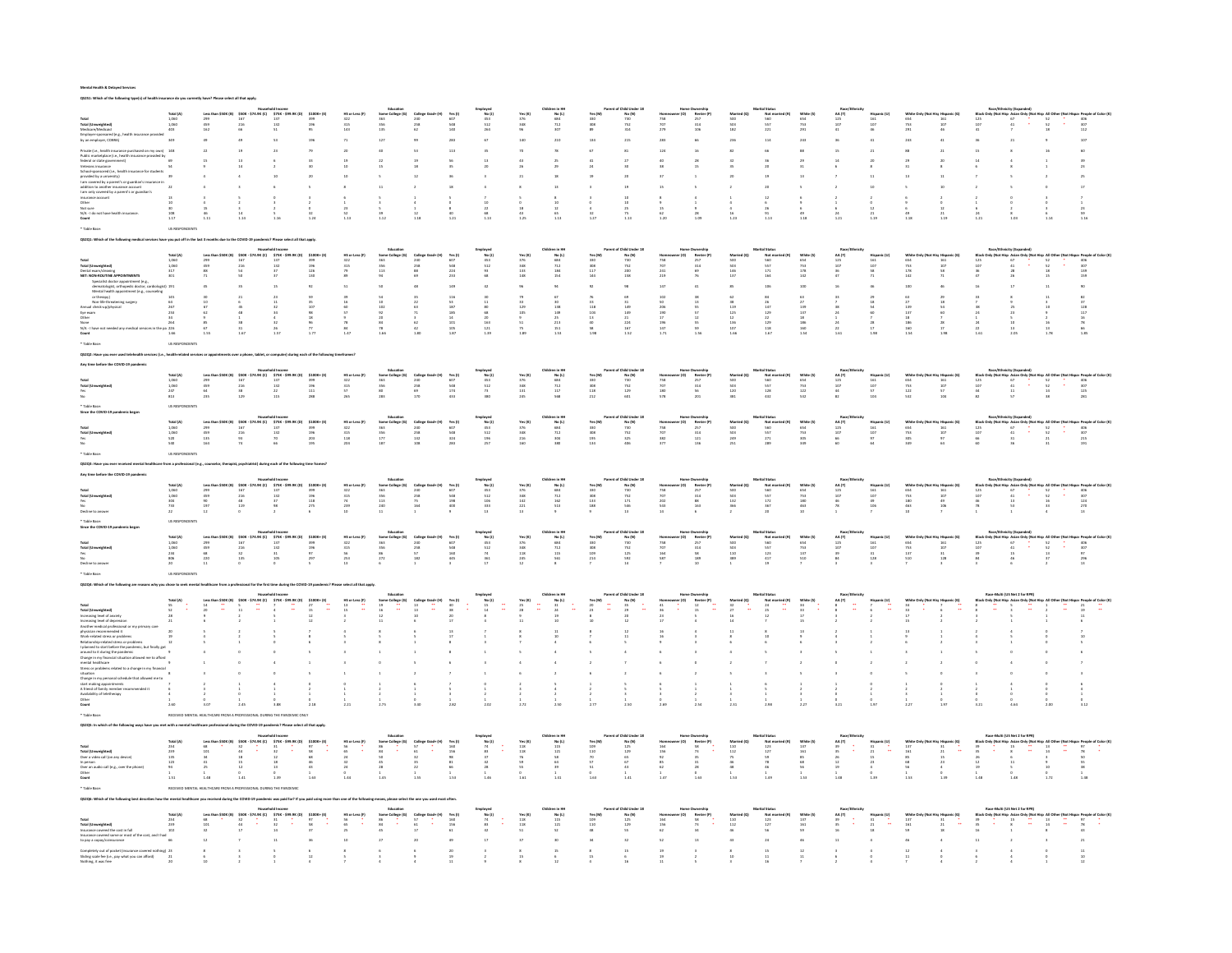| Other                                                                                                                    |                              |                     |                                                   |                         |                 |              |           |       |       |          |         |                |         |                          |        |                |          |                 |     |                |          |                                  |    |                                     |                   |                                          |
|--------------------------------------------------------------------------------------------------------------------------|------------------------------|---------------------|---------------------------------------------------|-------------------------|-----------------|--------------|-----------|-------|-------|----------|---------|----------------|---------|--------------------------|--------|----------------|----------|-----------------|-----|----------------|----------|----------------------------------|----|-------------------------------------|-------------------|------------------------------------------|
| * Table Base:                                                                                                            | <b><i>RECEIVED MENTA</i></b> |                     | HEALTHCARE FROM A PROFESSIONAL DURING THE BANDEMI |                         |                 |              |           |       |       |          |         |                |         |                          |        |                |          |                 |     |                |          |                                  |    |                                     |                   |                                          |
| to continue receiving mental healthcare from a professional after the COVID-19 pandemic has ended?<br>QS2Q7: Do you plan |                              |                     |                                                   |                         |                 |              |           |       |       |          |         |                |         |                          |        |                |          |                 |     |                |          |                                  |    |                                     |                   |                                          |
|                                                                                                                          |                              |                     |                                                   | <b>Household Income</b> |                 |              | Education |       |       | Employed |         | Children in HH |         | Parent of Child Under 18 |        | Home Ownership |          | Marital Status  |     | Race/Ethnicity |          |                                  |    | Race-Multi (US Net 2 for RPR)       |                   |                                          |
|                                                                                                                          | Total (A)                    | Less than \$50K (B) | \$50K - \$74.9K (C)                               | 5758.599                | \$100K+         | HS or Less ( |           |       | Yes 0 | No (J)   | Yes (K) | No (L)         | Yes (M) | No (N)                   |        | <b>Benter!</b> | Miarrias | Not marriad (B) |     |                |          | White Only (Not His Hisnanic (C) |    | Black Only (Not Hisp Asian Only IN- |                   | Il Other (Not Hisnar Deorde of Color (K) |
| Total                                                                                                                    | 234                          |                     |                                                   |                         | 0.91            |              |           |       | 160   |          |         |                |         |                          |        |                | 110      | 123             |     |                |          |                                  |    | $\sim$                              | $-19$<br>$\cdots$ | <b>COLLECTION</b>                        |
|                                                                                                                          |                              |                     |                                                   |                         |                 |              |           |       |       |          | 118     | 115            | 109     | 125                      | 164    |                |          |                 | 137 |                |          |                                  | 39 | 15                                  |                   |                                          |
| <b>Total (Umweighted</b>                                                                                                 | 239                          | 101                 |                                                   |                         |                 |              |           |       | 156   |          | 118     | 121            | 110     | 129                      | 156    |                | 112      | 127             | 161 |                | $\cdots$ | 161                              |    | $\cdots$                            |                   |                                          |
| Yes                                                                                                                      | 186                          |                     |                                                   | 22                      | 83              |              |           | $-40$ |       |          | 95      | $0$            |         | 0.5                      | 131    |                |          | 100             | 106 |                |          | 106                              | 3n | 13                                  |                   | 801                                      |
| No.                                                                                                                      | 34                           |                     |                                                   |                         | 12 <sup>7</sup> |              |           |       |       |          | 19      |                | 16      | 18                       | $25 -$ |                | 17       | 17              | 21  |                |          |                                  |    |                                     |                   | 12                                       |
| Not sure                                                                                                                 | 14                           |                     |                                                   |                         |                 |              |           |       |       |          |         |                |         | 13                       |        |                |          |                 |     |                |          |                                  |    |                                     |                   |                                          |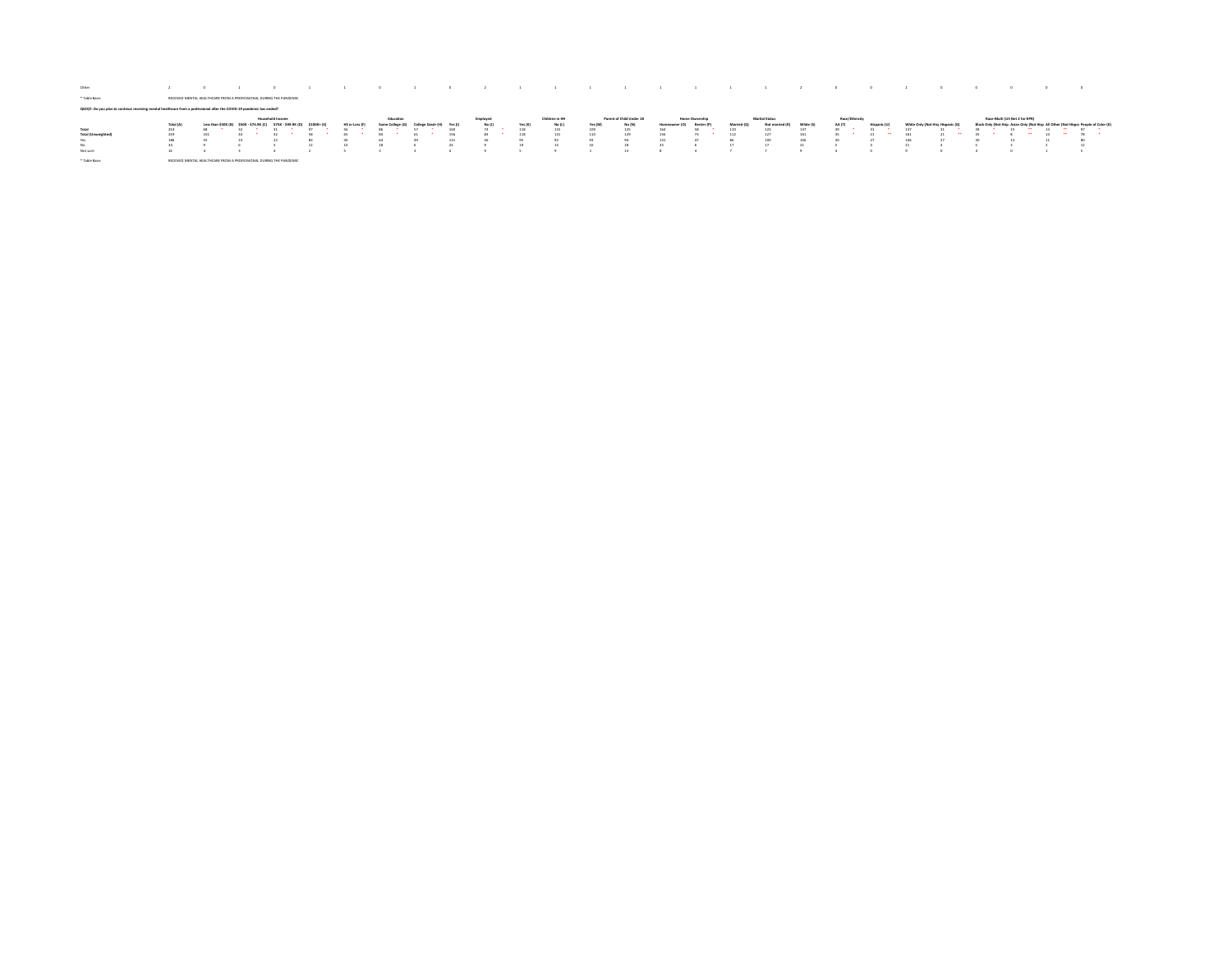QS2S1: Which of the following type(s) of health insurance do you currently have? Please select all that apply.

|                                                          | Total (A)  |            | Gen Z 18-24 (B) |              |           | Millennials 25-40 (C) Gen X 41-56 (D) |           |            | <b>Boomers 57-75 (E)</b> |             | Silent 76-93 (F) |              |
|----------------------------------------------------------|------------|------------|-----------------|--------------|-----------|---------------------------------------|-----------|------------|--------------------------|-------------|------------------|--------------|
| Total                                                    | $N = 1060$ |            | $N = 121$       |              | $N = 305$ |                                       | $N = 252$ |            | $N = 309$                |             | $N = 73$         |              |
| <b>Total (Unweighted)</b>                                | $N = 1060$ |            | $N=97$          | ∗            | $N = 318$ |                                       | $N = 233$ |            | $N = 333$                |             | $N = 79$         | $\ast$       |
| Medicare/Medicaid                                        | 38%        | <b>BCD</b> | 23%             |              | 25%       |                                       | 20%       |            | 60%                      | <b>ABCD</b> | 87%              | <b>ABCDE</b> |
| Employer-sponsored (e.g., health insurance provided      |            |            |                 |              |           |                                       |           |            |                          |             |                  |              |
| by an employer, COBRA)                                   | 33%        | <b>BF</b>  | 9%              |              | 40%       | aBF                                   | 42%       | <b>ABF</b> | 34%                      | <b>BF</b>   | 6%               |              |
| Private (i.e., health insurance purchased on my own) 14% |            |            | 12%             |              | 16%       | E.                                    | 16%       | e          | 9%                       |             | 20%              | E            |
| Public marketplace (i.e., health insurance provided by   |            |            |                 |              |           |                                       |           |            |                          |             |                  |              |
| federal or state government)                             | 6%         | Ef.        | 10%             | EF.          | 9%        | EF.                                   | 8%        | Ef         | 2%                       |             | 0%               |              |
| Veterans insurance                                       | 5%         |            | 1%              |              | 5%        |                                       | 7%        | b          | 4%                       |             | 12%              | aBce         |
| School-sponsored (i.e., health insurance for students    |            |            |                 |              |           |                                       |           |            |                          |             |                  |              |
| provided by a university)                                | 4%         | E.         | 11%             | <b>ADEF</b>  | 7%        | <b>ADEf</b>                           | 1%        |            | 1%                       |             | 0%               |              |
| I am covered by a parent's or guardian's insurance in    |            |            |                 |              |           |                                       |           |            |                          |             |                  |              |
| addition to another insurance account                    | 2%         | E.         | 12%             | <b>ACDEF</b> | 2%        | dE                                    | 0%        |            | 0%                       |             | 0%               |              |
| I am only covered by a parent's or guardian's            |            |            |                 |              |           |                                       |           |            |                          |             |                  |              |
| insurance account                                        | 1%         |            | 9%              | <b>ACDEF</b> | 1%        |                                       | 0%        |            | 0%                       |             | 0%               |              |
| Other                                                    | 1%         |            | 0%              |              | 0%        |                                       | 0%        |            | 1%                       |             | 8%               | <b>ABCDE</b> |
| Not sure                                                 | 3%         |            | 13%             | <b>ACDEF</b> | 3%        |                                       | 1%        |            | 1%                       |             | 0%               |              |
| N/A - I do not have health insurance.                    | 10%        | EF         | 20%             | <b>AdEF</b>  | 15%       | aEF                                   | 11%       | EF.        | 4%                       |             | 0%               |              |
| Count                                                    | 1.17       |            | 1.19            |              | 1.24      |                                       | 1.06      |            | 1.16                     |             | 1.33             |              |

\* Table Base: US RESPONDENTS

QS2Q1: Which of the following medical services have you put off in the last 3 months due to the COVID-19 pandemic? Please select all that apply.

|                                                            | Total (A)  |     | Gen Z 18-24 (B) |     |           | Millennials 25-40 (C) Gen X 41-56 (D) |           |           | <b>Boomers 57-75 (E)</b> |             | Silent 76-93 (F) |              |
|------------------------------------------------------------|------------|-----|-----------------|-----|-----------|---------------------------------------|-----------|-----------|--------------------------|-------------|------------------|--------------|
| Total                                                      | $N = 1060$ |     | $N = 121$       |     | $N = 305$ |                                       | $N = 252$ |           | $N = 309$                |             | $N = 73$         |              |
| <b>Total (Unweighted)</b>                                  | $N = 1060$ |     | $N=97$          | *   | $N = 318$ |                                       | $N = 233$ |           | $N = 333$                |             | $N=79$           | ٠            |
| Dental exam/cleaning                                       | 30%        | EF  | 36%             | EF. | 37%       | aEF                                   | 35%       | EF.       | 21%                      |             | 10%              |              |
| <b>NET: NON-ROUTINE APPOINTMENTS</b>                       | 28%        | EF  | 38%             | EF. | 44%       | <b>ADEF</b>                           | 26%       | EF        | 16%                      |             | 3%               |              |
| Specialist doctor appointment (e.g., dermatologist,        |            |     |                 |     |           |                                       |           |           |                          |             |                  |              |
| orthopedic doctor, cardiologist)                           | 18%        | EF  | 21%             | EF  | 29%       | <b>ADEF</b>                           | 16%       | F.        | 11%                      | F.          | 2%               |              |
| Mental health appointment (e.g., counseling or             |            |     |                 |     |           |                                       |           |           |                          |             |                  |              |
| therapy)                                                   | 14%        | EF  | 23%             | aEF | 22%       | <b>AdEF</b>                           | 13%       | EF        | 6%                       |             | 0%               |              |
| Non-life-threatening surgery                               | 6%         | E.  | 3%              |     | 11%       | <b>AbEF</b>                           | 8%        | E.        | 2%                       |             | 2%               |              |
| Annual check-up/physical                                   | 25%        | EF. | 24%             | F   | 37%       | <b>AbdEF</b>                          | 27%       | EF        | 17%                      |             | 9%               |              |
| Eye exam                                                   | 24%        | bF  | 14%             |     | 31%       | aBeF                                  | 27%       | <b>BF</b> | 23%                      | F.          | 7%               |              |
| Other                                                      | 3%         |     | 3%              |     | 2%        |                                       | 6%        | Ċ.        | 3%                       |             | 2%               |              |
| None                                                       | 25%        | C.  | 19%             |     | 13%       |                                       | 20%       |           | 37%                      | <b>ABCD</b> | 52%              | <b>ABCDe</b> |
| N/A - I have not needed any medical services in the pa 21% |            |     | 18%             |     | 18%       |                                       | 19%       |           | 26%                      | c           | 28%              |              |
| Count                                                      | 1.66       |     | 1.60            |     | 2.00      |                                       | 1.70      |           | 1.45                     |             | 1.13             |              |

\* Table Base: US RESPONDENTS

QS2Q2: Have you ever used telehealth services (i.e., health-related services or appointments over a phone, tablet, or computer) during each of the following timeframes?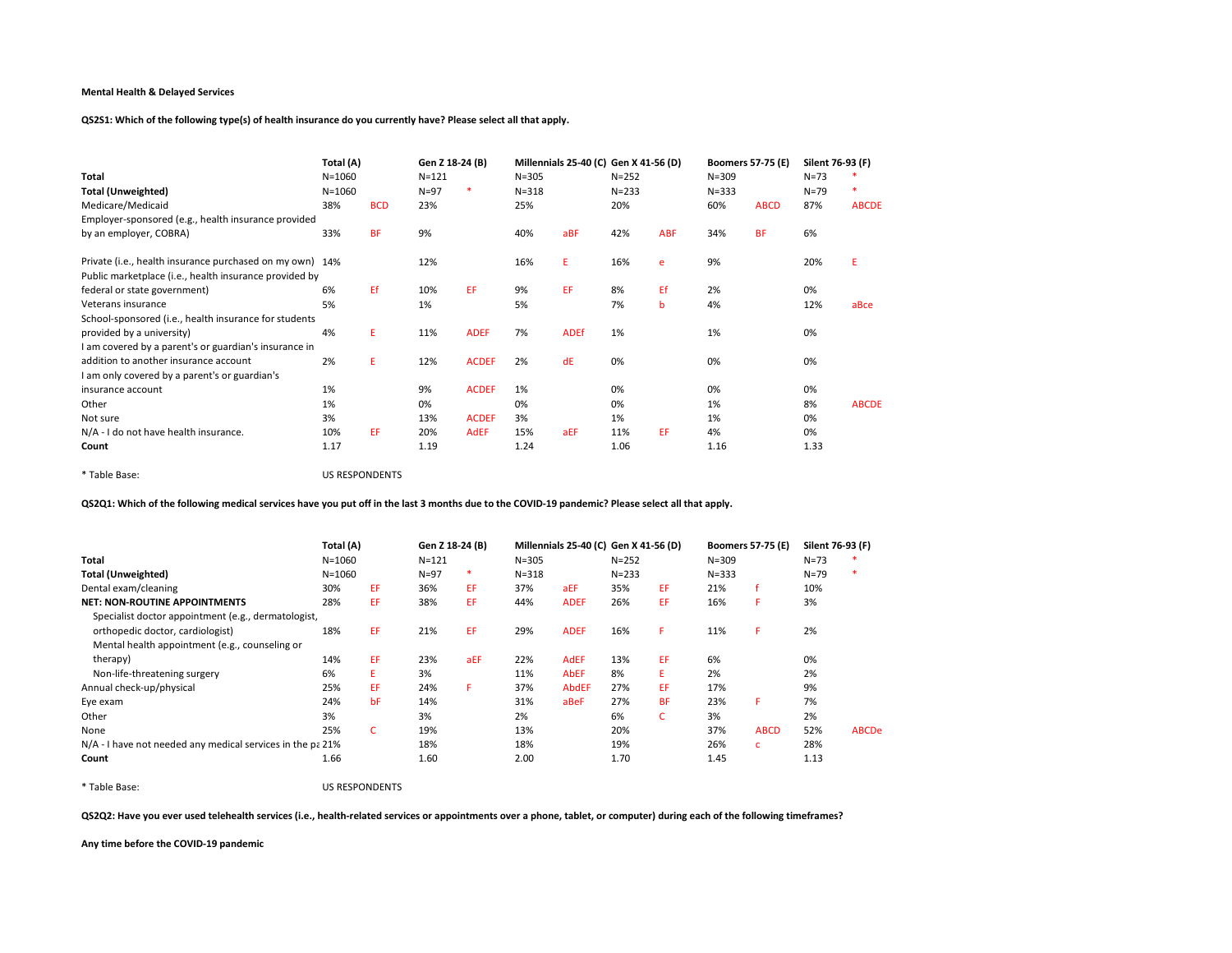| Total<br><b>Total (Unweighted)</b><br>Yes<br>No                                                                                                          | Total (A)<br>$N = 1060$<br>$N = 1060$<br>23%<br>77% | Ε<br>$\mathsf{C}$     | Gen Z 18-24 (B)<br>$N = 121$<br>$N=97$<br>20%<br>80% | $\ast$<br>$\mathsf{C}$ | $N = 305$<br>$N = 318$<br>39%<br>61% | Millennials 25-40 (C) Gen X 41-56 (D)<br><b>ABDEF</b> | $N = 252$<br>$N = 233$<br>20%<br>80% | $\mathsf{C}$ | $N = 309$<br>$N = 333$<br>13%<br>87% | <b>Boomers 57-75 (E)</b><br>AC | Silent 76-93 (F)<br>$N = 73$<br>$N = 79$<br>18%<br>82% | $\ast$<br>$\mathsf{C}$ |
|----------------------------------------------------------------------------------------------------------------------------------------------------------|-----------------------------------------------------|-----------------------|------------------------------------------------------|------------------------|--------------------------------------|-------------------------------------------------------|--------------------------------------|--------------|--------------------------------------|--------------------------------|--------------------------------------------------------|------------------------|
| * Table Base:<br>Since the COVID-19 pandemic began                                                                                                       |                                                     | <b>US RESPONDENTS</b> |                                                      |                        |                                      |                                                       |                                      |              |                                      |                                |                                                        |                        |
|                                                                                                                                                          | Total (A)                                           |                       | Gen Z 18-24 (B)                                      |                        |                                      | Millennials 25-40 (C) Gen X 41-56 (D)                 |                                      |              |                                      | <b>Boomers 57-75 (E)</b>       | Silent 76-93 (F)                                       |                        |
| Total                                                                                                                                                    | $N = 1060$                                          |                       | $N = 121$                                            |                        | $N = 305$                            |                                                       | $N = 252$                            |              | $N = 309$                            |                                | $N=73$                                                 |                        |
| <b>Total (Unweighted)</b>                                                                                                                                | $N = 1060$                                          |                       | $N=97$                                               | $\ast$                 | $N = 318$                            |                                                       | $N = 233$                            |              | $N = 333$                            |                                | $N = 79$                                               | $\ast$                 |
| Yes                                                                                                                                                      | 49%                                                 | Ε                     | 47%                                                  |                        | 61%                                  | <b>ABDEf</b>                                          | 46%                                  |              | 41%                                  |                                | 46%                                                    |                        |
| No                                                                                                                                                       | 51%                                                 | $\mathsf{C}$          | 53%                                                  | C                      | 39%                                  |                                                       | 54%                                  | C            | 59%                                  | AC                             | 54%                                                    | c                      |
| * Table Base:                                                                                                                                            |                                                     | <b>US RESPONDENTS</b> |                                                      |                        |                                      |                                                       |                                      |              |                                      |                                |                                                        |                        |
| QS2Q3: Have you ever received mental healthcare from a professional (e.g., counselor, therapist, psychiatrist) during each of the following time frames? |                                                     |                       |                                                      |                        |                                      |                                                       |                                      |              |                                      |                                |                                                        |                        |
| Any time before the COVID-19 pandemic                                                                                                                    |                                                     |                       |                                                      |                        |                                      |                                                       |                                      |              |                                      |                                |                                                        |                        |
|                                                                                                                                                          | Total (A)                                           |                       | Gen Z 18-24 (B)                                      |                        |                                      | Millennials 25-40 (C) Gen X 41-56 (D)                 |                                      |              |                                      | <b>Boomers 57-75 (E)</b>       | Silent 76-93 (F)                                       |                        |
| Total                                                                                                                                                    | $N = 1060$                                          |                       | $N = 121$                                            |                        | $N = 305$                            |                                                       | $N = 252$                            |              | $N = 309$                            |                                | $N = 73$                                               |                        |
| <b>Total (Unweighted)</b>                                                                                                                                | $N = 1060$                                          |                       | $N=97$                                               | $\ast$                 | $N = 318$                            |                                                       | $N = 233$                            |              | $N = 333$                            |                                | $N = 79$                                               | $\ast$                 |
| Yes                                                                                                                                                      | 29%                                                 | EF                    | 29%                                                  | eF                     | 38%                                  | <b>AEF</b>                                            | 34%                                  | EF           | 18%                                  |                                | 13%                                                    |                        |
| No                                                                                                                                                       | 69%                                                 | C                     | 66%                                                  |                        | 58%                                  |                                                       | 64%                                  |              | 81%                                  | <b>ABCD</b>                    | 87%                                                    | <b>ABCD</b>            |
| Decline to answer                                                                                                                                        | 2%                                                  |                       | 5%                                                   | Ε                      | 3%                                   |                                                       | 1%                                   |              | 1%                                   |                                | 0%                                                     |                        |
| * Table Base:                                                                                                                                            |                                                     | <b>US RESPONDENTS</b> |                                                      |                        |                                      |                                                       |                                      |              |                                      |                                |                                                        |                        |
|                                                                                                                                                          |                                                     |                       |                                                      |                        |                                      |                                                       |                                      |              |                                      |                                |                                                        |                        |
| Since the COVID-19 pandemic began                                                                                                                        |                                                     |                       |                                                      |                        |                                      |                                                       |                                      |              |                                      |                                |                                                        |                        |
|                                                                                                                                                          | Total (A)                                           |                       | Gen Z 18-24 (B)                                      |                        |                                      | Millennials 25-40 (C) Gen X 41-56 (D)                 |                                      |              |                                      | <b>Boomers 57-75 (E)</b>       | Silent 76-93 (F)                                       |                        |
| Total                                                                                                                                                    | $N = 1060$                                          |                       | $N = 121$                                            |                        | $N = 305$                            |                                                       | $N = 252$                            |              | $N = 309$                            |                                | $N=73$                                                 |                        |
| <b>Total (Unweighted)</b>                                                                                                                                | $N = 1060$                                          |                       | $N=97$                                               | $\ast$                 | $N = 318$                            |                                                       | $N = 233$                            |              | $N = 333$                            |                                | $N = 79$                                               | $\ast$                 |
| Yes                                                                                                                                                      | 22%                                                 | EF                    | 22%                                                  | eF                     | 31%                                  | <b>AEF</b>                                            | 28%                                  | EF           | 13%                                  | F.                             | 2%                                                     |                        |
| No                                                                                                                                                       | 76%                                                 | C                     | 73%                                                  |                        | 67%                                  |                                                       | 70%                                  |              | 86%                                  | <b>ABCD</b>                    | 98%                                                    | <b>ABCDE</b>           |
| Decline to answer                                                                                                                                        | 2%                                                  |                       | 4%                                                   | e                      | 2%                                   |                                                       | 3%                                   |              | 1%                                   |                                | 0%                                                     |                        |
| * Table Base:                                                                                                                                            |                                                     | <b>US RESPONDENTS</b> |                                                      |                        |                                      |                                                       |                                      |              |                                      |                                |                                                        |                        |

|                                                         | Total (A) |        | Gen Z 18-24 (B) |      |        | Millennials 25-40 (C) Gen X 41-56 (D) |          |    | <b>Boomers 57-75 (E)</b> |    | Silent 76-93 (F) |    |
|---------------------------------------------------------|-----------|--------|-----------------|------|--------|---------------------------------------|----------|----|--------------------------|----|------------------|----|
| Total                                                   | $N=55$    | ∗      | $N = 8$         | **   | $N=22$ | $* *$                                 | $N=15$   | ** | $N=11$                   | ** | $N=0$            | ** |
| <b>Total (Unweighted)</b>                               | $N = 52$  | $\ast$ | $N = 10$        | $**$ | $N=22$ | $**$                                  | $N = 12$ | ** | $N = 8$                  | ** | $N=0$            | ** |
| Increasing level of anxiety                             | 51%       |        | 34%             |      | 46%    |                                       | 70%      |    | 45%                      |    | 0%               |    |
| Increasing level of depression                          | 39%       |        | 35%             |      | 53%    |                                       | 35%      |    | 17%                      |    | 0%               |    |
| Another medical professional or my primary care         |           |        |                 |      |        |                                       |          |    |                          |    |                  |    |
| physician recommended it                                | 36%       |        | 21%             |      | 32%    |                                       | 44%      |    | 44%                      |    | 0%               |    |
| Work-related stress or problems                         | 34%       |        | 18%             |      | 33%    |                                       | 67%      |    | 0%                       |    | 0%               |    |
| Relationship-related stress or problems                 | 21%       |        | 35%             |      | 38%    |                                       | 4%       |    | 0%                       |    | 0%               |    |
| I planned to start before the pandemic, but finally got |           |        |                 |      |        |                                       |          |    |                          |    |                  |    |
| around to it during the pandemic                        | 16%       |        | 37%             |      | 27%    |                                       | 0%       |    | 0%                       |    | 0%               |    |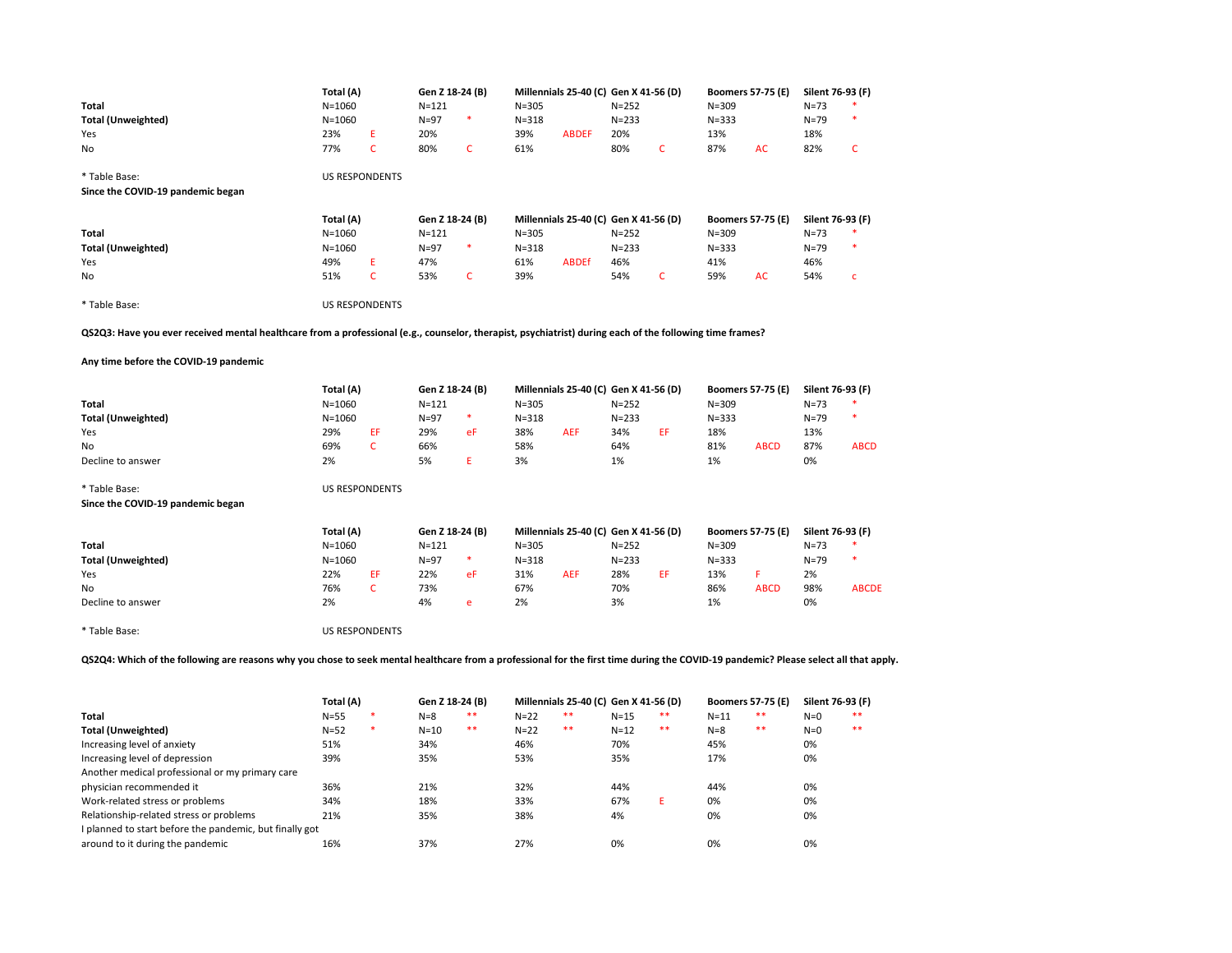| Change in my financial situation allowed me to afford  |      |      |      |      |      |      |
|--------------------------------------------------------|------|------|------|------|------|------|
| mental healthcare                                      | 15%  | 31%  | 9%   | 28%  | 0%   | 0%   |
| Stress or problems related to a change in my financial |      |      |      |      |      |      |
| situation                                              | 14%  | 18%  | 28%  | 4%   | 0%   | 0%   |
| Change in my personal schedule that allowed me to      |      |      |      |      |      |      |
| start making appointments                              | 12%  | 6%   | 9%   | 28%  | 0%   | 0%   |
| A friend of family member recommended it               | 12%  | 12%  | 11%  | 22%  | 0%   | 0%   |
| Availability of teletherapy                            | 8%   | 12%  | 7%   | 4%   | 10%  | 0%   |
| Other                                                  | 3%   | 8%   | 0%   | 6%   | 0%   | 0%   |
| Count                                                  | 2.60 | 2.66 | 2.92 | 3.11 | 1.16 | 0.00 |

QS2Q5: In which of the following ways have you met with a mental healthcare professional during the COVID-19 pandemic? Please select all that apply.

|                                           | Total (A) | Gen Z 18-24 (B) |    | Millennials 25-40 (C) Gen X 41-56 (D) |   |          |   | <b>Boomers 57-75 (E)</b> |   | Silent 76-93 (F) |    |
|-------------------------------------------|-----------|-----------------|----|---------------------------------------|---|----------|---|--------------------------|---|------------------|----|
| Total                                     | $N = 234$ | $N=27$          | ** | $N = 95$                              |   | $N = 70$ |   | $N = 41$                 | * | $N=2$            | ** |
| <b>Total (Unweighted)</b>                 | $N = 239$ | $N=26$          | ** | $N = 106$                             |   | $N = 66$ | × | $N = 37$                 | * | $N=4$            | ** |
| Over a video call (on any device)         | 58%       | 57%             |    | 67%                                   | d | 49%      |   | 53%                      |   | 40%              |    |
| In person                                 | 53%       | 45%             |    | 49%                                   |   | 63%      |   | 49%                      |   | 80%              |    |
| Over an audio call (e.g., over the phone) | 40%       | 58%             | df | 46%                                   | d | 29%      |   | 34%                      |   | 0%               |    |
| Other                                     | 1%        | 0%              |    | 0%                                    |   | 0%       |   | 3%                       |   | 0%               |    |
| Count                                     | 1.51      | 1.60            |    | 1.62                                  |   | 1.41     |   | 1.39                     |   | 1.20             |    |

\* Table Base: RECEIVED MENTAL HEALTHCARE FROM A PROFESSIONAL DURING THE PANDEMIC

QS2Q6: Which of the following best describes how the mental healthcare you received during the COVID-19 pandemic was paid for? If you paid using more than one of the following means, please select the one you used most oft

|                                                          | Total (A) | Gen Z 18-24 (B) |      | Millennials 25-40 (C) Gen X 41-56 (D) |        |          |   | <b>Boomers 57-75 (E)</b> |    | Silent 76-93 (F) |       |
|----------------------------------------------------------|-----------|-----------------|------|---------------------------------------|--------|----------|---|--------------------------|----|------------------|-------|
| Total                                                    | $N = 234$ | $N = 27$        | $**$ | $N=95$                                | $\ast$ | $N = 70$ |   | $N = 41$                 | *  | $N=2$            | $**$  |
| <b>Total (Unweighted)</b>                                | $N = 239$ | $N=26$          | **   | $N = 106$                             |        | $N = 66$ | ∗ | $N=37$                   | *  | $N=4$            | $***$ |
| Insurance covered the cost in full                       | 44%       | 36%             |      | 35%                                   |        | 50%      |   | 59%                      | C. | 20%              |       |
| Insurance covered some or most of the cost, and I        |           |                 |      |                                       |        |          |   |                          |    |                  |       |
| had to pay a copay/coinsurance                           | 28%       | 28%             |      | 35%                                   |        | 19%      |   | 29%                      |    | 49%              |       |
| Completely out of pocket (insurance covered nothing) 10% |           | 11%             |      | 12%                                   |        | 11%      |   | 3%                       |    | 0%               |       |
| Sliding scale fee (i.e., pay what you can afford)        | 9%        | 11%             | e    | 11%                                   | e      | 10%      |   | 0%                       |    | 0%               |       |
| Nothing, it was free                                     | 8%        | 12%             |      | 7%                                    |        | 10%      |   | 6%                       |    | 31%              |       |
| Other                                                    | 1%        | 2%              |      | 0%                                    |        | 0%       |   | 3%                       |    | 0%               |       |

\* Table Base: RECEIVED MENTAL HEALTHCARE FROM A PROFESSIONAL DURING THE PANDEMIC

QS2Q7: Do you plan to continue receiving mental healthcare from a professional after the COVID-19 pandemic has ended?

|                           | Total (A) | Gen Z 18-24 (B) |       | Millennials 25-40 (C) Gen X 41-56 (D) |  |          |  | <b>Boomers 57-75 (E)</b> | Silent 76-93 (F) |    |
|---------------------------|-----------|-----------------|-------|---------------------------------------|--|----------|--|--------------------------|------------------|----|
| Total                     | $N = 234$ | $N=27$          | $***$ | $N = 95$                              |  | $N = 70$ |  | $N = 41$                 | $N=2$            | ** |
| <b>Total (Unweighted)</b> | $N = 239$ | $N=26$          | $***$ | $N = 106$                             |  | $N = 66$ |  | $N = 37$                 | $N=4$            | ** |
| Yes                       | 80%       | 75%             |       | 82%                                   |  | 82%      |  | 73%                      | 100%             |    |
| No                        | 14%       | 23%             |       | 15%                                   |  | 11%      |  | 15%                      | 0%               |    |
| Not sure                  | 6%        | 2%              |       | 3%                                    |  | 7%       |  | 12%                      | 0%               |    |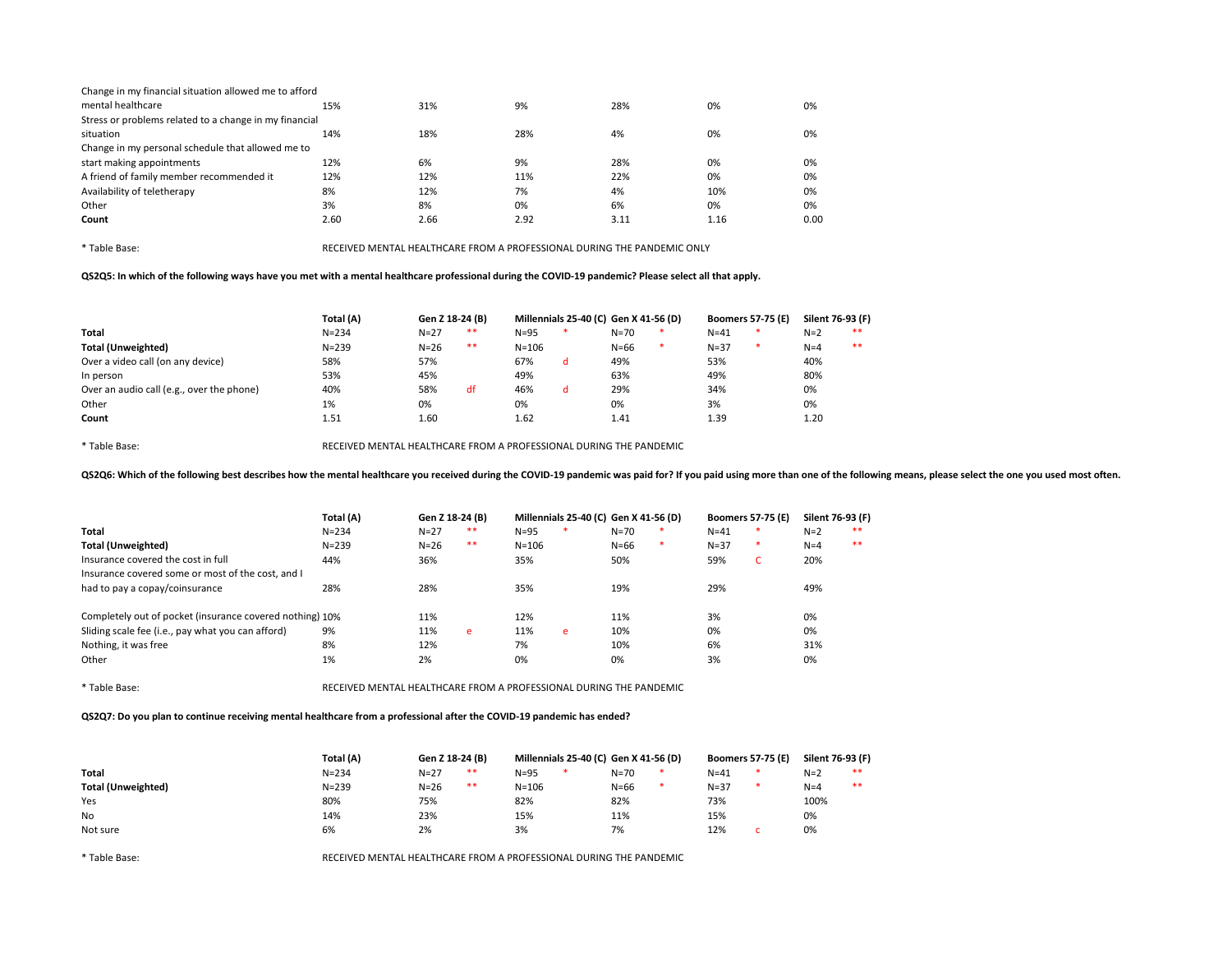QS2S1: Which of the following type(s) of health insurance do you currently have? Please select all that apply.

|                                                          | Total (A) | Gen Z 18-24 (B) |  | Millennials 25-40 (C) Gen X 41-56 (D) |      | <b>Boomers 57-75 (E)</b> | Silent 76-93 (F) |  |
|----------------------------------------------------------|-----------|-----------------|--|---------------------------------------|------|--------------------------|------------------|--|
| Total                                                    | 1,060     | 121             |  | 305                                   | 252  | 309                      | 73               |  |
| <b>Total (Unweighted)</b>                                | 1,060     | 97              |  | 318                                   | 233  | 333                      | 79               |  |
| Medicare/Medicaid                                        | 403       | 28              |  | 76                                    | 51   | 185                      | 64               |  |
| Employer-sponsored (e.g., health insurance provided      |           |                 |  |                                       |      |                          |                  |  |
| by an employer, COBRA)                                   | 349       | 11              |  | 123                                   | 107  | 104                      | 5                |  |
| Private (i.e., health insurance purchased on my own) 148 |           | 14              |  | 49                                    | 41   | 29                       | 14               |  |
| Public marketplace (i.e., health insurance provided by   |           |                 |  |                                       |      |                          |                  |  |
| federal or state government)                             | 69        | 12              |  | 28                                    | 20   |                          | 0                |  |
| Veterans insurance                                       | 54        | 1               |  | 14                                    | 17   | 14                       | 9                |  |
| School-sponsored (i.e., health insurance for students    |           |                 |  |                                       |      |                          |                  |  |
| provided by a university)                                | 39        | 13              |  | 22                                    | 2    | 2                        | 0                |  |
| I am covered by a parent's or guardian's insurance in    |           |                 |  |                                       |      |                          |                  |  |
| addition to another insurance account                    | 22        | 15              |  | $\overline{7}$                        | 0    | $\Omega$                 | 0                |  |
| I am only covered by a parent's or guardian's            |           |                 |  |                                       |      |                          |                  |  |
| insurance account                                        | 13        | 10              |  |                                       | 0    | ŋ                        | 0                |  |
| Other                                                    | 10        | 0               |  |                                       | 0    |                          | 6                |  |
| Not sure                                                 | 30        | 16              |  |                                       |      |                          | 0                |  |
| N/A - I do not have health insurance.                    | 108       | 24              |  | 46                                    | 27   | 11                       | 0                |  |
| Count                                                    | 1.17      | 1.19            |  | 1.24                                  | 1.06 | 1.16                     | 1.33             |  |

\* Table Base: US RESPONDENTS

QS2Q1: Which of the following medical services have you put off in the last 3 months due to the COVID-19 pandemic? Please select all that apply.

|                                                            | Total (A) | Gen Z 18-24 (B) | Millennials 25-40 (C) Gen X 41-56 (D) |      | <b>Boomers 57-75 (E)</b> | Silent 76-93 (F) |
|------------------------------------------------------------|-----------|-----------------|---------------------------------------|------|--------------------------|------------------|
| Total                                                      | 1,060     | 121             | 305                                   | 252  | 309                      | 73               |
| <b>Total (Unweighted)</b>                                  | 1,060     | 97<br>∗         | 318                                   | 233  | 333                      | 79               |
| Dental exam/cleaning                                       | 317       | 43              | 114                                   | 88   | 65                       | 8                |
| <b>NET: NON-ROUTINE APPOINTMENTS</b>                       | 301       | 46              | 135                                   | 67   | 51                       |                  |
| Specialist doctor appointment (e.g., dermatologist,        |           |                 |                                       |      |                          |                  |
| orthopedic doctor, cardiologist)                           | 191       | 26              | 90                                    | 40   | 34                       |                  |
| Mental health appointment (e.g., counseling or             |           |                 |                                       |      |                          |                  |
| therapy)                                                   | 145       | 28              | 67                                    | 33   | 17                       |                  |
| Non-life-threatening surgery                               | 64        | 4               | 33                                    | 20   | 6                        |                  |
| Annual check-up/physical                                   | 267       | 28              | 111                                   | 68   | 52                       | h                |
| Eye exam                                                   | 253       | 16              | 93                                    | 68   | 71                       |                  |
| Other                                                      | 34        | 4               |                                       | 14   | 9                        |                  |
| None                                                       | 264       | 23              | 40                                    | 49   | 114                      | 38               |
| N/A - I have not needed any medical services in the pa 226 |           | 22              | 56                                    | 47   | 79                       | 20               |
| Count                                                      | 1.66      | 1.60            | 2.00                                  | 1.70 | 1.45                     | 1.13             |

\* Table Base: US RESPONDENTS

QS2Q2: Have you ever used telehealth services (i.e., health-related services or appointments over a phone, tablet, or computer) during each of the following timeframes?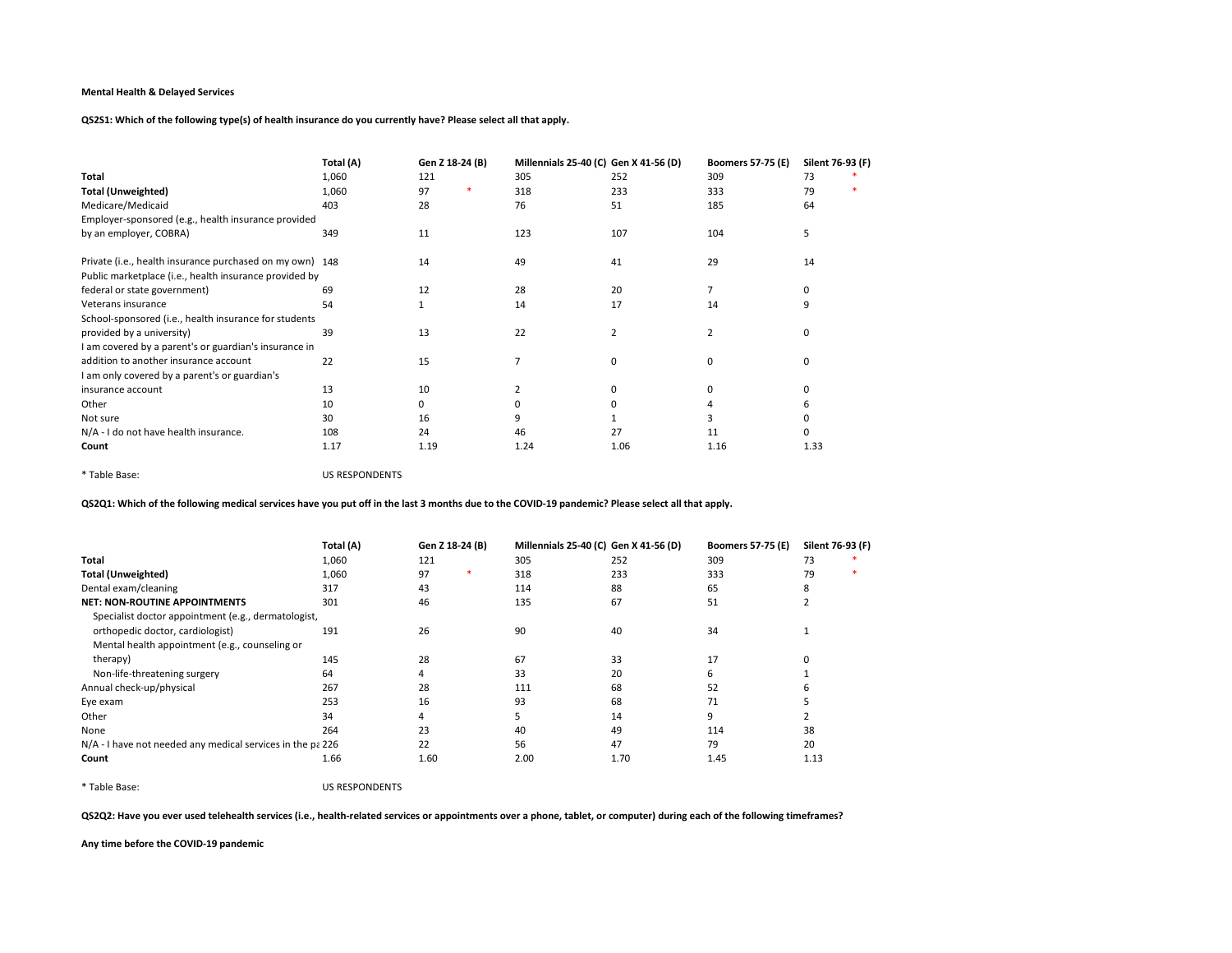|                                                                                                                                                                                      | Total (A)             | Gen Z 18-24 (B) |        | Millennials 25-40 (C) Gen X 41-56 (D) |                | <b>Boomers 57-75 (E)</b> | Silent 76-93 (F) |    |
|--------------------------------------------------------------------------------------------------------------------------------------------------------------------------------------|-----------------------|-----------------|--------|---------------------------------------|----------------|--------------------------|------------------|----|
|                                                                                                                                                                                      | 1,060                 |                 |        | 305                                   | 252            | 309                      | 73               |    |
| Total                                                                                                                                                                                |                       | 121             | $\ast$ |                                       |                |                          | 79               |    |
| <b>Total (Unweighted)</b>                                                                                                                                                            | 1,060                 | 97              |        | 318                                   | 233            | 333                      |                  |    |
| Yes                                                                                                                                                                                  | 247                   | 24              |        | 120                                   | 49             | 41                       | 13               |    |
| No                                                                                                                                                                                   | 813                   | 97              |        | 185                                   | 203            | 268                      | 60               |    |
| * Table Base:                                                                                                                                                                        | <b>US RESPONDENTS</b> |                 |        |                                       |                |                          |                  |    |
| Since the COVID-19 pandemic began                                                                                                                                                    |                       |                 |        |                                       |                |                          |                  |    |
|                                                                                                                                                                                      | Total (A)             | Gen Z 18-24 (B) |        | Millennials 25-40 (C) Gen X 41-56 (D) |                | <b>Boomers 57-75 (E)</b> | Silent 76-93 (F) |    |
| Total                                                                                                                                                                                | 1,060                 | 121             |        | 305                                   | 252            | 309                      | 73               |    |
| <b>Total (Unweighted)</b>                                                                                                                                                            | 1,060                 | 97              | $\ast$ | 318                                   | 233            | 333                      | 79               | ٠  |
|                                                                                                                                                                                      | 520                   | 57              |        | 187                                   | 117            | 126                      | 33               |    |
| Yes                                                                                                                                                                                  |                       |                 |        |                                       |                |                          |                  |    |
| No                                                                                                                                                                                   | 540                   | 64              |        | 118                                   | 135            | 183                      | 39               |    |
| * Table Base:                                                                                                                                                                        | <b>US RESPONDENTS</b> |                 |        |                                       |                |                          |                  |    |
| QS2Q3: Have you ever received mental healthcare from a professional (e.g., counselor, therapist, psychiatrist) during each of the following time frames?                             |                       |                 |        |                                       |                |                          |                  |    |
| Any time before the COVID-19 pandemic                                                                                                                                                |                       |                 |        |                                       |                |                          |                  |    |
|                                                                                                                                                                                      | Total (A)             | Gen Z 18-24 (B) |        | Millennials 25-40 (C) Gen X 41-56 (D) |                | <b>Boomers 57-75 (E)</b> | Silent 76-93 (F) |    |
| Total                                                                                                                                                                                | 1,060                 | 121             |        | 305                                   | 252            | 309                      | 73               |    |
| <b>Total (Unweighted)</b>                                                                                                                                                            | 1,060                 | 97              | $\ast$ | 318                                   | 233            | 333                      | 79               |    |
| Yes                                                                                                                                                                                  | 304                   | 35              |        | 117                                   | 86             | 56                       | 10               |    |
| No                                                                                                                                                                                   | 733                   | 79              |        | 178                                   | 163            | 250                      | 63               |    |
| Decline to answer                                                                                                                                                                    | 22                    | 6               |        | 10                                    | 4              | 3                        | 0                |    |
| * Table Base:                                                                                                                                                                        | <b>US RESPONDENTS</b> |                 |        |                                       |                |                          |                  |    |
| Since the COVID-19 pandemic began                                                                                                                                                    |                       |                 |        |                                       |                |                          |                  |    |
|                                                                                                                                                                                      | Total (A)             | Gen Z 18-24 (B) |        | Millennials 25-40 (C) Gen X 41-56 (D) |                | <b>Boomers 57-75 (E)</b> | Silent 76-93 (F) |    |
| Total                                                                                                                                                                                | 1,060                 | 121             |        | 305                                   | 252            | 309                      | 73               |    |
| <b>Total (Unweighted)</b>                                                                                                                                                            | 1,060                 | 97              | $\ast$ | 318                                   | 233            | 333                      | 79               |    |
| Yes                                                                                                                                                                                  | 234                   | 27              |        | 95                                    | 70             | 41                       | $\overline{2}$   |    |
| No.                                                                                                                                                                                  | 806                   | 89              |        | 205                                   | 176            | 265                      | 71               |    |
| Decline to answer                                                                                                                                                                    | 20                    | 5               |        | 5                                     | $\overline{7}$ | 3                        | 0                |    |
|                                                                                                                                                                                      |                       |                 |        |                                       |                |                          |                  |    |
| * Table Base:                                                                                                                                                                        | <b>US RESPONDENTS</b> |                 |        |                                       |                |                          |                  |    |
| QS2Q4: Which of the following are reasons why you chose to seek mental healthcare from a professional for the first time during the COVID-19 pandemic? Please select all that apply. |                       |                 |        |                                       |                |                          |                  |    |
|                                                                                                                                                                                      | Total (A)             | Gen Z 18-24 (B) |        | Millennials 25-40 (C) Gen X 41-56 (D) |                | <b>Boomers 57-75 (E)</b> | Silent 76-93 (F) |    |
| Total                                                                                                                                                                                | 55                    | 8               | $***$  | $***$<br>22                           | $***$<br>15    | $***$<br>11              | 0                | ** |

| Total                                                   |    |    | $**$ |    | ** | $**$ |       | $***$ |
|---------------------------------------------------------|----|----|------|----|----|------|-------|-------|
| Total (Unweighted)                                      |    | 10 | $**$ |    | ** | **   | $***$ | $***$ |
| Increasing level of anxiety                             | 28 |    |      | 10 |    |      |       |       |
| Increasing level of depression                          |    |    |      |    |    |      |       |       |
| Another medical professional or my primary care         |    |    |      |    |    |      |       |       |
| physician recommended it                                | 20 |    |      |    |    |      |       |       |
| Work-related stress or problems                         | 19 |    |      |    |    |      |       |       |
| Relationship-related stress or problems                 |    |    |      |    |    |      |       |       |
| I planned to start before the pandemic, but finally got |    |    |      |    |    |      |       |       |
| around to it during the pandemic                        |    |    |      |    |    |      |       |       |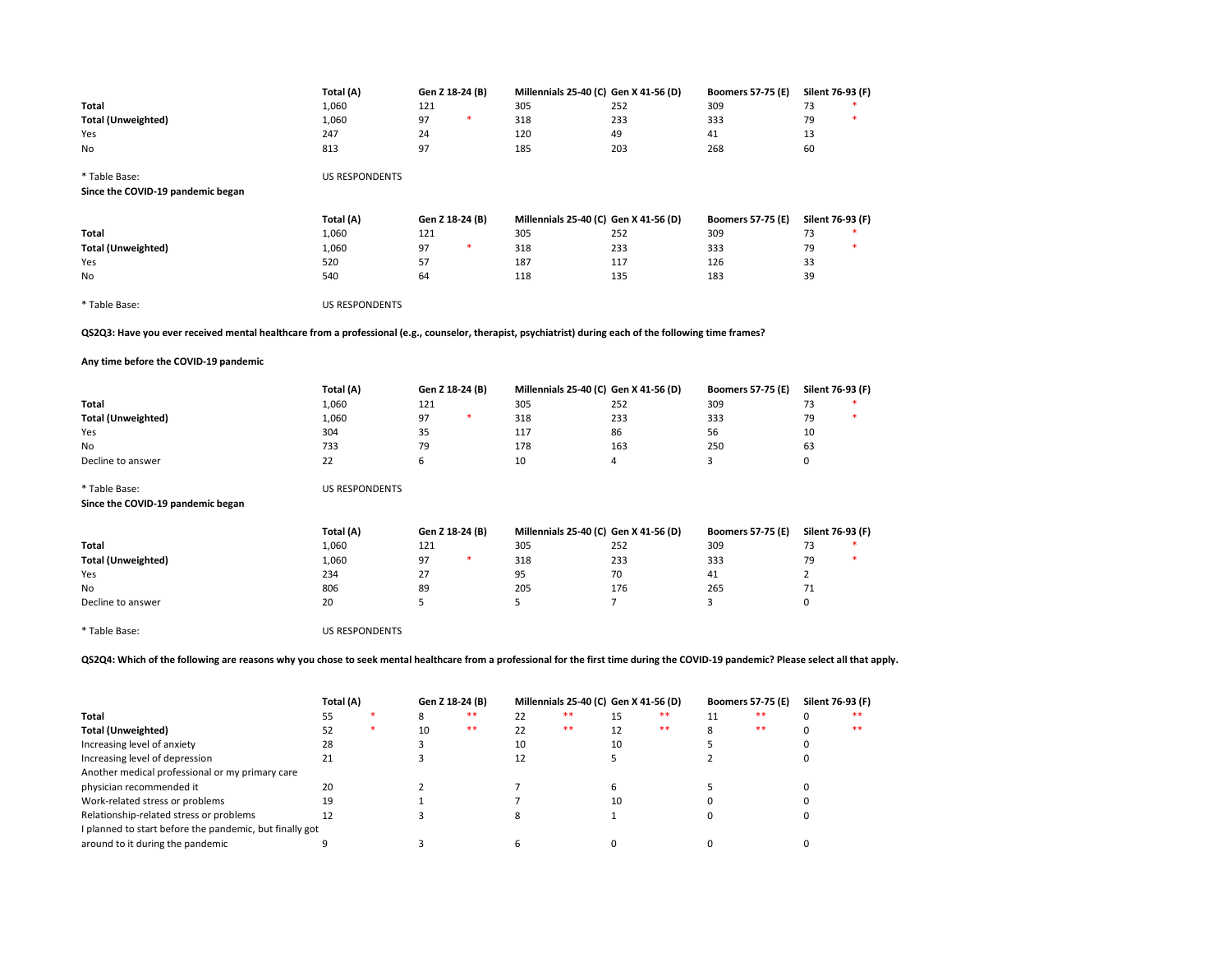| Change in my financial situation allowed me to afford  |      |      |      |      |      |      |
|--------------------------------------------------------|------|------|------|------|------|------|
| mental healthcare                                      |      |      |      |      |      |      |
| Stress or problems related to a change in my financial |      |      |      |      |      |      |
| situation                                              |      |      |      |      |      |      |
| Change in my personal schedule that allowed me to      |      |      |      |      |      |      |
| start making appointments                              |      |      |      |      |      |      |
| A friend of family member recommended it               |      |      |      |      |      |      |
| Availability of teletherapy                            |      |      |      |      |      |      |
| Other                                                  |      |      |      |      |      |      |
| Count                                                  | 2.60 | 2.66 | 2.92 | 3.11 | 1.16 | 0.00 |

QS2Q5: In which of the following ways have you met with a mental healthcare professional during the COVID-19 pandemic? Please select all that apply.

|                                           | Total (A)<br>Gen Z 18-24 (B) |      |      | Millennials 25-40 (C) Gen X 41-56 (D) |  |      |  | <b>Boomers 57-75 (E)</b> | Silent 76-93 (F) |      |       |
|-------------------------------------------|------------------------------|------|------|---------------------------------------|--|------|--|--------------------------|------------------|------|-------|
| Total                                     | 234                          | 27   | **   | 95                                    |  | 70   |  | 41                       |                  |      | **    |
| <b>Total (Unweighted)</b>                 | 239                          | 26   | $**$ | 106                                   |  | 66   |  | 37                       |                  | 4    | $***$ |
| Over a video call (on any device)         | 135                          | 15   |      | 63                                    |  | 34   |  | 22                       |                  |      |       |
| In person                                 | 123                          | 12   |      | 46                                    |  | 44   |  | 20                       |                  |      |       |
| Over an audio call (e.g., over the phone) | 94                           | 16   |      | 44                                    |  | 21   |  | 14                       |                  | U    |       |
| Other                                     |                              | 0    |      |                                       |  | O    |  |                          |                  | 0    |       |
| Count                                     | 1.51                         | 1.60 |      | 1.62                                  |  | 1.41 |  | 1.39                     |                  | 1.20 |       |

\* Table Base: RECEIVED MENTAL HEALTHCARE FROM A PROFESSIONAL DURING THE PANDEMIC

QS2Q6: Which of the following best describes how the mental healthcare you received during the COVID-19 pandemic was paid for? If you paid using more than one of the following means, please select the one you used most oft

|                                                         | Total (A) | Gen Z 18-24 (B) |       | Millennials 25-40 (C) Gen X 41-56 (D) |  |    |        | <b>Boomers 57-75 (E)</b> | Silent 76-93 (F) |   |       |
|---------------------------------------------------------|-----------|-----------------|-------|---------------------------------------|--|----|--------|--------------------------|------------------|---|-------|
| Total                                                   | 234       | 27              | $***$ | 95                                    |  | 70 |        | 41                       |                  |   | $**$  |
| <b>Total (Unweighted)</b>                               | 239       | 26              | $**$  | 106                                   |  | 66 | $\ast$ | 37                       |                  | 4 | $***$ |
| Insurance covered the cost in full                      | 102       | 10              |       | 33                                    |  | 35 |        | 24                       |                  |   |       |
| Insurance covered some or most of the cost, and I       |           |                 |       |                                       |  |    |        |                          |                  |   |       |
| had to pay a copay/coinsurance                          | 66        |                 |       | 33                                    |  | 13 |        | 12                       |                  |   |       |
| Completely out of pocket (insurance covered nothing) 23 |           |                 |       |                                       |  |    |        |                          |                  |   |       |
| Sliding scale fee (i.e., pay what you can afford)       | 21        |                 |       | 11                                    |  |    |        |                          |                  |   |       |
| Nothing, it was free                                    | 20        |                 |       |                                       |  |    |        |                          |                  |   |       |
| Other                                                   |           |                 |       |                                       |  |    |        |                          |                  |   |       |

\* Table Base: RECEIVED MENTAL HEALTHCARE FROM A PROFESSIONAL DURING THE PANDEMIC

QS2Q7: Do you plan to continue receiving mental healthcare from a professional after the COVID-19 pandemic has ended?

|                           | Total (A) | Gen Z 18-24 (B) |    |     | Millennials 25-40 (C) Gen X 41-56 (D) |    | <b>Boomers 57-75 (E)</b> | Silent 76-93 (F) |    |
|---------------------------|-----------|-----------------|----|-----|---------------------------------------|----|--------------------------|------------------|----|
| Total                     | 234       | つつ              | ** | 95  |                                       | 70 | 41                       |                  | ** |
| <b>Total (Unweighted)</b> | 239       | 26              | ** | 106 |                                       | 66 | 27                       |                  | ** |
| Yes                       | 186       | 20              |    | 78  |                                       | 57 | 30                       |                  |    |
| <b>No</b>                 | 34        |                 |    | 14  |                                       |    |                          |                  |    |
| Not sure                  | 14        |                 |    |     |                                       |    |                          |                  |    |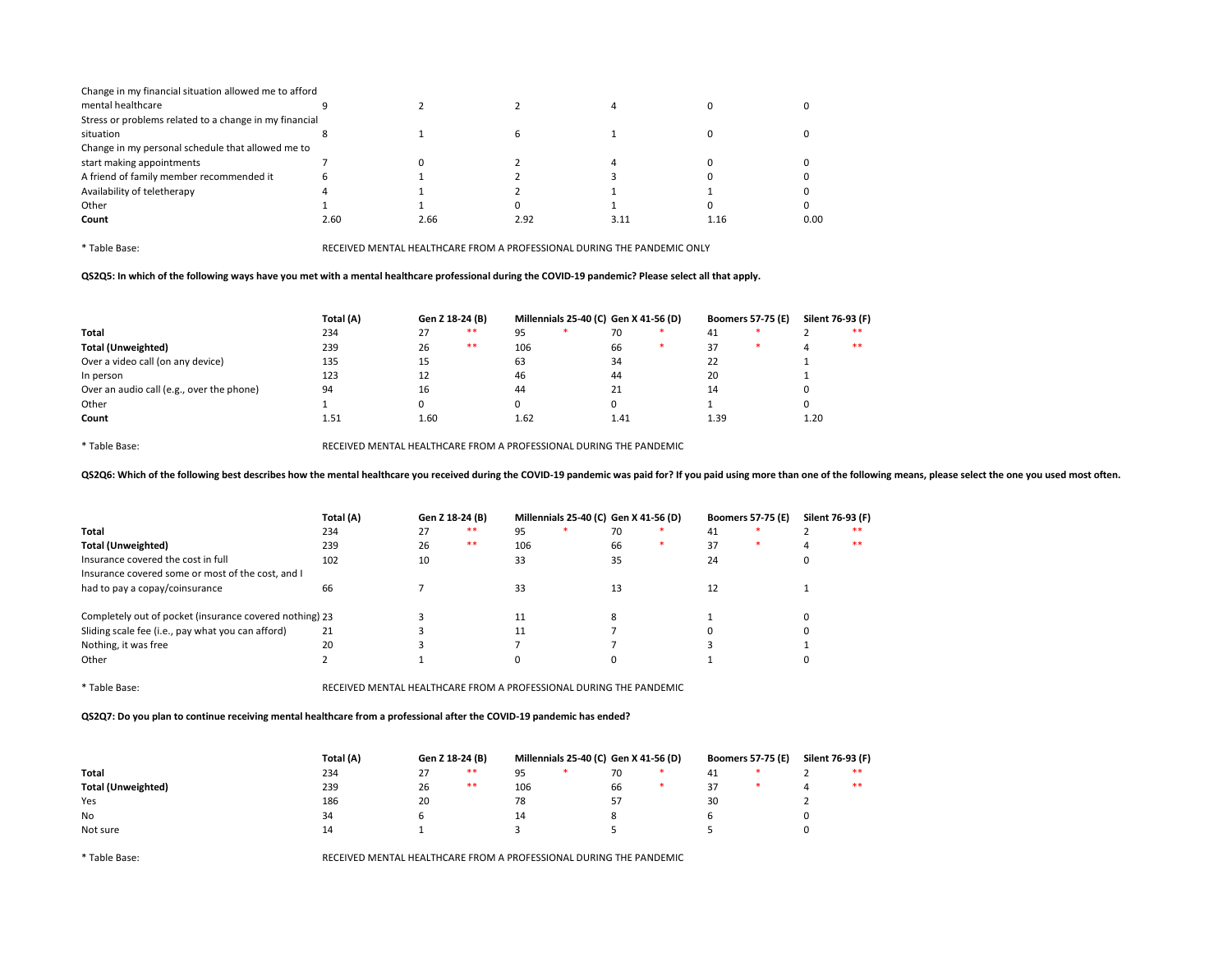QS2S1: Which of the following type(s) of health insurance do you currently have? Please select all that apply.

|                                                          | Total (A)  |           | Employer-sponsored Private (C) |           |              |          |              |           |             |           | Public marketplace (I Private or Public Mai Medicare/Medicaid   Multiple (G) |           |             |
|----------------------------------------------------------|------------|-----------|--------------------------------|-----------|--------------|----------|--------------|-----------|-------------|-----------|------------------------------------------------------------------------------|-----------|-------------|
| Total                                                    | $N = 1060$ | $N = 349$ |                                | $N = 148$ |              | $N = 69$ |              | $N = 203$ |             | $N = 403$ |                                                                              | $N = 130$ |             |
| <b>Total (Unweighted)</b>                                | $N = 1060$ | $N = 304$ |                                | $N = 125$ |              | $N = 71$ | ∗            | $N = 184$ |             | $N = 485$ |                                                                              | $N = 128$ |             |
| Medicare/Medicaid                                        | 38%        | 12%       |                                | 25%       | B            | 20%      |              | 21%       | в           | 100%      | <b>BCDEG</b>                                                                 | 67%       | <b>BCDE</b> |
| Employer-sponsored (e.g., health insurance provided      |            |           |                                |           |              |          |              |           |             |           |                                                                              |           |             |
| by an employer, COBRA)                                   | 33%        | 100%      | <b>CDEFG</b>                   | 14%       |              | 25%      |              | 15%       |             | 11%       |                                                                              | 53%       | <b>CDEF</b> |
| Private (i.e., health insurance purchased on my own) 14% |            | 6%        |                                | 100%      | <b>BDEFG</b> | 19%      | <b>Bf</b>    | 73%       | <b>BDFG</b> | 9%        |                                                                              | 42%       | <b>BDF</b>  |
| Public marketplace (i.e., health insurance provided by   |            |           |                                |           |              |          |              |           |             |           |                                                                              |           |             |
| federal or state government)                             | 6%         | 5%        |                                | 9%        | F            | 100%     | <b>BCEFG</b> | 34%       | <b>BCF</b>  | 3%        |                                                                              | 25%       | <b>BCF</b>  |
| Veterans insurance                                       | 5%         | 4%        |                                | 9%        |              | 12%      | bF           | 7%        |             | 4%        |                                                                              | 23%       | <b>BCEF</b> |
| School-sponsored (i.e., health insurance for students    |            |           |                                |           |              |          |              |           |             |           |                                                                              |           |             |
| provided by a university)                                | 4%         | 4%        |                                | 8%        |              | 16%      | <b>BF</b>    | 8%        |             | 3%        |                                                                              | 20%       | <b>BCEF</b> |
| I am covered by a parent's or guardian's insurance in    |            |           |                                |           |              |          |              |           |             |           |                                                                              |           |             |
| addition to another insurance account                    | 2%         | 1%        |                                | 1%        |              | 2%       |              | 1%        |             | 0%        |                                                                              | 6%        | <b>BCEF</b> |
| I am only covered by a parent's or guardian's            |            |           |                                |           |              |          |              |           |             |           |                                                                              |           |             |
| insurance account                                        | 1%         | 0%        |                                | 0%        |              | 0%       |              | 0%        |             | 0%        |                                                                              | 0%        |             |
| Other                                                    | 1%         | 0%        |                                | 0%        |              | 0%       |              | 0%        |             | 2%        | b                                                                            | 0%        |             |
| Not sure                                                 | 3%         | 0%        |                                | 0%        |              | 0%       |              | 0%        |             | 0%        |                                                                              | 0%        |             |
| N/A - I do not have health insurance.                    | 10%        | 0%        |                                | 0%        |              | 0%       |              | 0%        |             | 0%        |                                                                              | 0%        |             |
| Count                                                    | 1.17       | 1.32      |                                | 1.65      |              | 1.94     |              | 1.58      |             | 1.33      |                                                                              | 2.37      |             |

\* Table Base: US RESPONDENTS

QS2Q1: Which of the following medical services have you put off in the last 3 months due to the COVID-19 pandemic? Please select all that apply.

|                                                            | Total (A)  | Employer-sponsored Private (C) |             |           |    |          | Public marketplace (I Private or Public Mai Medicare/Medicaid   Multiple (G) |           |           |           |              |           |            |
|------------------------------------------------------------|------------|--------------------------------|-------------|-----------|----|----------|------------------------------------------------------------------------------|-----------|-----------|-----------|--------------|-----------|------------|
| Total                                                      | $N = 1060$ | $N = 349$                      |             | $N = 148$ |    | $N = 69$ |                                                                              | $N = 203$ |           | $N = 403$ |              | $N = 130$ |            |
| <b>Total (Unweighted)</b>                                  | $N = 1060$ | $N = 304$                      |             | $N = 125$ |    | $N = 71$ | $\ast$                                                                       | $N = 184$ |           | $N = 485$ |              | $N = 128$ |            |
| Dental exam/cleaning                                       | 30%        | 30%                            |             | 41%       | bF | 45%      | bf                                                                           | 40%       |           | 29%       |              | 37%       |            |
| <b>NET: NON-ROUTINE APPOINTMENTS</b>                       | 28%        | 30%                            |             | 35%       |    | 66%      | <b>BCEF</b>                                                                  | 41%       | bF        | 28%       |              | 50%       | <b>BcF</b> |
| Specialist doctor appointment (e.g., dermatologist,        |            |                                |             |           |    |          |                                                                              |           |           |           |              |           |            |
| orthopedic doctor, cardiologist)                           | 18%        | 20%                            |             | 26%       |    | 36%      | <b>BF</b>                                                                    | 26%       |           | 18%       |              | 31%       | bF         |
| Mental health appointment (e.g., counseling or             |            |                                |             |           |    |          |                                                                              |           |           |           |              |           |            |
| therapy)                                                   | 14%        | 14%                            |             | 18%       |    | 42%      | <b>BCEF</b>                                                                  | 23%       | bF        | 14%       |              | 29%       | <b>BF</b>  |
| Non-life-threatening surgery                               | 6%         | 7%                             |             | 15%       | bF | 27%      | <b>BFg</b>                                                                   | 16%       | <b>BF</b> | 6%        |              | 13%       |            |
| Annual check-up/physical                                   | 25%        | 29%                            |             | 36%       |    | 39%      |                                                                              | 36%       |           | 25%       |              | 35%       |            |
| Eye exam                                                   | 24%        | 29%                            |             | 35%       |    | 38%      |                                                                              | 33%       |           | 25%       |              | 36%       |            |
| Other                                                      | 3%         | 0%                             |             | 3%        | B  | 2%       |                                                                              | 3%        | b         | 4%        | B            | 3%        |            |
| None                                                       | 25%        | 21%                            |             | 22%       |    | 12%      |                                                                              | 20%       |           | 31%       | <b>BcDEg</b> | 21%       |            |
| N/A - I have not needed any medical services in the pa 21% |            | 23%                            | <b>CDEG</b> | 12%       |    | 6%       |                                                                              | 11%       |           | 17%       | g            | 9%        |            |
| Count                                                      | 1.66       | 1.74                           |             | 2.08      |    | 2.46     |                                                                              | 2.07      |           | 1.69      |              | 2.15      |            |

\* Table Base: US RESPONDENTS

QS2Q2: Have you ever used telehealth services (i.e., health-related services or appointments over a phone, tablet, or computer) during each of the following timeframes?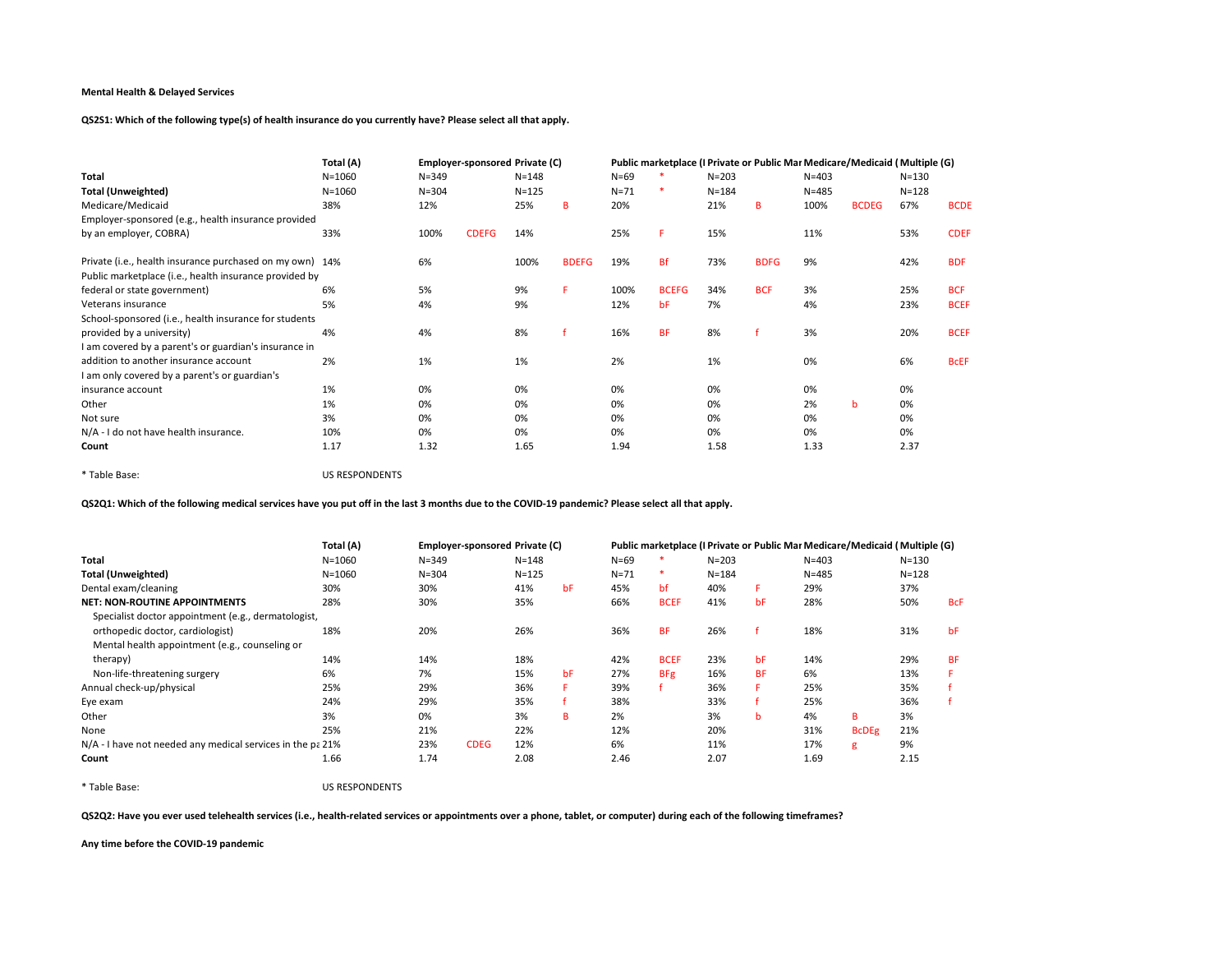|                                                                                                                                                                                      | Total (A)             |           | <b>Employer-sponsored Private (C)</b> |           |    |          |              |           |           |           | Public marketplace (I Private or Public Mar Medicare/Medicaid ( Multiple (G) |           |           |
|--------------------------------------------------------------------------------------------------------------------------------------------------------------------------------------|-----------------------|-----------|---------------------------------------|-----------|----|----------|--------------|-----------|-----------|-----------|------------------------------------------------------------------------------|-----------|-----------|
| Total                                                                                                                                                                                | $N = 1060$            | $N = 349$ |                                       | $N = 148$ |    | $N = 69$ | $\ast$       | $N = 203$ |           | $N = 403$ |                                                                              | $N = 130$ |           |
| <b>Total (Unweighted)</b>                                                                                                                                                            | $N = 1060$            | $N = 304$ |                                       | $N = 125$ |    | $N = 71$ |              | $N = 184$ |           | $N = 485$ |                                                                              | $N = 128$ |           |
| Yes                                                                                                                                                                                  | 23%                   | 22%       |                                       | 25%       |    | 62%      | <b>BCEFG</b> | 34%       | <b>Bf</b> | 25%       |                                                                              | 32%       | b         |
| No                                                                                                                                                                                   | 77%                   | 78%       | <b>DEg</b>                            | 75%       | D  | 38%      |              | 66%       | D         | 75%       | <b>De</b>                                                                    | 68%       | D         |
| * Table Base:                                                                                                                                                                        | <b>US RESPONDENTS</b> |           |                                       |           |    |          |              |           |           |           |                                                                              |           |           |
| Since the COVID-19 pandemic began                                                                                                                                                    |                       |           |                                       |           |    |          |              |           |           |           |                                                                              |           |           |
|                                                                                                                                                                                      | Total (A)             |           | Employer-sponsored Private (C)        |           |    |          |              |           |           |           | Public marketplace (I Private or Public Mar Medicare/Medicaid ( Multiple (G) |           |           |
| Total                                                                                                                                                                                | $N = 1060$            | $N = 349$ |                                       | $N = 148$ |    | $N=69$   |              | $N = 203$ |           | $N = 403$ |                                                                              | $N = 130$ |           |
| <b>Total (Unweighted)</b>                                                                                                                                                            | $N = 1060$            | $N = 304$ |                                       | $N = 125$ |    | $N = 71$ | $\ast$       | $N = 184$ |           | $N = 485$ |                                                                              | $N = 128$ |           |
| Yes                                                                                                                                                                                  | 49%                   | 47%       |                                       | 56%       |    | 68%      | B            | 58%       | b         | 54%       |                                                                              | 67%       | <b>BF</b> |
| No                                                                                                                                                                                   | 51%                   | 53%       | <b>DeG</b>                            | 44%       |    | 32%      |              | 42%       |           | 46%       | G                                                                            | 33%       |           |
| * Table Base:                                                                                                                                                                        | <b>US RESPONDENTS</b> |           |                                       |           |    |          |              |           |           |           |                                                                              |           |           |
| QS2Q3: Have you ever received mental healthcare from a professional (e.g., counselor, therapist, psychiatrist) during each of the following time frames?                             |                       |           |                                       |           |    |          |              |           |           |           |                                                                              |           |           |
| Any time before the COVID-19 pandemic                                                                                                                                                |                       |           |                                       |           |    |          |              |           |           |           |                                                                              |           |           |
|                                                                                                                                                                                      | Total (A)             |           | Employer-sponsored Private (C)        |           |    |          |              |           |           |           | Public marketplace (I Private or Public Mar Medicare/Medicaid ( Multiple (G) |           |           |
| Total                                                                                                                                                                                | $N = 1060$            | $N = 349$ |                                       | $N = 148$ |    | $N = 69$ | $\ast$       | $N = 203$ |           | $N = 403$ |                                                                              | $N = 130$ |           |
| <b>Total (Unweighted)</b>                                                                                                                                                            | $N = 1060$            | $N = 304$ |                                       | $N = 125$ |    | $N = 71$ |              | $N = 184$ |           | $N = 485$ |                                                                              | $N = 128$ |           |
| Yes                                                                                                                                                                                  | 29%                   | 31%       |                                       | 28%       |    | 68%      | <b>BCEFG</b> | 39%       | f         | 30%       |                                                                              | 37%       |           |
| No                                                                                                                                                                                   | 69%                   | 69%       | D                                     | 72%       | D  | 32%      |              | 60%       | D         | 69%       | D                                                                            | 63%       | D         |
| Decline to answer                                                                                                                                                                    | 2%                    | 0%        |                                       | 1%        |    | 0%       |              | 0%        |           | 1%        |                                                                              | 0%        |           |
| * Table Base:                                                                                                                                                                        | <b>US RESPONDENTS</b> |           |                                       |           |    |          |              |           |           |           |                                                                              |           |           |
| Since the COVID-19 pandemic began                                                                                                                                                    |                       |           |                                       |           |    |          |              |           |           |           |                                                                              |           |           |
|                                                                                                                                                                                      | Total (A)             |           | Employer-sponsored Private (C)        |           |    |          |              |           |           |           | Public marketplace (I Private or Public Mar Medicare/Medicaid ( Multiple (G) |           |           |
| Total                                                                                                                                                                                | $N = 1060$            | $N = 349$ |                                       | $N = 148$ |    | $N=69$   | $\ast$       | $N = 203$ |           | $N = 403$ |                                                                              | $N = 130$ |           |
| <b>Total (Unweighted)</b>                                                                                                                                                            | $N = 1060$            | $N = 304$ |                                       | $N = 125$ |    | $N = 71$ | *            | $N = 184$ |           | $N = 485$ |                                                                              | $N = 128$ |           |
| Yes                                                                                                                                                                                  | 22%                   | 24%       |                                       | 29%       |    | 39%      | bF           | 30%       |           | 23%       |                                                                              | 29%       |           |
| No                                                                                                                                                                                   | 76%                   | 76%       | D                                     | 70%       |    | 60%      |              | 69%       |           | 75%       | d                                                                            | 70%       |           |
| Decline to answer                                                                                                                                                                    | 2%                    | 0%        |                                       | 1%        |    | 1%       |              | 1%        |           | 1%        |                                                                              | 1%        |           |
| * Table Base:                                                                                                                                                                        | <b>US RESPONDENTS</b> |           |                                       |           |    |          |              |           |           |           |                                                                              |           |           |
| QS2Q4: Which of the following are reasons why you chose to seek mental healthcare from a professional for the first time during the COVID-19 pandemic? Please select all that apply. |                       |           |                                       |           |    |          |              |           |           |           |                                                                              |           |           |
|                                                                                                                                                                                      | Total (A)             |           | Employer-sponsored Private (C)        |           |    |          |              |           |           |           | Public marketplace (I Private or Public Mar Medicare/Medicaid ( Multiple (G) |           |           |
| Total                                                                                                                                                                                | $N = 55$              | $N = 18$  |                                       | $N=13$    |    | $N = 3$  | $***$        | $N=15$    | $***$     | $N=19$    | **                                                                           | $N=7$     | $***$     |
| <b>Total (Unweighted)</b>                                                                                                                                                            | $N = 52$              | $N=13$    | $***$                                 | $N=10$    | ** | $N = 4$  | $***$        | $N=13$    | $***$     | $N=22$    | $***$                                                                        | $N=7$     | $***$     |

|                                                         |          |          |       |        |    |       |    |          |       |        |      | .     |
|---------------------------------------------------------|----------|----------|-------|--------|----|-------|----|----------|-------|--------|------|-------|
| Total (Unweighted)                                      | $N = 52$ | $N = 13$ | $***$ | $N=10$ | ** | $N=4$ | ** | $N = 13$ | $***$ | $N=22$ | $**$ | $N=7$ |
| Increasing level of anxiety                             | 51%      | 37%      |       | 74%    |    | 49%   |    | 67%      |       | 62%    |      | 55%   |
| Increasing level of depression                          | 39%      | 58%      |       | 19%    |    | 49%   |    | 19%      |       | 28%    |      | 29%   |
| Another medical professional or my primary care         |          |          |       |        |    |       |    |          |       |        |      |       |
| physician recommended it                                | 36%      | 27%      |       | 45%    |    | 80%   |    | 48%      |       | 45%    |      | 29%   |
| Work-related stress or problems                         | 34%      | 44%      |       | 54%    |    | 31%   |    | 54%      |       | 18%    |      | 29%   |
| Relationship-related stress or problems                 | 21%      | 34%      |       | 4%     |    | 11%   |    | 6%       |       | 20%    |      | 12%   |
| I planned to start before the pandemic, but finally got |          |          |       |        |    |       |    |          |       |        |      |       |
| around to it during the pandemic                        | 16%      | 8%       |       | 22%    |    | 0%    |    | 19%      |       | 13%    |      | 27%   |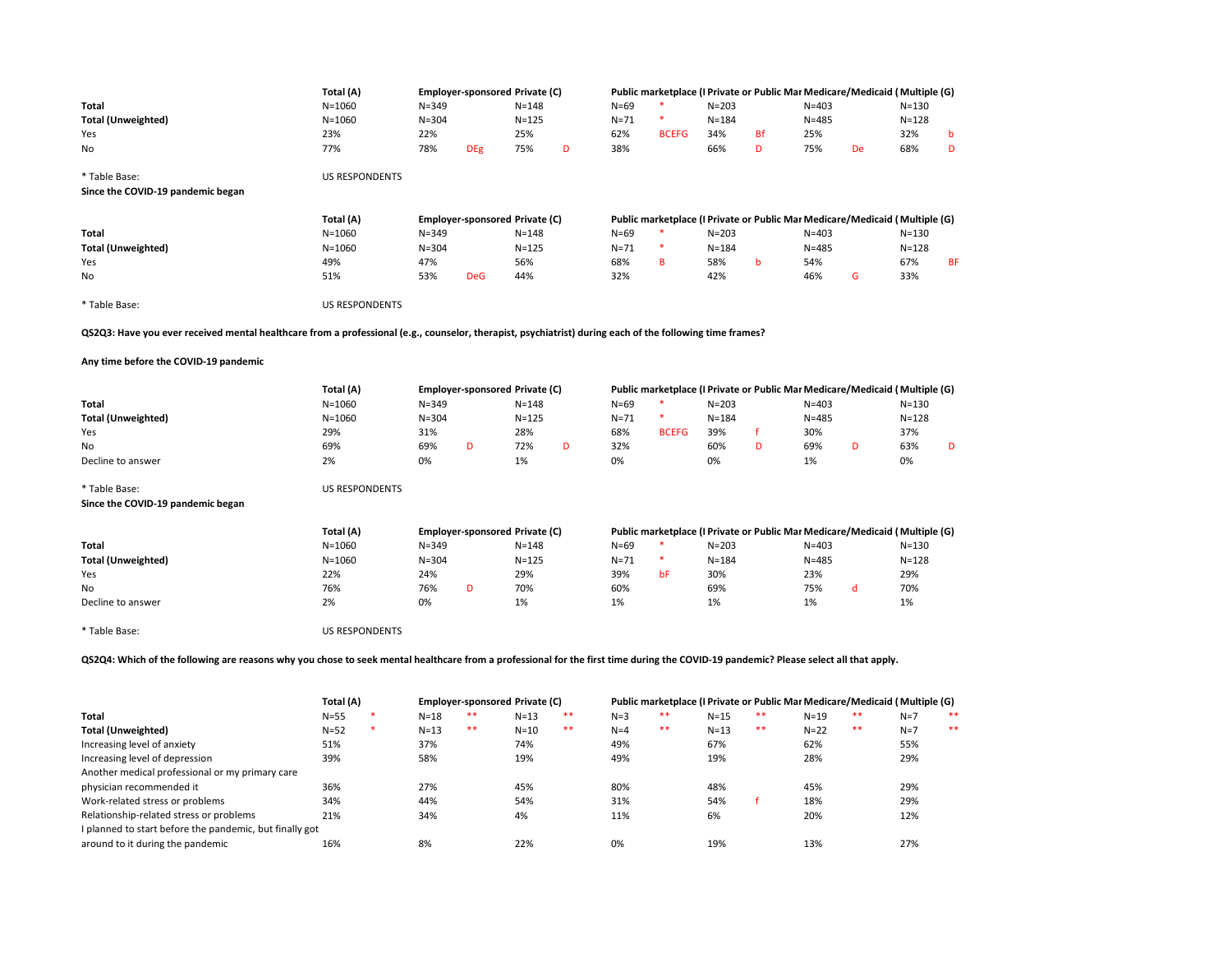| Change in my financial situation allowed me to afford  |      |      |      |    |      |   |      |    |      |      |   |
|--------------------------------------------------------|------|------|------|----|------|---|------|----|------|------|---|
| mental healthcare                                      | 15%  | 1%   | 41%  | bF | 0%   |   | 36%  | bF | 3%   | 0%   |   |
| Stress or problems related to a change in my financial |      |      |      |    |      |   |      |    |      |      |   |
| situation                                              | 14%  | 3%   | 22%  |    | 49%  | b | 21%  |    | 15%  | 49%  | h |
| Change in my personal schedule that allowed me to      |      |      |      |    |      |   |      |    |      |      |   |
| start making appointments                              | 12%  | 3%   | 36%  |    | 11%  |   | 34%  |    | 3%   | 11%  |   |
| A friend of family member recommended it               | 12%  | 12%  | 3%   |    | 31%  |   | 9%   |    | 13%  | 5%   |   |
| Availability of teletherapy                            | 8%   | 2%   | 13%  |    | 38%  |   | 11%  |    | 12%  | 24%  |   |
| Other                                                  | 3%   | 0%   | 0%   |    | 0%   |   | 0%   |    | 7%   | 0%   |   |
| Count                                                  | 2.60 | 2.30 | 3.32 |    | 3.51 |   | 3.23 |    | 2.40 | 2.69 |   |
|                                                        |      |      |      |    |      |   |      |    |      |      |   |

QS2Q5: In which of the following ways have you met with a mental healthcare professional during the COVID-19 pandemic? Please select all that apply.

|                                           | Total (A) | Employer-sponsored Private (C) |  |          |  |          |       |          |   | Public marketplace (I Private or Public Mar Medicare/Medicaid ( Multiple (G) |          |        |
|-------------------------------------------|-----------|--------------------------------|--|----------|--|----------|-------|----------|---|------------------------------------------------------------------------------|----------|--------|
| <b>Total</b>                              | $N = 234$ | $N = 83$                       |  | $N=43$   |  | $N=27$   | **    | $N = 62$ |   | $N = 93$                                                                     | $N = 38$ | $\ast$ |
| Total (Unweighted)                        | $N = 239$ | $N = 81$                       |  | $N = 34$ |  | $N = 28$ | $***$ | $N = 53$ |   | $N = 106$                                                                    | $N=40$   | $\ast$ |
| Over a video call (on any device)         | 58%       | 60%                            |  | 67%      |  | 79%      |       | 70%      |   | 58%                                                                          | 73%      |        |
| In person                                 | 53%       | 54%                            |  | 49%      |  | 55%      |       | 50%      |   | 52%                                                                          | 49%      |        |
| Over an audio call (e.g., over the phone) | 40%       | 35%                            |  | 61%      |  | 65%      |       | 57%      | b | 43%                                                                          | 61%      | B.     |
| Other                                     | 1%        | 0%                             |  | 0%       |  | 0%       |       | 0%       |   | 1%                                                                           | 0%       |        |
| Count                                     | 1.51      | 1.49                           |  | 1.77     |  | 1.99     |       | 1.77     |   | 1.55                                                                         | 1.83     |        |

\* Table Base: RECEIVED MENTAL HEALTHCARE FROM A PROFESSIONAL DURING THE PANDEMIC

QS2Q6: Which of the following best describes how the mental healthcare you received during the COVID-19 pandemic was paid for? If you paid using more than one of the following means, please select the one you used most oft

|                                                          | Total (A) | Employer-sponsored Private (C) |        |          |   |          | Public marketplace (I Private or Public Mai Medicare/Medicaid   Multiple (G) |          |   |           |   |          |        |
|----------------------------------------------------------|-----------|--------------------------------|--------|----------|---|----------|------------------------------------------------------------------------------|----------|---|-----------|---|----------|--------|
| Total                                                    | $N = 234$ | $N = 83$                       |        | $N=43$   |   | $N=27$   | **                                                                           | $N = 62$ |   | $N = 93$  |   | $N = 38$ | $\ast$ |
| <b>Total (Unweighted)</b>                                | $N = 239$ | $N = 81$                       | $\ast$ | $N = 34$ | × | $N = 28$ | **                                                                           | $N = 53$ | * | $N = 106$ |   | $N=40$   | $\ast$ |
| Insurance covered the cost in full                       | 44%       | 40%                            |        | 39%      |   | 38%      |                                                                              | 42%      |   | 52%       |   | 47%      |        |
| Insurance covered some or most of the cost, and I        |           |                                |        |          |   |          |                                                                              |          |   |           |   |          |        |
| had to pay a copay/coinsurance                           | 28%       | 40%                            | cfg    | 19%      |   | 31%      |                                                                              | 24%      |   | 24%       |   | 20%      |        |
| Completely out of pocket (insurance covered nothing) 10% |           | 8%                             |        | 19%      |   | 12%      |                                                                              | 16%      |   | 6%        |   | 9%       |        |
| Sliding scale fee (i.e., pay what you can afford)        | 9%        | 12%                            |        | 21%      |   | 13%      |                                                                              | 15%      |   | 9%        |   | 21%      |        |
| Nothing, it was free                                     | 8%        | 1%                             |        | 2%       |   | 6%       |                                                                              | 3%       |   | 8%        | b | 3%       |        |
| Other                                                    | 1%        | 0%                             |        | 0%       |   | 0%       |                                                                              | 0%       |   | 2%        |   | 0%       |        |

\* Table Base: RECEIVED MENTAL HEALTHCARE FROM A PROFESSIONAL DURING THE PANDEMIC

QS2Q7: Do you plan to continue receiving mental healthcare from a professional after the COVID-19 pandemic has ended?

|                    | Total (A) | <b>Employer-sponsored Private (C)</b> |          |          | Public marketplace (I Private or Public Mar Medicare/Medicaid   Multiple (G) |          |           |          |        |
|--------------------|-----------|---------------------------------------|----------|----------|------------------------------------------------------------------------------|----------|-----------|----------|--------|
| Total              | $N = 234$ | $N = 83$                              | $N = 43$ | $N = 27$ | $**$                                                                         | $N = 62$ | $N = 93$  | $N = 38$ | $\ast$ |
| Total (Unweighted) | $N = 239$ | $N = 81$                              | $N = 34$ | $N = 28$ | **                                                                           | $N = 53$ | $N = 106$ | $N=40$   | $\ast$ |
| Yes                | 80%       | 86%                                   | 96%      | 79%      |                                                                              | 89%      | 77%       | 91%      |        |
| No                 | 14%       | 13%                                   | 3%       | 21%      |                                                                              | 9%       | 12%       | 8%       |        |
| Not sure           | 6%        | 1%                                    | 2%       | 0%       |                                                                              | 1%       | 11%       | 1%       |        |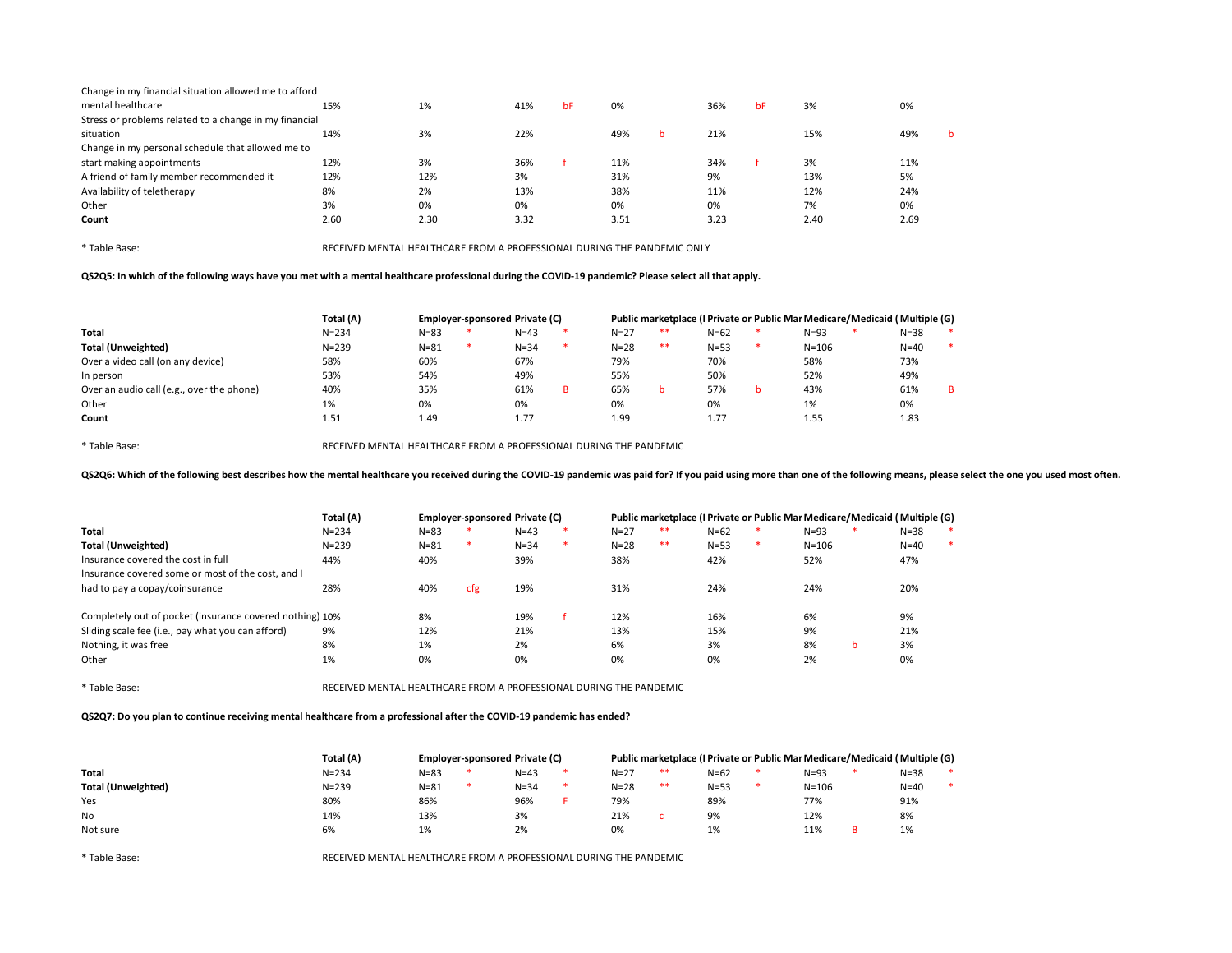QS2S1: Which of the following type(s) of health insurance do you currently have? Please select all that apply.

|                                                          | Total (A) | Employer-sponsored Private (C) |      |      | Public marketplace (I Private or Public Mar Medicare/Medicaid ( Multiple (G) |      |      |
|----------------------------------------------------------|-----------|--------------------------------|------|------|------------------------------------------------------------------------------|------|------|
| Total                                                    | 1,060     | 349                            | 148  | 69   | 203                                                                          | 403  | 130  |
| <b>Total (Unweighted)</b>                                | 1,060     | 304                            | 125  | 71   | 184                                                                          | 485  | 128  |
| Medicare/Medicaid                                        | 403       | 43                             | 37   | 13   | 44                                                                           | 403  | 86   |
| Employer-sponsored (e.g., health insurance provided      |           |                                |      |      |                                                                              |      |      |
| by an employer, COBRA)                                   | 349       | 349                            | 21   | 17   | 30                                                                           | 43   | 69   |
| Private (i.e., health insurance purchased on my own) 148 |           | 21                             | 148  | 13   | 148                                                                          | 37   | 55   |
| Public marketplace (i.e., health insurance provided by   |           |                                |      |      |                                                                              |      |      |
| federal or state government)                             | 69        | 17                             | 13   | 69   | 69                                                                           | 13   | 33   |
| Veterans insurance                                       | 54        | 15                             | 13   | 8    | 14                                                                           | 17   | 29   |
| School-sponsored (i.e., health insurance for students    |           |                                |      |      |                                                                              |      |      |
| provided by a university)                                | 39        | 14                             | 12   | 11   | 15                                                                           | 14   | 26   |
| I am covered by a parent's or guardian's insurance in    |           |                                |      |      |                                                                              |      |      |
| addition to another insurance account                    | 22        | 2                              |      |      |                                                                              |      | 8    |
| I am only covered by a parent's or guardian's            |           |                                |      |      |                                                                              |      |      |
| insurance account                                        | 13        | <sup>0</sup>                   |      |      |                                                                              |      |      |
| Other                                                    | 10        |                                |      |      |                                                                              |      |      |
| Not sure                                                 | 30        |                                |      |      |                                                                              |      |      |
| N/A - I do not have health insurance.                    | 108       |                                |      |      |                                                                              |      |      |
| Count                                                    | 1.17      | 1.32                           | 1.65 | 1.94 | 1.58                                                                         | 1.33 | 2.37 |

\* Table Base: US RESPONDENTS

QS2Q1: Which of the following medical services have you put off in the last 3 months due to the COVID-19 pandemic? Please select all that apply.

|                                                            | Total (A) |      | <b>Employer-sponsored Private (C)</b> |      |      | Public marketplace (I Private or Public Mai Medicare/Medicaid ( Multiple (G) |      |
|------------------------------------------------------------|-----------|------|---------------------------------------|------|------|------------------------------------------------------------------------------|------|
| Total                                                      | 1,060     | 349  | 148                                   | 69   | 203  | 403                                                                          | 130  |
| <b>Total (Unweighted)</b>                                  | 1,060     | 304  | 125                                   | 71   | 184  | 485                                                                          | 128  |
| Dental exam/cleaning                                       | 317       | 106  | 61                                    | 31   | 81   | 117                                                                          | 48   |
| <b>NET: NON-ROUTINE APPOINTMENTS</b>                       | 301       | 106  | 51                                    | 45   | 83   | 112                                                                          | 65   |
| Specialist doctor appointment (e.g., dermatologist,        |           |      |                                       |      |      |                                                                              |      |
| orthopedic doctor, cardiologist)                           | 191       | 69   | 38                                    | 25   | 53   | 73                                                                           | 40   |
| Mental health appointment (e.g., counseling or             |           |      |                                       |      |      |                                                                              |      |
| therapy)                                                   | 145       | 51   | 27                                    | 29   | 46   | 55                                                                           | 38   |
| Non-life-threatening surgery                               | 64        | 26   | 22                                    | 18   | 33   | 24                                                                           | 17   |
| Annual check-up/physical                                   | 267       | 100  | 54                                    | 27   | 73   | 100                                                                          | 46   |
| Eye exam                                                   | 253       | 103  | 51                                    | 26   | 68   | 99                                                                           | 46   |
| Other                                                      | 34        |      |                                       |      | ь    | 17                                                                           |      |
| None                                                       | 264       | 75   | 32                                    | 8    | 40   | 127                                                                          | 28   |
| N/A - I have not needed any medical services in the pa 226 |           | 79   | 18                                    |      | 22   | 69                                                                           | 12   |
| Count                                                      | 1.66      | 1.74 | 2.08                                  | 2.46 | 2.07 | 1.69                                                                         | 2.15 |

\* Table Base: US RESPONDENTS

QS2Q2: Have you ever used telehealth services (i.e., health-related services or appointments over a phone, tablet, or computer) during each of the following timeframes?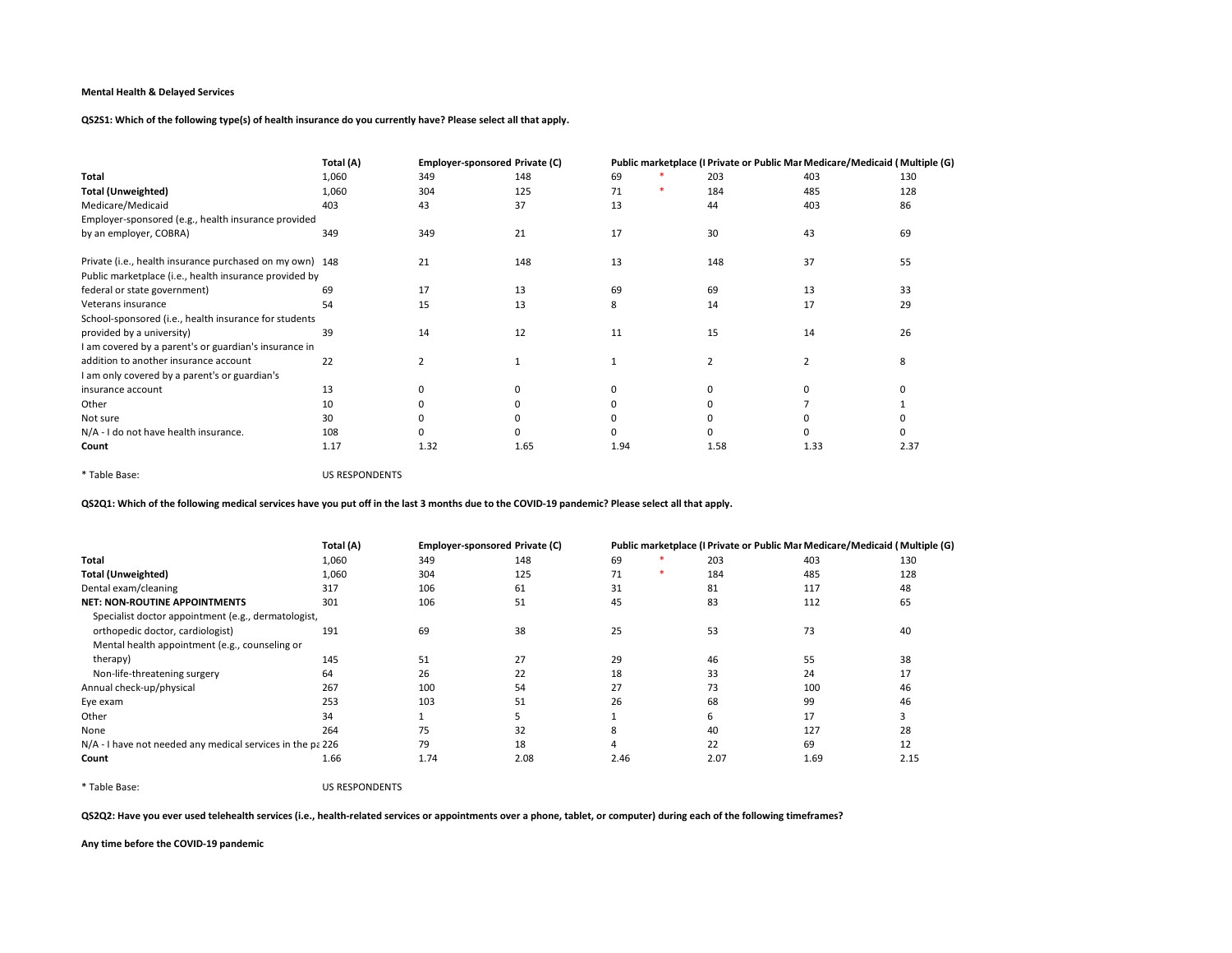|                                                                                                                                                                                      | Total (A)             |     | <b>Employer-sponsored Private (C)</b> |              |              |        |                | Public marketplace (I Private or Public Mar Medicare/Medicaid ( Multiple (G) |          |      |                                                                              |
|--------------------------------------------------------------------------------------------------------------------------------------------------------------------------------------|-----------------------|-----|---------------------------------------|--------------|--------------|--------|----------------|------------------------------------------------------------------------------|----------|------|------------------------------------------------------------------------------|
| Total                                                                                                                                                                                | 1,060                 | 349 | 148                                   |              | 69           |        | 203            |                                                                              | 403      |      | 130                                                                          |
| <b>Total (Unweighted)</b>                                                                                                                                                            | 1,060                 | 304 | 125                                   |              | 71           |        | 184            |                                                                              | 485      |      | 128                                                                          |
| Yes                                                                                                                                                                                  | 247                   | 76  | 37                                    |              | 43           |        | 70             |                                                                              | 100      |      | 42                                                                           |
| No                                                                                                                                                                                   | 813                   | 274 | 112                                   |              | 26           |        | 134            |                                                                              | 304      |      | 88                                                                           |
|                                                                                                                                                                                      |                       |     |                                       |              |              |        |                |                                                                              |          |      |                                                                              |
| * Table Base:                                                                                                                                                                        | <b>US RESPONDENTS</b> |     |                                       |              |              |        |                |                                                                              |          |      |                                                                              |
| Since the COVID-19 pandemic began                                                                                                                                                    |                       |     |                                       |              |              |        |                |                                                                              |          |      |                                                                              |
|                                                                                                                                                                                      |                       |     |                                       |              |              |        |                |                                                                              |          |      |                                                                              |
|                                                                                                                                                                                      | Total (A)             |     | Employer-sponsored Private (C)        |              |              |        |                |                                                                              |          |      | Public marketplace (I Private or Public Mar Medicare/Medicaid ( Multiple (G) |
| Total                                                                                                                                                                                | 1,060                 | 349 | 148                                   |              | 69           |        | 203            |                                                                              | 403      |      | 130                                                                          |
| <b>Total (Unweighted)</b>                                                                                                                                                            | 1,060                 | 304 | 125                                   |              | 71           |        | 184            |                                                                              | 485      |      | 128                                                                          |
| Yes                                                                                                                                                                                  | 520                   | 163 | 83                                    |              | 47           |        | 119            |                                                                              | 218      |      | 87                                                                           |
| No                                                                                                                                                                                   | 540                   | 186 | 65                                    |              | 22           |        | 85             |                                                                              | 185      |      | 43                                                                           |
|                                                                                                                                                                                      |                       |     |                                       |              |              |        |                |                                                                              |          |      |                                                                              |
| * Table Base:                                                                                                                                                                        | <b>US RESPONDENTS</b> |     |                                       |              |              |        |                |                                                                              |          |      |                                                                              |
|                                                                                                                                                                                      |                       |     |                                       |              |              |        |                |                                                                              |          |      |                                                                              |
| QS2Q3: Have you ever received mental healthcare from a professional (e.g., counselor, therapist, psychiatrist) during each of the following time frames?                             |                       |     |                                       |              |              |        |                |                                                                              |          |      |                                                                              |
|                                                                                                                                                                                      |                       |     |                                       |              |              |        |                |                                                                              |          |      |                                                                              |
| Any time before the COVID-19 pandemic                                                                                                                                                |                       |     |                                       |              |              |        |                |                                                                              |          |      |                                                                              |
|                                                                                                                                                                                      |                       |     |                                       |              |              |        |                |                                                                              |          |      |                                                                              |
|                                                                                                                                                                                      | Total (A)             |     | Employer-sponsored Private (C)        |              |              |        |                |                                                                              |          |      | Public marketplace (I Private or Public Mar Medicare/Medicaid ( Multiple (G) |
| Total                                                                                                                                                                                | 1,060                 | 349 | 148                                   |              | 69           |        | 203            |                                                                              | 403      |      | 130                                                                          |
| <b>Total (Unweighted)</b>                                                                                                                                                            | 1,060                 | 304 | 125                                   |              | 71           | $\ast$ | 184            |                                                                              | 485      |      | 128                                                                          |
| Yes                                                                                                                                                                                  | 304                   | 108 | 41                                    |              | 47           |        | 80             |                                                                              | 119      |      | 47                                                                           |
| No                                                                                                                                                                                   | 733                   | 241 | 106                                   |              | 22           |        | 123            |                                                                              | 278      |      | 82                                                                           |
| Decline to answer                                                                                                                                                                    | 22                    | 0   | $\mathbf{1}$                          | 0            |              |        | $\mathbf{1}$   |                                                                              | 6        |      | 0                                                                            |
|                                                                                                                                                                                      |                       |     |                                       |              |              |        |                |                                                                              |          |      |                                                                              |
| * Table Base:                                                                                                                                                                        | <b>US RESPONDENTS</b> |     |                                       |              |              |        |                |                                                                              |          |      |                                                                              |
| Since the COVID-19 pandemic began                                                                                                                                                    |                       |     |                                       |              |              |        |                |                                                                              |          |      |                                                                              |
|                                                                                                                                                                                      |                       |     |                                       |              |              |        |                |                                                                              |          |      |                                                                              |
|                                                                                                                                                                                      | Total (A)             |     | Employer-sponsored Private (C)        |              |              |        |                | Public marketplace (I Private or Public Mar Medicare/Medicaid ( Multiple (G) |          |      |                                                                              |
| Total                                                                                                                                                                                | 1,060                 | 349 | 148                                   |              | 69           | $\ast$ | 203            |                                                                              | 403      |      | 130                                                                          |
| <b>Total (Unweighted)</b>                                                                                                                                                            | 1,060                 | 304 | 125                                   |              | 71           |        | 184            |                                                                              | 485      |      | 128                                                                          |
| Yes                                                                                                                                                                                  | 234                   | 83  | 43                                    |              | 27           |        | 62             |                                                                              | 93       |      | 38                                                                           |
| No                                                                                                                                                                                   | 806                   | 266 | 104                                   |              | 41           |        | 140            |                                                                              | 304      |      | 91                                                                           |
| Decline to answer                                                                                                                                                                    | 20                    | 1   | $\mathbf{1}$                          |              | $\mathbf{1}$ |        | $\overline{2}$ |                                                                              | 6        |      | $\mathbf{1}$                                                                 |
|                                                                                                                                                                                      |                       |     |                                       |              |              |        |                |                                                                              |          |      |                                                                              |
| * Table Base:                                                                                                                                                                        | <b>US RESPONDENTS</b> |     |                                       |              |              |        |                |                                                                              |          |      |                                                                              |
|                                                                                                                                                                                      |                       |     |                                       |              |              |        |                |                                                                              |          |      |                                                                              |
| QS2Q4: Which of the following are reasons why you chose to seek mental healthcare from a professional for the first time during the COVID-19 pandemic? Please select all that apply. |                       |     |                                       |              |              |        |                |                                                                              |          |      |                                                                              |
|                                                                                                                                                                                      |                       |     |                                       |              |              |        |                |                                                                              |          |      |                                                                              |
|                                                                                                                                                                                      |                       |     |                                       |              |              |        |                |                                                                              |          |      |                                                                              |
|                                                                                                                                                                                      | Total (A)             |     | Employer-sponsored Private (C)        |              |              |        |                |                                                                              |          |      | Public marketplace (I Private or Public Mar Medicare/Medicaid ( Multiple (G) |
|                                                                                                                                                                                      | $\ast$<br>55          | 18  | $***$<br>13                           | $***$<br>3   |              | $* *$  |                | **                                                                           |          |      | **<br>7                                                                      |
| Total                                                                                                                                                                                | $\ast$                | 13  | $***$<br>10                           | $***$<br>4   |              | $***$  | 15             | **                                                                           | 19<br>22 | $**$ | $***$<br>$\overline{7}$                                                      |
| <b>Total (Unweighted)</b>                                                                                                                                                            | 52                    | 7   |                                       |              |              |        | 13             |                                                                              |          |      |                                                                              |
| Increasing level of anxiety                                                                                                                                                          | 28                    |     | 10                                    |              | $\mathbf{1}$ |        | 10             |                                                                              | 12       |      | 4                                                                            |
| Increasing level of depression                                                                                                                                                       | 21                    | 11  | $\overline{2}$                        | $\mathbf{1}$ |              |        | 3              |                                                                              | 5        |      | $\overline{2}$                                                               |

physician recommended it 20 5 6 2 7 9 2

Relationship-related stress or problems and the control of the control of the control of the control of the control of the control of the control of the control of the control of the control of the control of the control o

around to it during the pandemic and the control of the set of the set of the set of the set of the set of the set of the set of the set of the set of the set of the set of the set of the set of the set of the set of the s

Work-related stress or problems 19 19 8 7 1 1 8 3 2 3 2 3 3 4 3 3 3 3 3 4 3 3 4 3 3 4 3 3 3 4 3 3 4 3 3 4 3 3 4 3 4 3 3 4 3 3 4 3 4 3 3 4 3 4 3 4 3 4 3 4 3 4 3 4 3 4 3 4 3 4 3 4 3 4 3 4 3 4 3 4 3 4 3 4 3 4 3 4 3 4 3 4 3 4

Increasing level of depression 21 Another medical professional or my primary care

I planned to start before the pandemic, but finally got